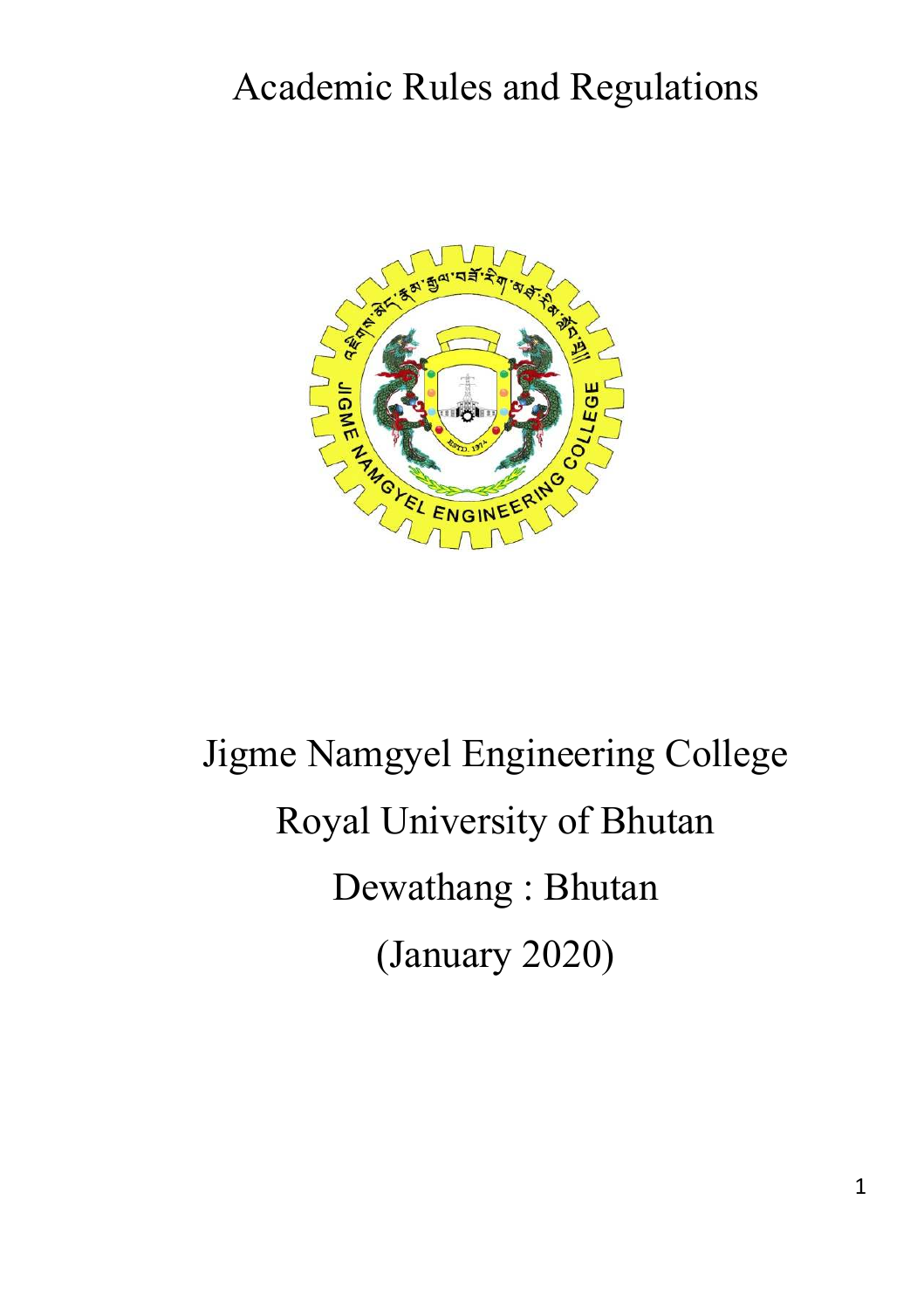# Table of Contents

| 1.                 |                                                               |
|--------------------|---------------------------------------------------------------|
| 2.                 |                                                               |
| 2.1.               |                                                               |
| 2.1.1.             |                                                               |
| 2.1.2.             |                                                               |
| 2.2.               |                                                               |
| 2.2.1.             |                                                               |
| 2.3.1.             |                                                               |
| <b>3.</b>          |                                                               |
| 3.1.               |                                                               |
| 3.2.               |                                                               |
| $\boldsymbol{4}$ . |                                                               |
| 4.1.               |                                                               |
| 4.2.               |                                                               |
| 5.                 |                                                               |
| 5.1.               | Assessment of a Module and Progression [WAL D1.6] 8           |
| 5.2.               | Re-assessment and Repeat of a module [WAL D1.6]  9            |
| 5.3.               |                                                               |
| 5.4.               |                                                               |
| 6.                 |                                                               |
| 7.                 | Guidelines for the invigilators during the examination duty13 |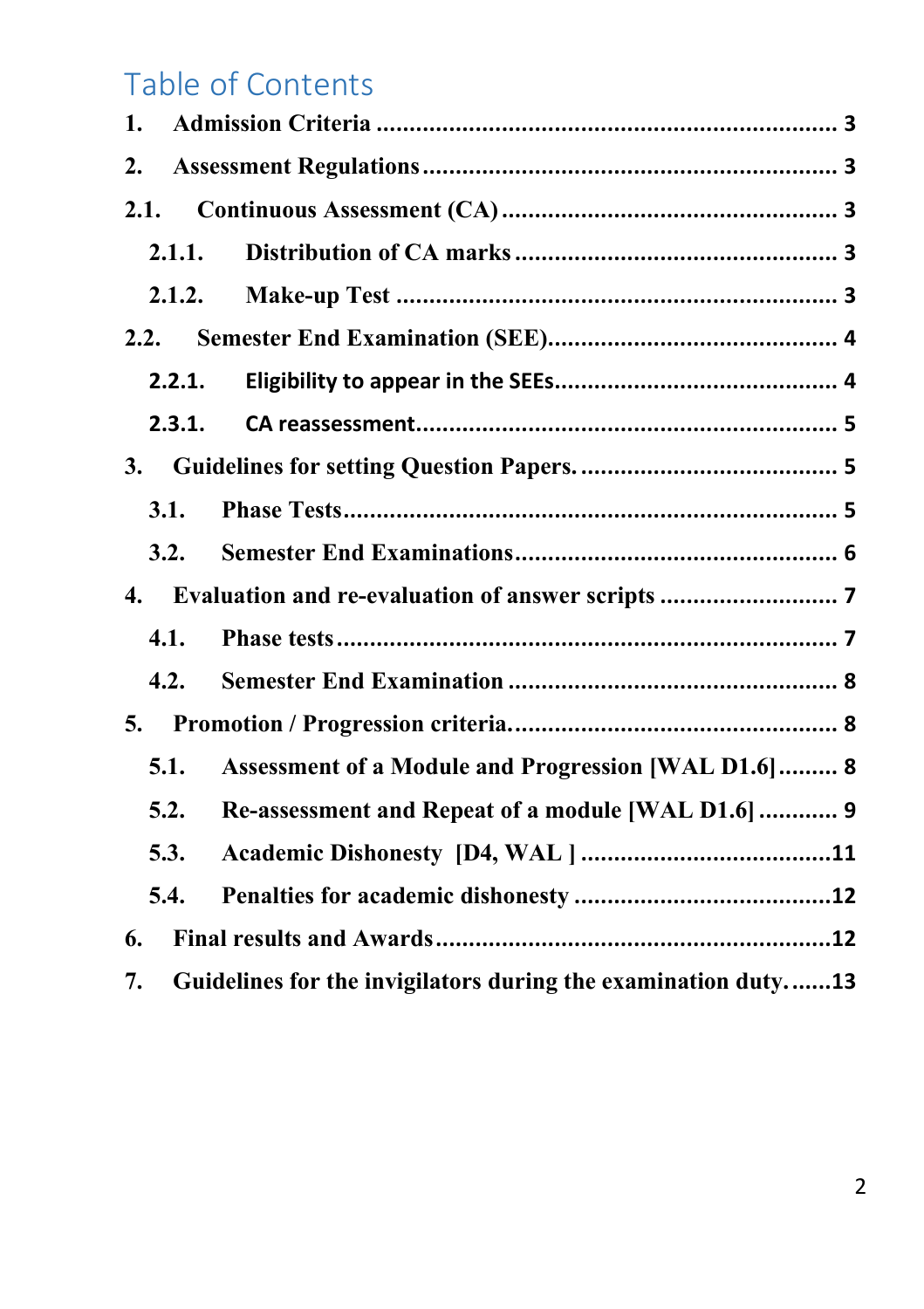### 1. **Admission Criteria**

Candidates seeking admission for Bachelor of Engineering and Diploma programmes at Jigme Namgyel Engineering College (JNEC), Dewathang must fulfill the admission requirements for the in-country training programmes approved by Royal University of Bhutan (RUB).

### 2. **Assessment Regulations**

The College adopts both Continuous Assessment (CA) and Semester End Examination (SEE) to assess the performance of students.

### 2.1.**Continuous Assessment (CA)**

CA is assessed on the basis of phase test, class tests, quizzes, assignments, case studies, mini projects, as appropriate for the module. The phase test is conducted during the eighth  $(8<sup>th</sup>)$  week after the commencement of the semester. Class tests, quizzes, assignments, case studies are distributed evenly throughout the semester and assessed accordingly.

The CA for the students in the Laboratory/Workshop is assessed on the basis of their performance in the laboratory/workshop, written reports submitted against each experiment/laboratory works/job performed and practical tests/viva-voce or both as appropriate.

### 2.1.1. **Distribution of CA marks**

The distribution of CA marks for different component of assessment is as per the module descriptor.

### 2.1.2. **Make-up Test**

A Make-up test is a test conducted for those students who are not able to attend the phase test. Students may be allowed to sit for the make-up test under any of the following circumstances:

- 2.1.2.1. If a student is hospitalized and/or advised bed rest by an authorized medical officer, during the time of the test,
- 2.1.2.2. In the event when a student is away from the college during the time of the test to attend the funeral of his/her parents, brother or sister, spouse, children.
- 2.1.2.3. If a student is on official duty during the time of the test and when the absence is inevitable.

However, in all such cases, the concern student has to produce authentic documents to the Dean, Academic Affairs (DAA) through the Head of the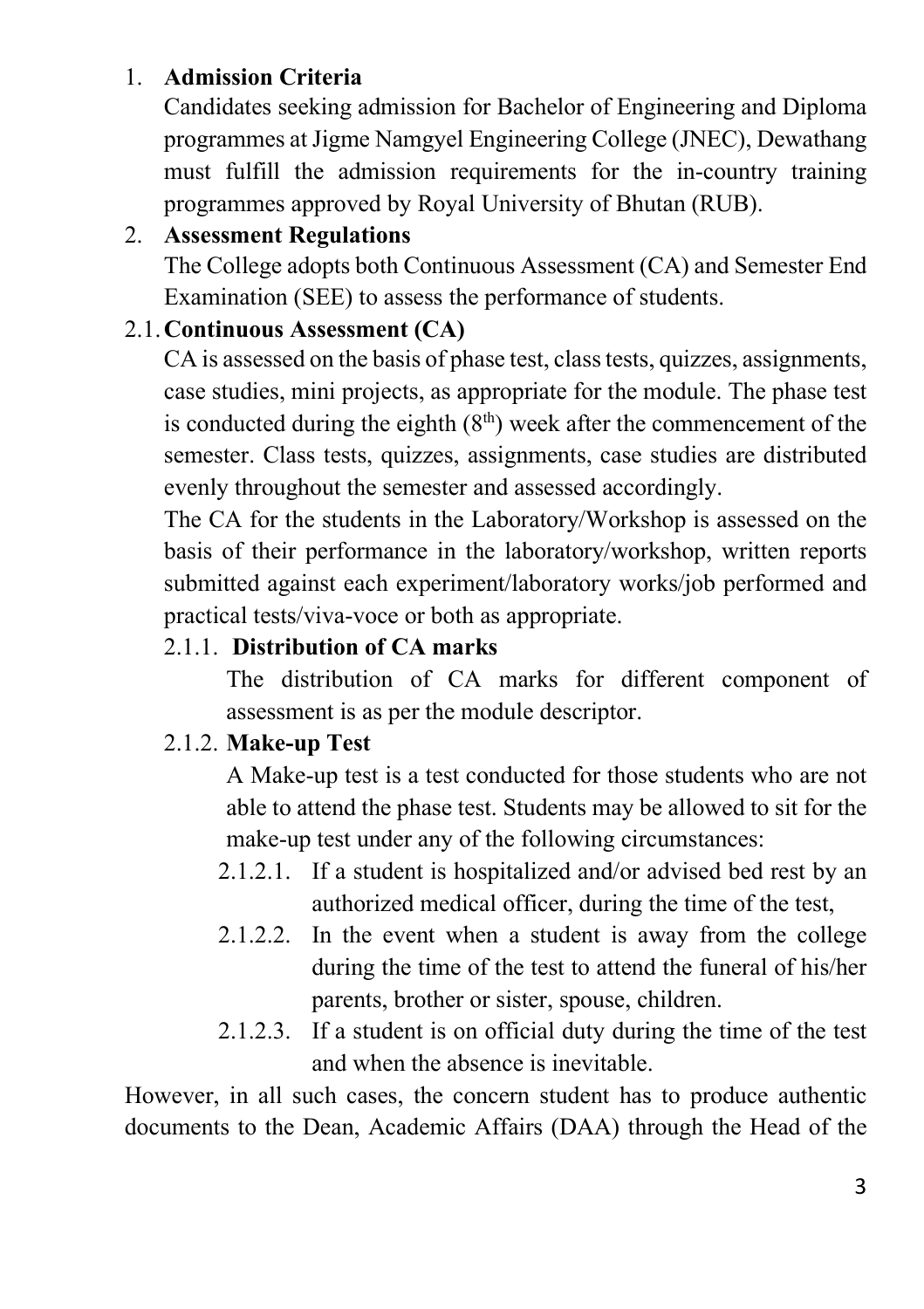respective department. A student may be allowed to sit for the make-up test subject to approval from the DAA.

Student(s) should have informed the Dean, Student Affairs (DSA) and sought approval for leave prior to leaving the college to attend any out of station works.

Based on the evidence presented by the student, the DAA shall grant permission for the make-up test if the reason of absence is felt genuine. Otherwise that component of the test will be marked 0 (Zero).

Following conditions shall apply for make-up test:

- i. Students appearing for the make-up test on the above ground shall be awarded the actual marks that s/he has secured.
- ii. Syllabus for the make-up test shall be the whole syllabus covered till the date scheduled for the make-up test.
- iii. Respective module tutors, in consultations with the Head of the Department (HoD) and the Assistant Examination and Student Record Officer (AESRO) shall organize and conduct the make-up test and submit the marks to the Examination Center.

**Note:** The CA marks shall be made available to students **seven days** before the scheduled date of the SEE.

### 2.2.**Semester End Examination (SEE)**

The SEEs are conducted internally. The respective module tutors are mandated to prepare the SEE question papers which will be moderated by a moderation panel. The HoD shall constitute and appoint the moderation and re-evaluation panel.

### 2.2.1. **Eligibility to appear in the SEEs**

To be eligible to sit for the SEEs a student must have:

- 2.2.1.1. A minimum of 90% attendance in each module during the semester.
- 2.2.1.2. A minimum of 80% attendance in each module during the semester for extenuating circumstances as defined in section B10 of the WAL.

If any student's not meeting above mentioned criteria will not be eligible to appear in the SEEs of that module(s). The concerned student will be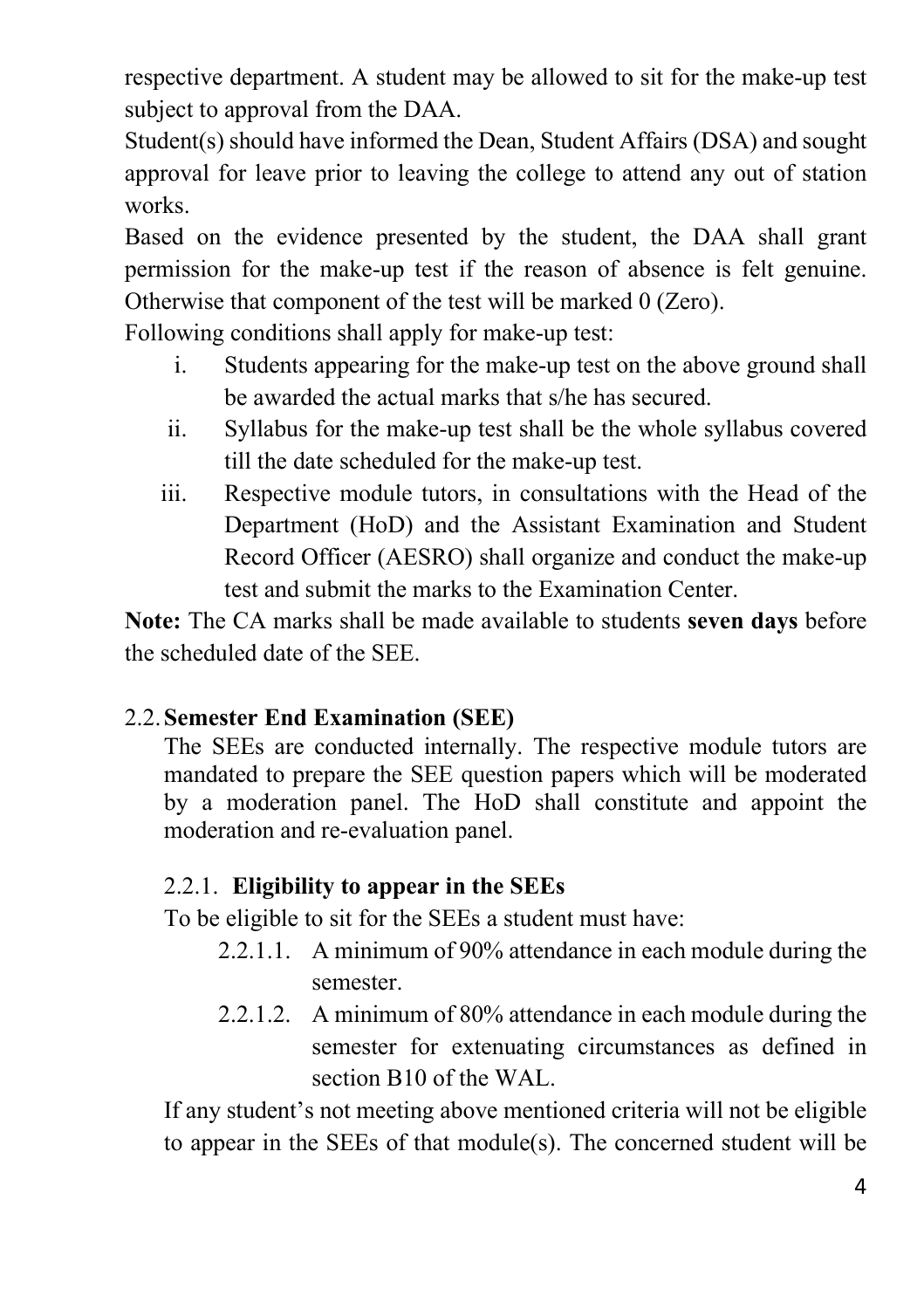treated failed in the module(s) and have to repeat the module(s) as per Re-assessment and Repeat of a module clause of D1 in WAL.

### 2.3.**Reassessment**

### 2.3.1.**CA reassessment**

Re-assessment in CA will be conducted at the beginning of every semester for student's not securing 40% marks in CA in two modules or less.

### 2.3.2.**SEE reassessment**

Re-assessment in Semester End Examination will be conducted at the beginning of every semester for students failing two modules or less.

**Note:** Re-assessment should be conducted in line to "Re-assessment and Repeat of a module in D1 of WAL."

### 2.4.**Students status update**

The respective module tutor shall update the students status and submit the names of all those student(s) who are not able to secure 40% marks in CA or do not have minimum class attendance of 90% in any module(s) to the DAA through the respective Head of department 5 (five) days before the scheduled date of the SEEs.

### 3. **Guidelines for setting Question Papers.**

All the examinations are conducted internally. The module tutors are entrusted with the responsibility of setting question papers and evaluation of the students' works. The questions should be typed on the standard format developed and issued by Assistant Examination and Student Record Officer (AESRO).

### 3.1.**Phase Tests**

- 3.1.1. The respective module tutors shall set the question papers and submit a printed and electronic copy of the same to the AESRO within the deadline prescribed by the Examination Center.
- 3.1.2. The duration of phase test shall be one hour for all theory papers and two hour (if necessary) for design and drawing modules.
- 3.1.3. Module tutors are also required to prepare the solutions with complete marking schemes for the phase test papers but the same are not required to be submitted to Examination Center. The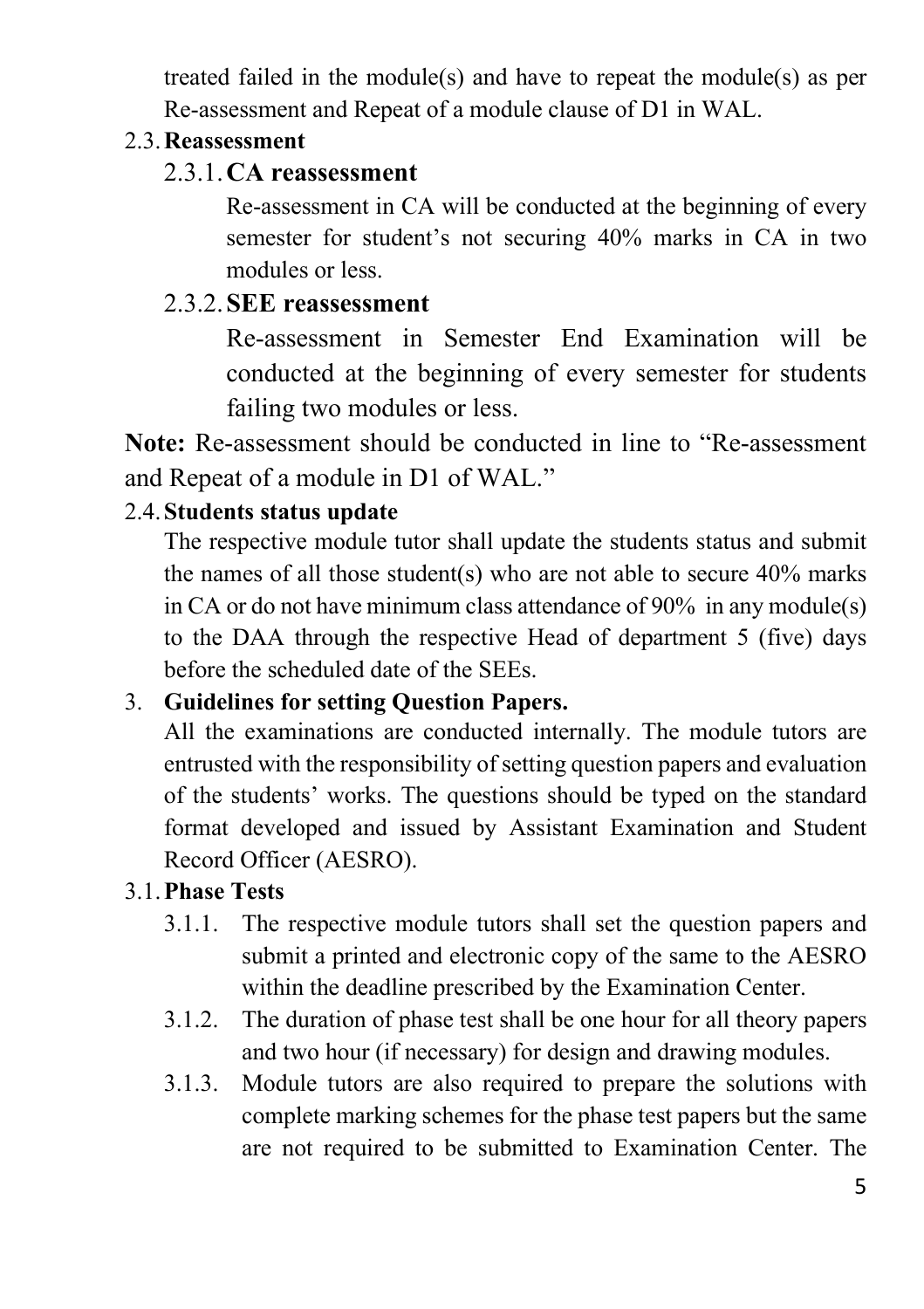solution and marking schemes so prepared will be used to check the completeness of the problems and for evaluation of the students' work.

- 3.1.4. If two or more tutors are involved in teaching a module, they are required to set a common question paper.
- 3.1.5. In case, any faculty has to leave the campus for official tour, training, personal leave or resign from the service, s/he must complete all the works related to exam before availing the relieving order/leave approval so that the students do not suffer.

### 3.2.**Semester End Examinations**

- 3.2.1. All module tutors are required to prepare two sets of question papers with complete solution and marking scheme for each module and submit the same to the respective HoD. Both sets of question papers must be of the equal standards.
- 3.2.2. The SEE questions shall be set covering the entire contents included in the module descriptor.
- 3.2.3. The questions for any tests / examinations should be such that the student's understanding of the subject matter can be tested and not memorizing and reproduction. The moderation panel is required to check this aspect during the moderation
- 3.2.4. The duration of SEEs shall be one to three hours for all the theoretical modules and four hours (if necessary) for design and drawing modules.
- 3.2.5. The question papers set by the module tutors shall be moderated by the moderation panel.
- 3.2.6. The HoD shall coordinate for the submission of the final version (moderated and edited) of the question papers in printed and electronic form to the Examination center along with the original question paper (moderated and signed by the moderation panel) and solution sets with marking schemes.
- 3.2.7. The AESRO shall select any, one set of question paper for the SEE. The second set shall be retained for re-assessment, if required,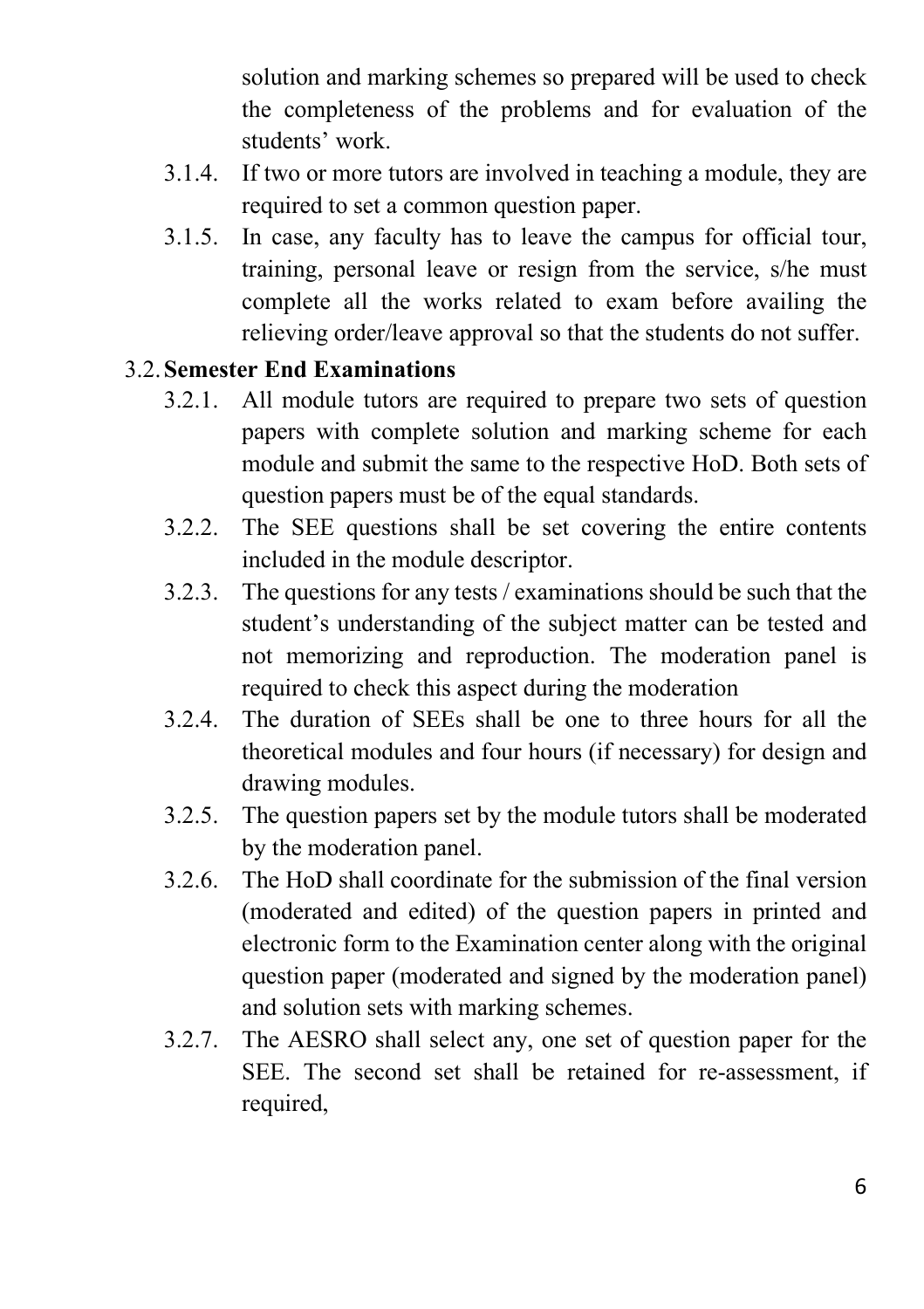- 3.2.8. The maximum number of questions for the SEEs in each module shall be limited to 10 (ten). However, each question may have several sub parts.
- 3.2.9. All instructions to be conveyed to the students during the examination on the module must be clearly stated on the cover page of the question papers itself, under general instructions heading.
- 3.2.10. Module tutors are required to remind the Examination center before the exam, if any extra materials such as graph paper, charts are required to be given to the students during examination. Such requirements should also be mentioned in the cover page of the question paper itself.
- 3.2.11. In case of faculty having to leave the campus for official tour, training or resignation, they must complete all their works related to exam before leaving the station.

### 4. **Evaluation and re-evaluation of answer scripts**

### 4.1.**Phase tests**

- 4.1.1. The individual module tutors are entrusted with the responsibility of evaluation of phase test papers.
- 4.1.2. The evaluated papers shall be shown to the students for their verifications. The paper should be collected back and submitted to the Examination Center for record and future reference.
- 4.1.3. The marks obtained in the phase tests shall be entered in the statement of marks entry form maintained in the Examination center within the prescribed time.
- 4.1.4. The marks obtained in the tests and assignments shall be entered in the log book maintained by the module tutors and give a copy of the statement of performance to the respective HoDs. The feedback on the tests and assignments shall be given to the students as early as possible and not later than 15 days after the conduct of the test / assignment.
- 4.1.5. In the event of unavoidable circumstances, HoD shall make arrangements to appoint competent faculty to evaluate the pending papers.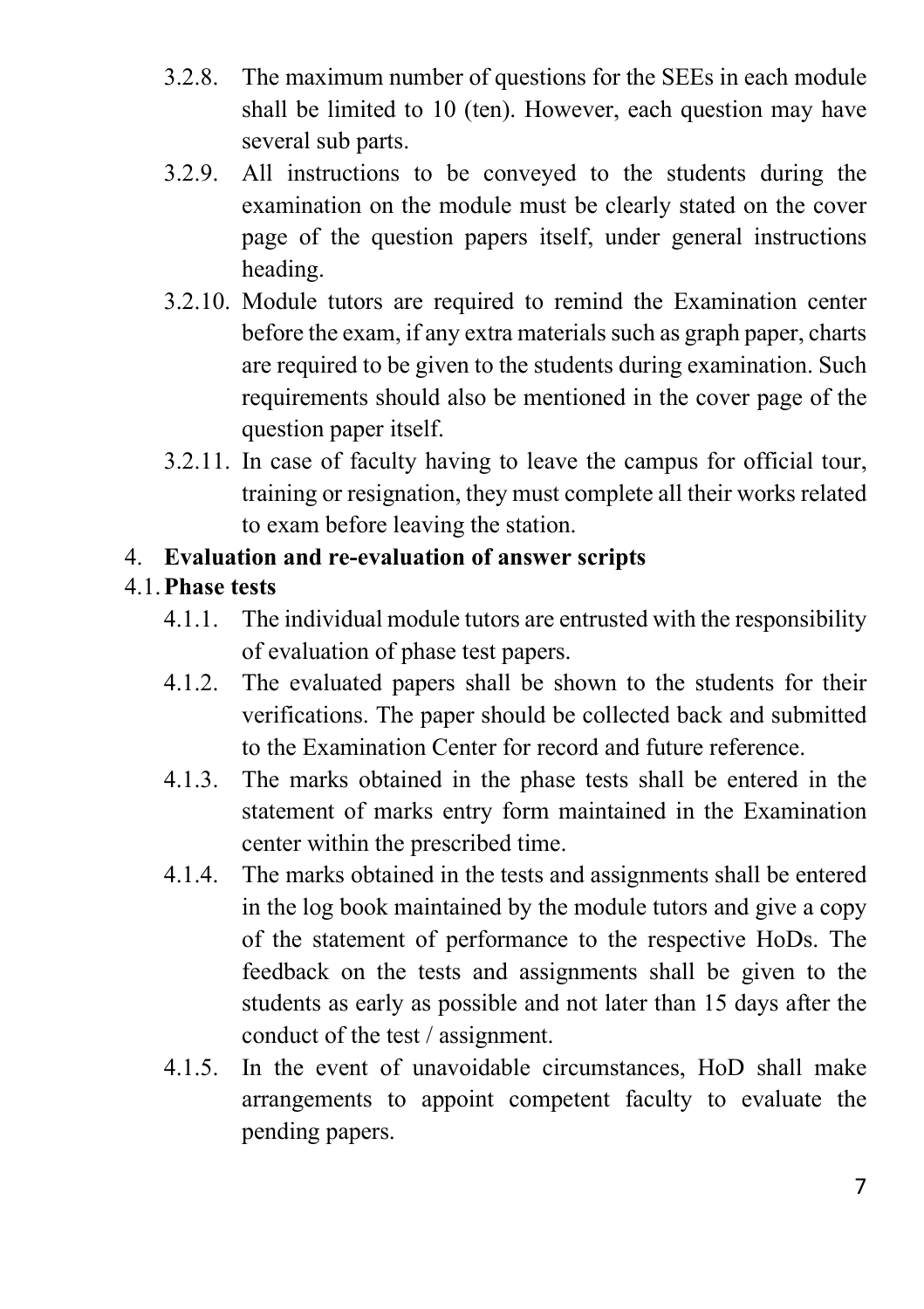### 4.2.**Semester End Examination**

- 4.2.1. The individual module tutors are entrusted with the responsibility of evaluating SEE answer scripts.
- 4.2.2. Only red colored ink pen/ball pen should be used for marking the answer scripts.
- 4.2.3. On completion of evaluation, the answer scripts along with solution and marking scheme shall be returned to the Examination Center.
- 4.2.4. The evaluated papers shall be re-evaluated by a re-evaluation panel. The re-evaluation panel shall review the evaluation done by the individual tutors including the marks awarded and make changes in the entry if any mistakes are observed.
- 4.2.5. The Programme Board of Examiners shall review the results within the department and submit the findings and actions taken / proposed to the College Academic Committee (CAC) for final review. The CAC shall take the final decision before declaring the result.
- 4.2.6. Student(s) wishing to appeal against the decision of the CAC may write to the Secretary, Academic Appeal Committee, RUB, following procedures vide clause D1, section 11 of WAL.

### 5. **Promotion / Progression criteria.**

The Programme Board of Examiners of respective department makes decisions on the assessment and promotion of each student and report to the College Academic Committee for final ratification and declaration of the result. A student failing in not more than two (2) modules shall qualify for promotion to next higher semester. However, the student has to repeat the failed module(s) whenever the module(s) are offered at first available instance.

### 5.1.**Assessment of a Module and Progression [WAL D1.6]**

5.1.1. To pass a module a student must obtain a minimum of 50% overall marks including both the CA and SEEs. However, students must obtain a minimum of 40% marks each in CA and SEEs in each module.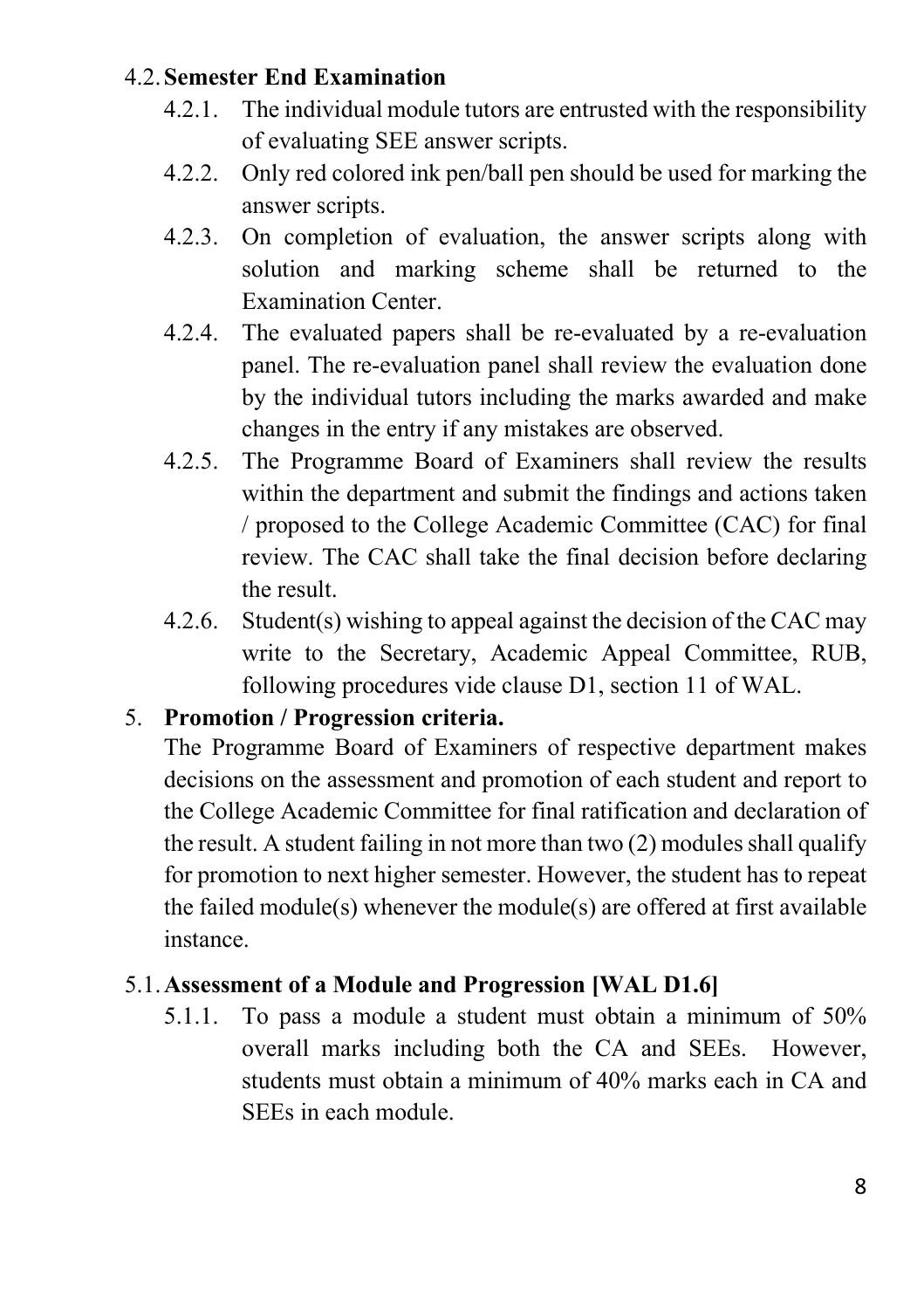- 5.1.2. A student will be awarded a mark of zero for non-submission of a component of course work.
- 5.1.3. A student who has been absent from the examination or who has performed badly due to illness or other cause acceptable to the Programme Board of Examiners shall be allowed to take the examination and it shall be treated as a first assessment. His examination will be conducted during re-assessment time.

### 5.2.**Re-assessment and Repeat of a module [WAL D1.6]**

- 5.2.1. Reassessment is permitted to allow a student to make good an initial failure.
- 5.2.2. A student may be re-assessed in a failed module(s) provided that s/he:
	- 5.2.2.1. Has not failed in more than 30% of the total number of modules prescribed for that semester (rounded off to the nearest whole number).
	- 5.2.2.2. Shall not be re-assessed in a module more than once.
	- 5.2.2.3. Re-assessments should take place before, or at the commencement of the next semester.
	- 5.2.2.4. A student who is re-assessed for a module failure, where there are no clear extenuating circumstances, shall be awarded no more than 50% marks on passing the reassessment, this being the minimum pass marks.
	- 5.2.2.5. A student shall be eligible to repeat failed module(s) where s/he:
		- 5.2.2.5.1.Has failed in the re-assessment of module(s). In such an event, the student shall meet all assessment requirements of those modules. For students under this category, attendance in lectures is not mandatory.
		- 5.2.2.5.2.Has failed more than 30% of the total number of modules prescribed for that semester (rounded off to the nearest whole number of modules). In such an event the student shall meet all teaching, learning and assessment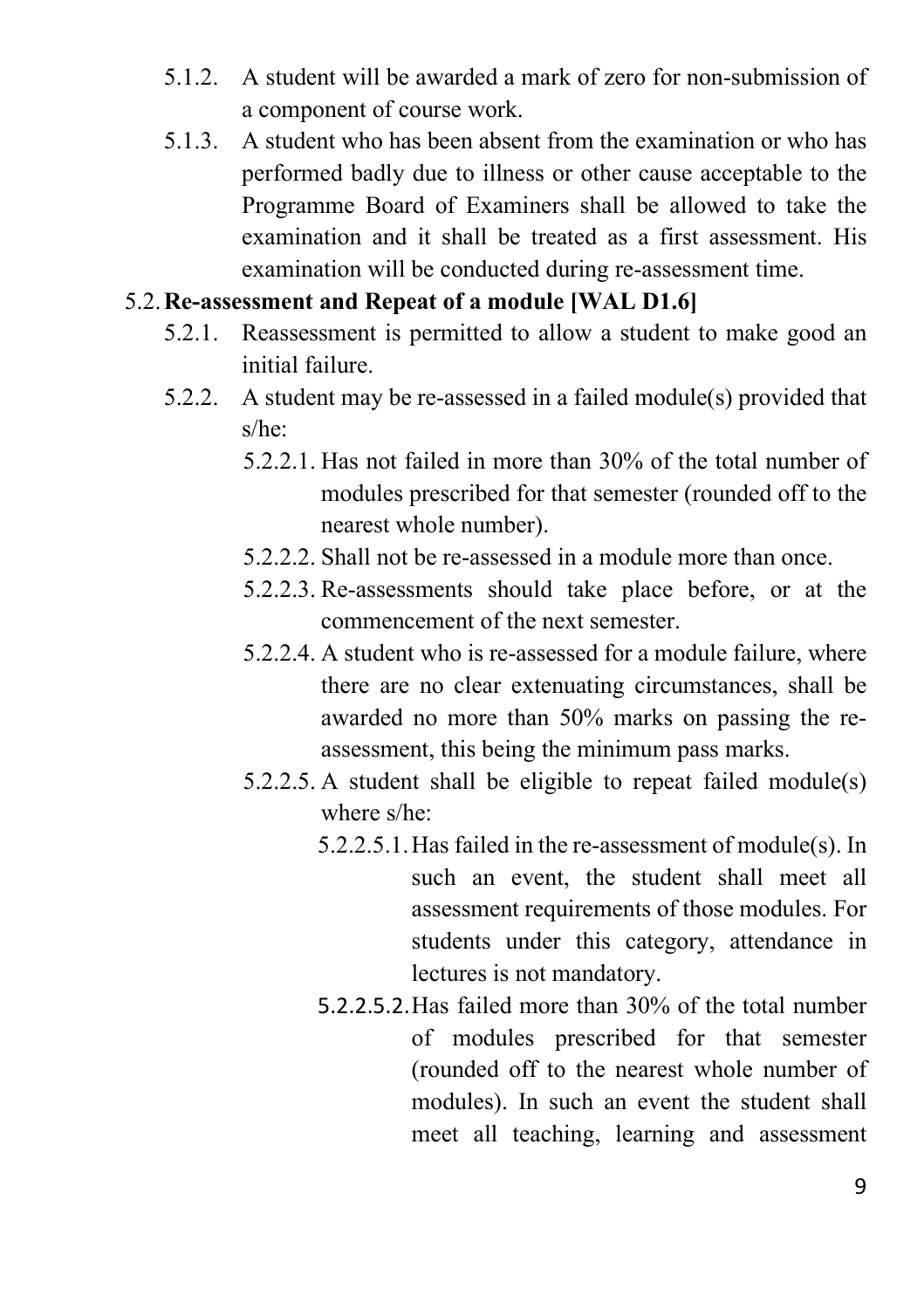requirements of the failed modules. For students under this category, attendance in lectures is mandatory.

- 5.2.3. A student will be given the opportunity to repeat a failed module when it is offered at the first available instance.
- 5.2.4. Where a module is repeated the mark obtained will replace the mark achieved at earlier attempts.
- 5.2.5. A student may repeat a failed module only two times. In the event a student fails a repeated module, he/she will not be eligible for re-assessment.
- 5.2.6. Any student who have to repeat a module(s) have to pay the tuition fees for each module being repeated.
- 5.2.7. The normal / prescribed duration of course for B.E and Diploma programme at JNEC is 4 and 2 years respectively.
- 5.2.8. Any student(s) who fail to complete the course within the normal / prescribed duration have to repeat the course as a self-financed student. Such candidate(s) has to bear the tuition fee and stipend.
- 5.2.9. The maximum permissible duration for the completion of B.E and Diploma programme at JNEC is 6 and 4 years respectively which include an additional grace period of two  $(2)$  years.
- 5.2.10. A students under medical case may be considered for one year additional opportunity subject to approval of the medical case.
- 5.2.11. Any student(s) not able to complete the course within the maximum permissible duration has to withdraw from the programme and will not be eligible for the award of diploma.
- 5.2.12. Students who fail in On-the-Job Training or Project Work shall repeat the same at their own expense. They have to make arrangements for accommodation and food
- 5.2.13. Any student failing to register to repeat the failed module will be treated failed in that module and losses one opportunity to repeat the module  $[13<sup>th</sup>$  IAC].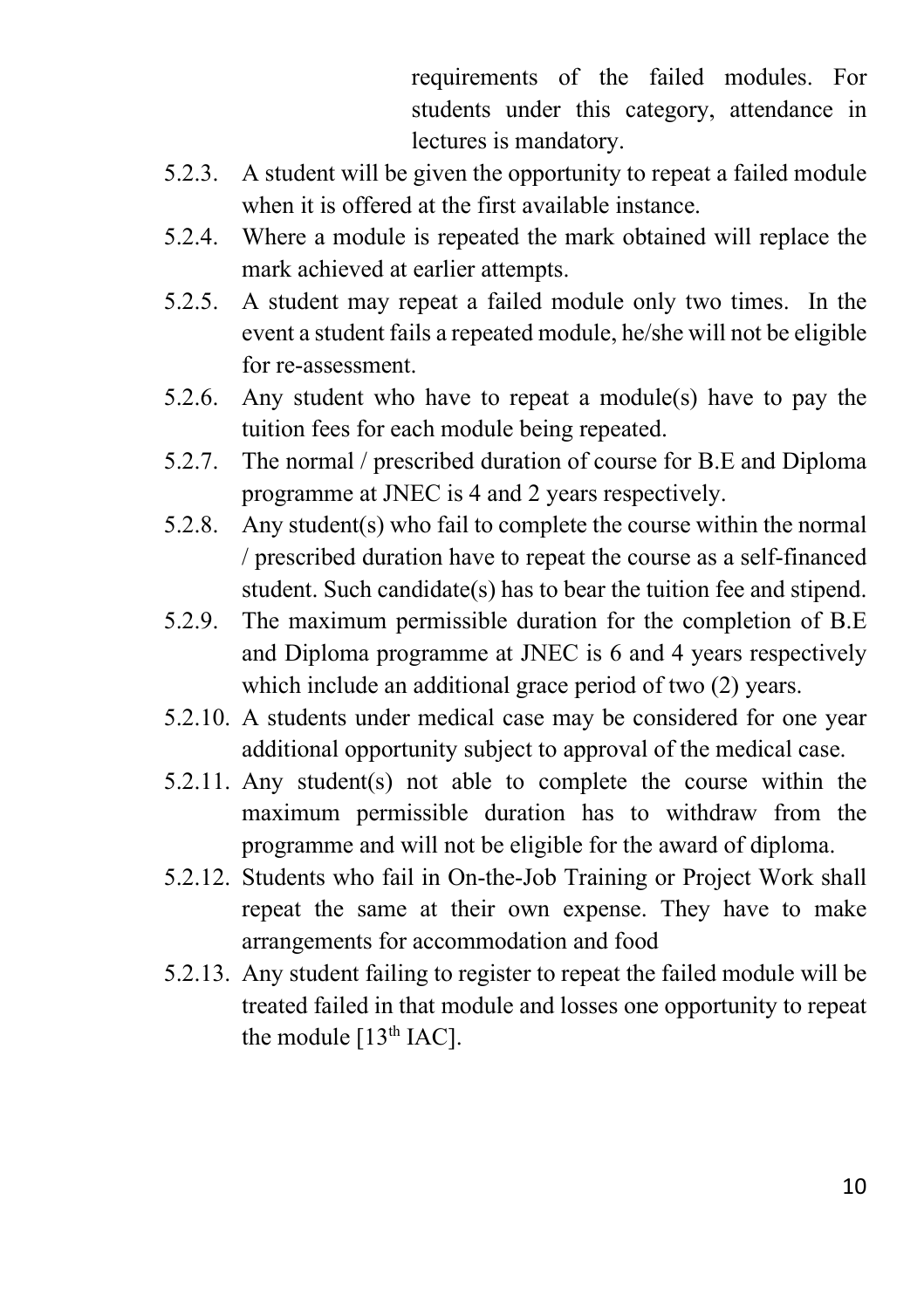### 5.3.**Academic Dishonesty [D4, WAL ]**

The maintenance of fair and honest conduct is an essential part of any assessment system. The University views any form of academic dishonesty as a serious offence and will deal with it accordingly.

Academic dishonesty may be defined as any attempt by a student to gain an unfair advantage in any assessment. It may be demonstrated by one of the following:

- 5.2.1 Collusion: the representation of a piece of unauthorized group work as the work of a single candidate.
- 5.2.2 Commissioning: submitting an assignment done by another person as the student's own work.
- 5.2.3 Duplication: the inclusion in coursework of material identical or substantially similar to material which has already been submitted for any other assessment within the University.
- 5.2.4 False declaration: making a false declaration in order to receive special consideration by an Examination Board or to obtain extensions to deadlines or exemption from work.
- 5.2.5 Falsification of data: presentation of data in laboratory reports, projects, etc., based on work purported to have been carried out by the student, which have been invented, altered or copied by the student.
- 5.2.6 Plagiarism: the unacknowledged use of another's work as if it were one's own.

Examples are:

- 5.2.6.1 verbatim copying of another's work without acknowledgement
- 5.2.6.2 paraphrasing of another's work by simply changing a few words or altering the order of presentation, without acknowledgement
- 5.2.6.3 ideas or intellectual data in any form presented as one's own without acknowledging the source(s)
- 5.2.6.4 making significant use of unattributed digital images such as graphs, tables, photographs, etc. taken from test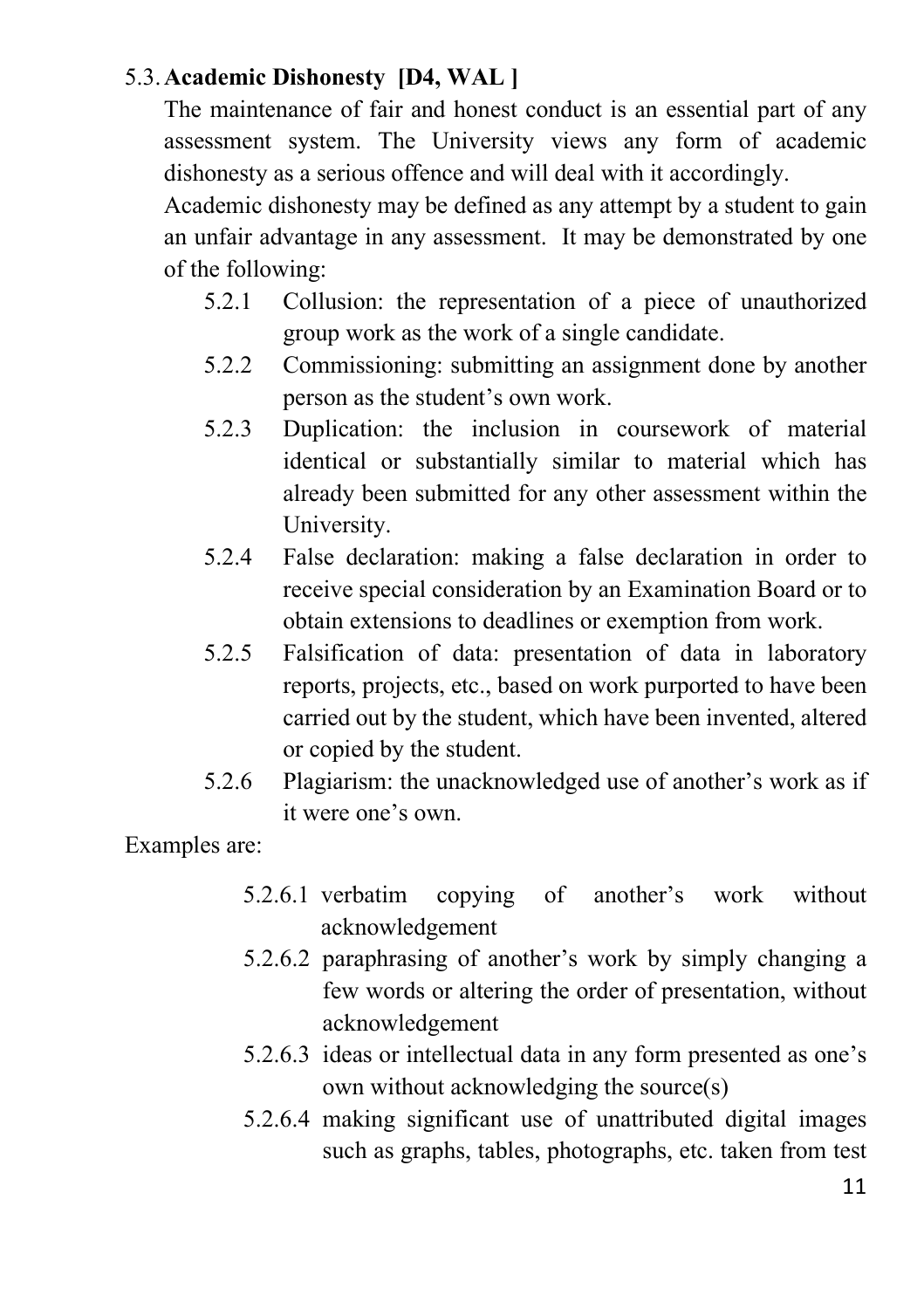books, articles, films, plays, handouts, internet, or any other source, whether published or unpublished

- 5.2.6.5 submission of a piece of work which has previously been assessed for a different award or module or at a different institution as if it were new work
- 5.2.6.6 use of any material without prior permission of copyright from appropriate authority or owner of the materials used.

### 5.4.**Penalties for academic dishonesty**

- 5.4.1 Any student(s) found using unfair means or in possession of materials that could be used for unfair means in any of the tests (class tests, phase test, assignment) will be marked Zero in that test and shall not be eligible to sit for the makeup test.[15th PBE held on 24th April 2012]
- 5.4.2 Any student found using unfair means or in possession of materials that could be used for unfair means in any paper during the SEEs will be treated failed in that semester. All the examination of that semester (regular and repeat modules) will be treated null and void. S/he will be eligible to repeat the semester when offered next as a self-financed student, subject to fulfilling the repeat criteria. [Second ACDAA, Jan 2015, 12<sup>th</sup> PBE Meeting] held on 29th November 2011, Breaches of Examination regulations as reflected in the WAL ].

### 6. **Final results and Awards**

- 6.1 A student eligible for the award of Diploma or under graduate on successful completion of the prescribed course. S/he must be a registered student of the college.
- 6.2 The overall mark at the end of each semester is the mark awarded for each module in that semester weighted by the proportional size (or credit value) of that module.

The final mark should be combination of the overall mark of all the years weighted in the following manner: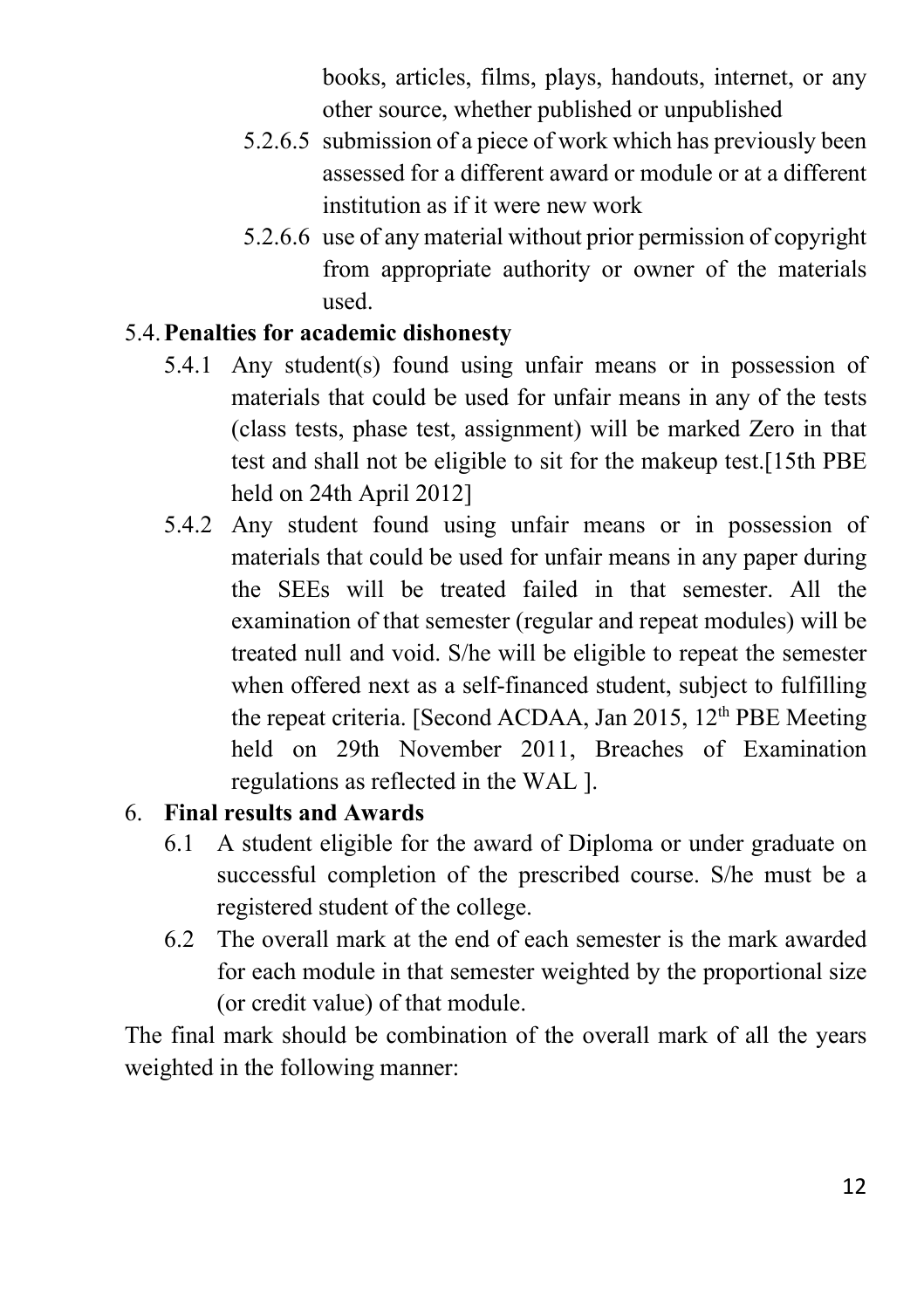| Duration of | Weightings (%) taken from every year of |          |    |  |  |  |  |  |  |  |  |  |
|-------------|-----------------------------------------|----------|----|--|--|--|--|--|--|--|--|--|
| Programme   | the programme                           |          |    |  |  |  |  |  |  |  |  |  |
| (in years)  |                                         | Ш        |    |  |  |  |  |  |  |  |  |  |
|             | 100                                     |          |    |  |  |  |  |  |  |  |  |  |
|             | 30                                      | 70       |    |  |  |  |  |  |  |  |  |  |
|             | 20                                      | 50<br>30 |    |  |  |  |  |  |  |  |  |  |
|             | ۱0                                      | 20       | 30 |  |  |  |  |  |  |  |  |  |

### 6.3 Judgment of performance will be made in the following scales:

- a) 80% and above An outstanding performance.
- b)  $70 79.9\%$  Very good performance.
	-
- c)  $60 69.9\%$  Good performance.
	-
- d)  $50 59.9\%$  Satisfactory performance.
- e) 49.9 % and below Fail
- 6.4 Eligibility for the award of position.
	- a) Only students who have passed all the modules in the first attempt are eligible for first and second position.
	- b) Any student who had taken re-assessment or had to repeat module(s) or semester will be eligible to compete from third position onwards.

### 7. **Guidelines for the invigilators during the examination duty.**

- 7.1. All invigilators shall report to Examination center 30 minutes before the start of any examination and collect attendance registers / files, question papers and other required stationeries.
- 7.2. Invigilators shall reach the examination hall 15 (fifteen) minutes before the scheduled time of start of the examination.
- 7.3. One senior faculty member will be identified as the Chief Invigilator in each examination hall.
- 7.4. The Chief Invigilator shall arrange to open/close the Examination hall at the start / end of the examination and take/hand over the key from/to Examination center.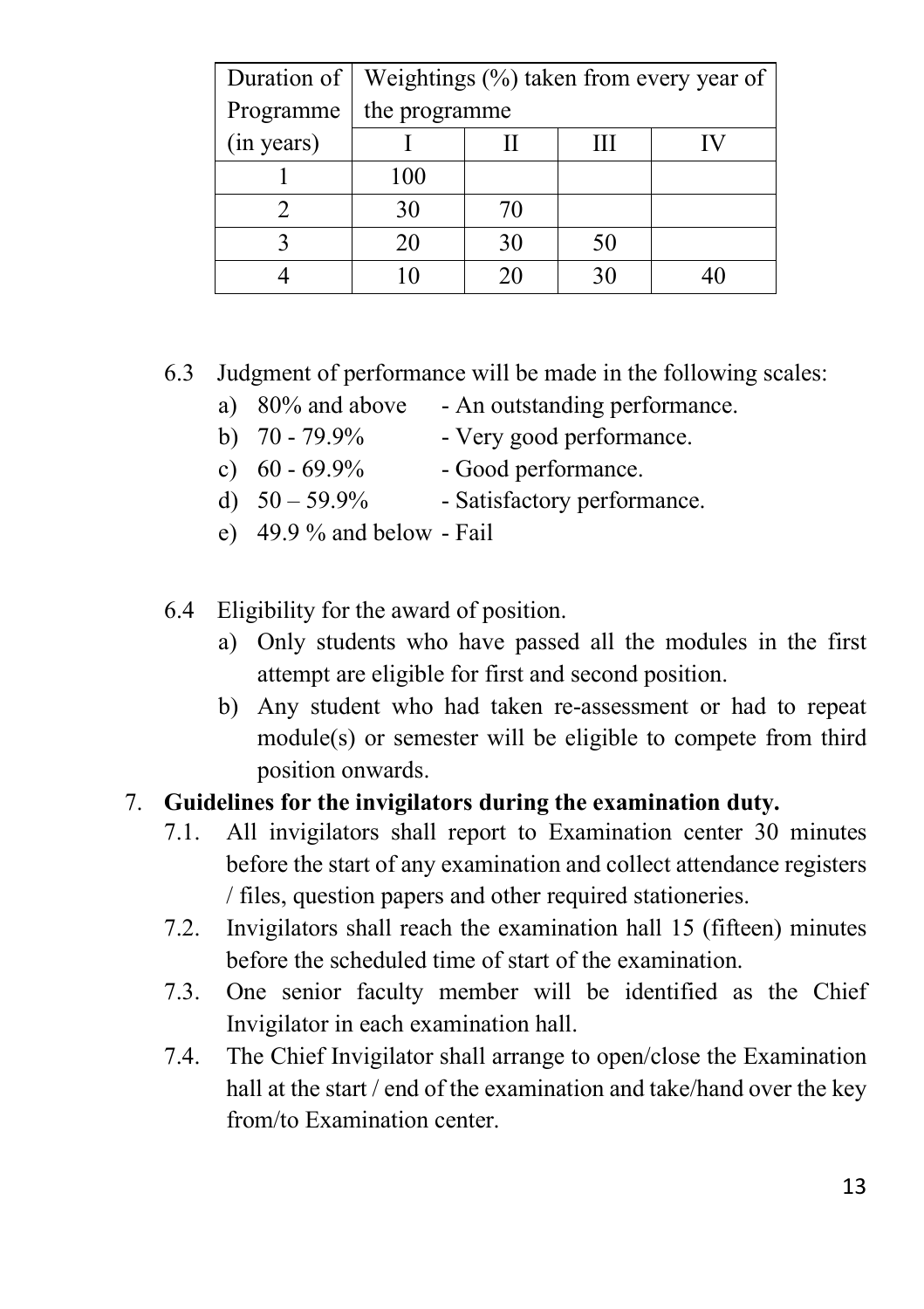- 7.5. All Invigilators have the right to check students, for possession of any unauthorized materials, at the time of entering the examination hall, and also during the time of examination.
- 7.6. The Chief Invigilator shall ensure that all the required formalities such as checking of student's identity cum permission cards, marking students attendance, making announcement, if any, and so on are observed strictly.
- 7.7. Invigilators should distribute answer scripts and question papers 10 minutes before the scheduled time for the start of exam. This 10 minutes time is allotted for reading the Questions papers only. During this period no one is allowed to write.
- 7.8. Candidate(s) coming late up to 20 minutes may be allowed to enter the room/hall. If any candidate(s) is late by more than 20 minutes s/he should be directed to produce the written permission from the DAA / President. However, loss of time in the process shall not be entertained.
- 7.9. Invigilators should sign and put date on the main answer script issued to students after verifying the entries made by the students viz, Student No. Class, Module Name, Date of examination.
- 7.10. Invigilators shall check all support material like calculator, log tables, data sheets, instruments box, etc. for possession of any materials which could be used for unfair means during the examination. If any such material is seen, the invigilator shall immediately cease such materials along with the answer book and report to the Examination center through the chief invigilator.
- 7.11. Any student found using any sort of unfair means or found in possession of any materials that could be used as unfair means in the examination, the invigilator shall cease the answer book along with the caught material. The matter should immediately be reported to the Examination center with a written report for final verification and action by the PBE. The candidate may be given a fresh answer sheet to continue writing his / her examination.
- 7.12. The Invigilators should collect the answer books at the finish of the Examination, count to ensure correct number of answer books,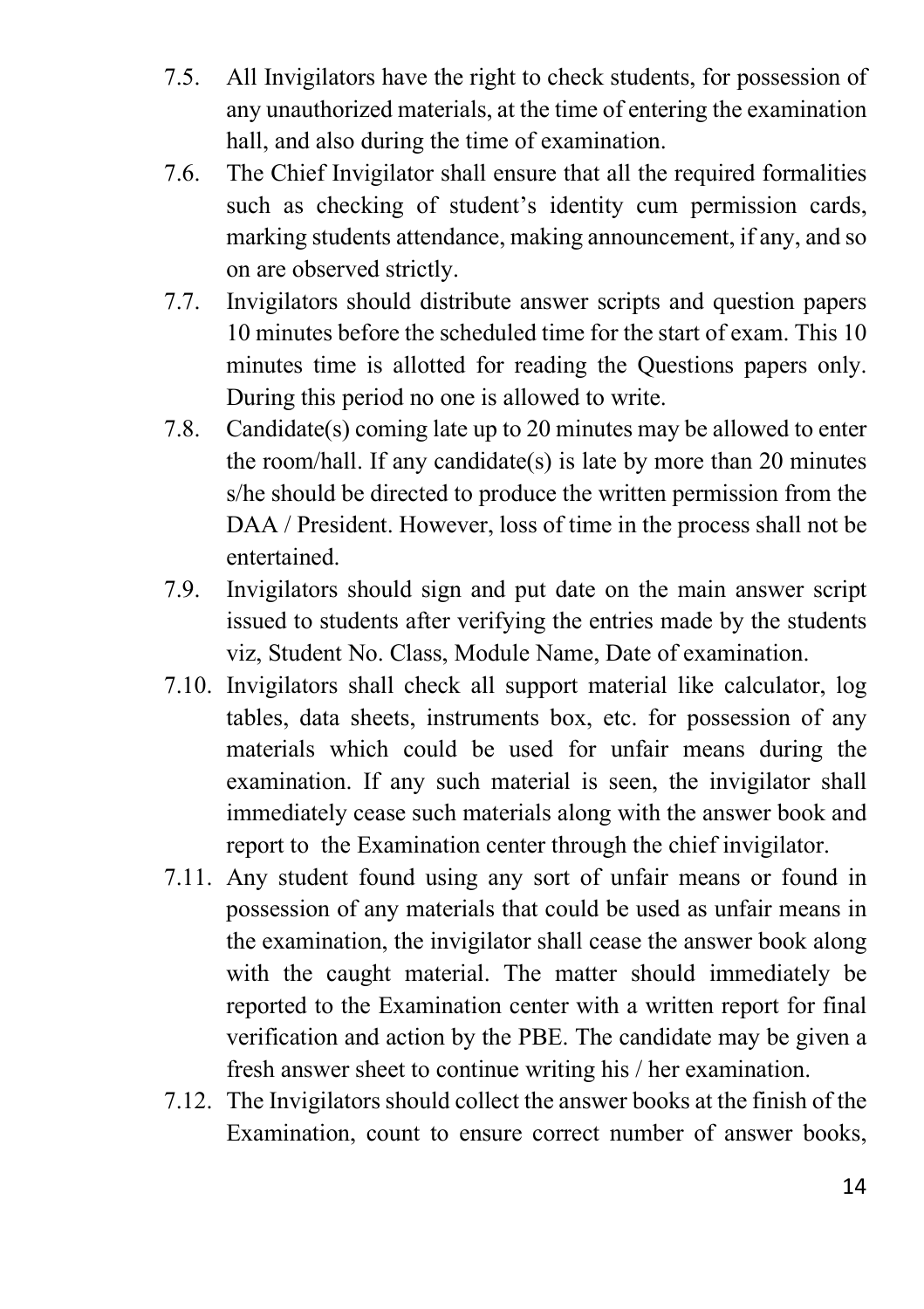arrange these answer books in discipline/class wise and submit to the Examination center.

- 7.13. The DAA and HoD shall be detailed as the Superintendent of Examination during the test and exams. As superintendent of exams, they will organize routine checks and visits and ensure that the exams are carried out smoothly.
- 7.14. Any books/reference materials found lying inside the examination halls and in the washroom, areas shall be collected and seized.
- 7.15. Student(s) will be discouraged to go for needs of any kind during the examination. In case of urgency, students may be allowed to go one at a time. However they may be checked for the possession of any restricted materials any time.
- 7.16. Students shall be allowed to leave the examination hall only after two thirds of the scheduled time is spent in the examination hall.
- 7.17. Candidates will not be allowed to borrow any items such as pen, pencil, drawing instruments, calculator, etc during the examination.
- 7.18. If any invigilator is absent from the examination duty without the knowledge of the Examination center, his/her absence will be considered as EOL.
- 7.19. Invigilators shall be vigilant during the invigilation duty and refrain from gossiping or leaving the examination hall.
- 7.20. Availing leave of any kind during the Invigilation duty, after the invigilation roster has been finalized and notified, is restricted except under emergency cases. In the event that the availing of the leave is unavoidable, the individual staff has to find a suitable substitute invigilator. Such internal arrangement has to be notified to the Examination center.
- 8. Dos and Don'ts during the Examination.
	- 8.1. All Students/Candidates should be present at the vicinity of the examination hall thirty minutes before the scheduled time of the commencement of examination.
	- 8.2. Students/Candidates should enter the examination hall only after the invigilators have entered.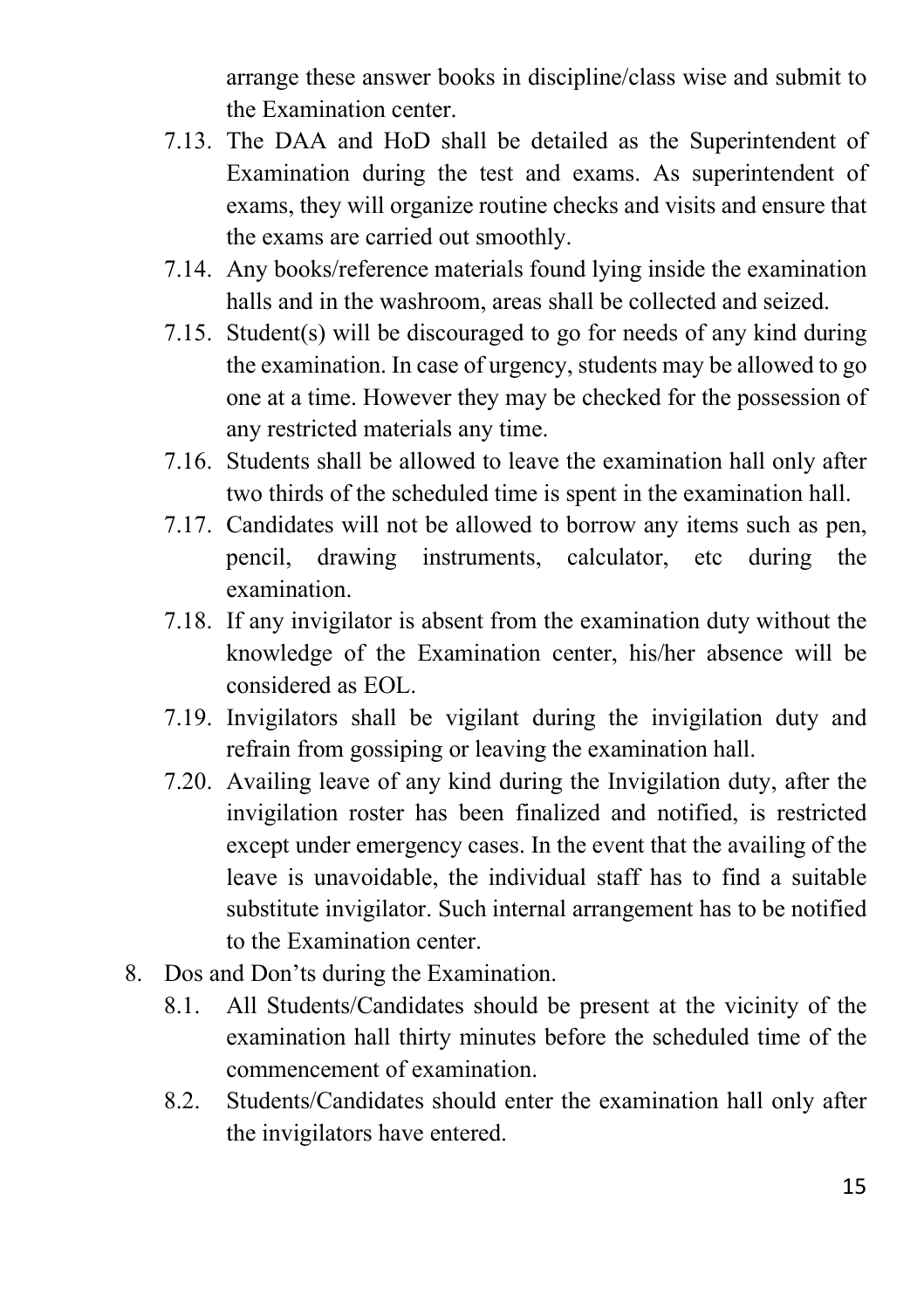- 8.3. Students/Candidates should occupy their own allocated seats. Any change of the seats without the permission from the Chief Invigilator will result in the expulsion of the candidate from the examination.
- 8.4. Students/Candidates must reach the examination hall in the prescribed time. Anyone coming later than 20 minutes without any valid reasons will not be permitted to appear in the Particular Examination. Should there be any genuine reasons; such students/candidate will require to bring the approval from the DAA / President. However, loss of time in the process of obtaining the written approval will not be entertained.
- 8.5. Students/Candidates are not allowed to take any paper(s) other than their identity cum permission card/college card into the examination hall except in the Open book examination. Students/Candidates found carrying any restricted materials shall be detained for further query.
- 8.6. All students/candidates should ensure that they bring their own pen, pencil, scale, ink, eraser, calculator, instrument box, etc. that would be required for the specific examination. Borrowing of any such materials from their colleagues will not be permitted during the examination time. Any attempt to borrow such materials from the colleagues may result in expulsion of the students/candidates from the examination hall. They will not be allowed to even request the invigilators to borrow such materials from another examinee.
- 8.7. Students/Candidates should ensure that the approved support materials such as calculator, log tables, data sheets, instruments box should be free from any additional information or writings.
- 8.8. Students/Candidates should use only blue / black ink pen/ ball pen for writing answers and filling up the information on the cover page of the answer book. Writing answers by pencil is not permitted in the examination / tests except for drawing figures or graphs.  $[9<sup>th</sup> [PBE]$ .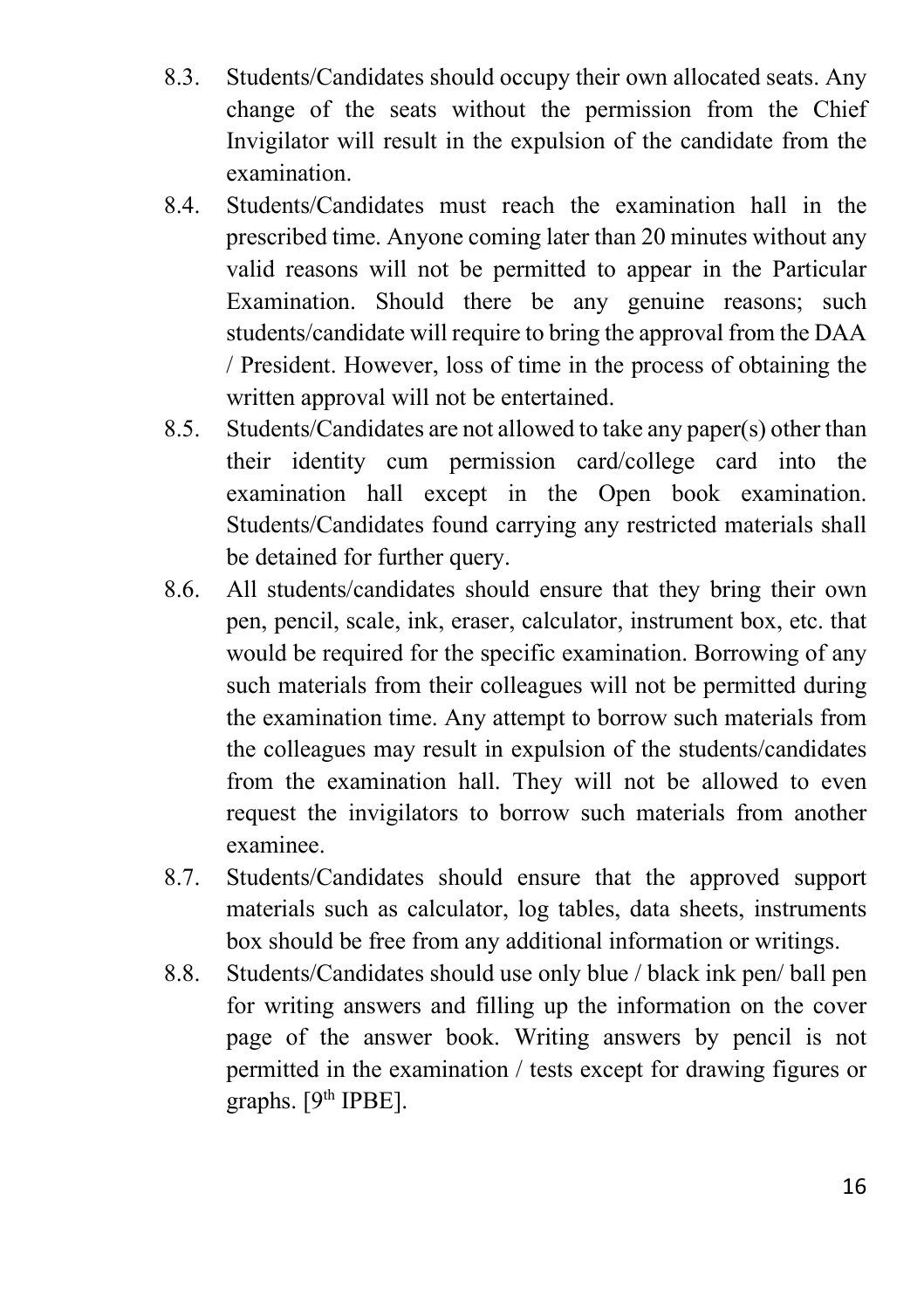- 8.9. Programmable or text storing calculators are not permitted in the examination hall.
- 8.10. Students/Candidates are not permitted to bring mobile phones or any other electronics equipment, other than a standard scientific calculator, into the examination hall. If such restricted items are found by the invigilators during checking, the same will be seized and handed over to the Examination center for further investigation and action.
- 8.11. Students/Candidates should complete the entries of their Examination particulars such as Student (registration) number, discipline of study, module name and date of examination on the cover page of the answer book before they start writing the examination. No one is allowed to write his or her name anywhere on the answer book. Answer books without students/candidates number and invigilators signature will be disqualified and will not be evaluated.
- 8.12. Students/Candidates are required to check their answer books before they start writing on it. If any page or pages are found to be torn or not in writing condition, the matter must be reported to the invigilators for replacement
- 8.13. Every student/candidate is required to write his / her student number (registration number) on their question papers also.
- 8.14. All Supplementary answer sheets, if any used, must contain the individual's student number/Registration number, Dated signature of the invigilators and must be serially arranged and tied or stapled.
- 8.15. Students/Candidates will be discouraged to go for needs of any kind during the examination. In case of urgency, they may be allowed to go one at a time. However they may be checked for the possession of any restricted materials any time.
- 8.16. Students/Candidates should be allowed to leave the examination hall only after two third of the examination time has been completed. They are required to submit their answer script to any of the invigilators before leaving the examination hall. If any student(s)/candidate(s) leaves the examination hall without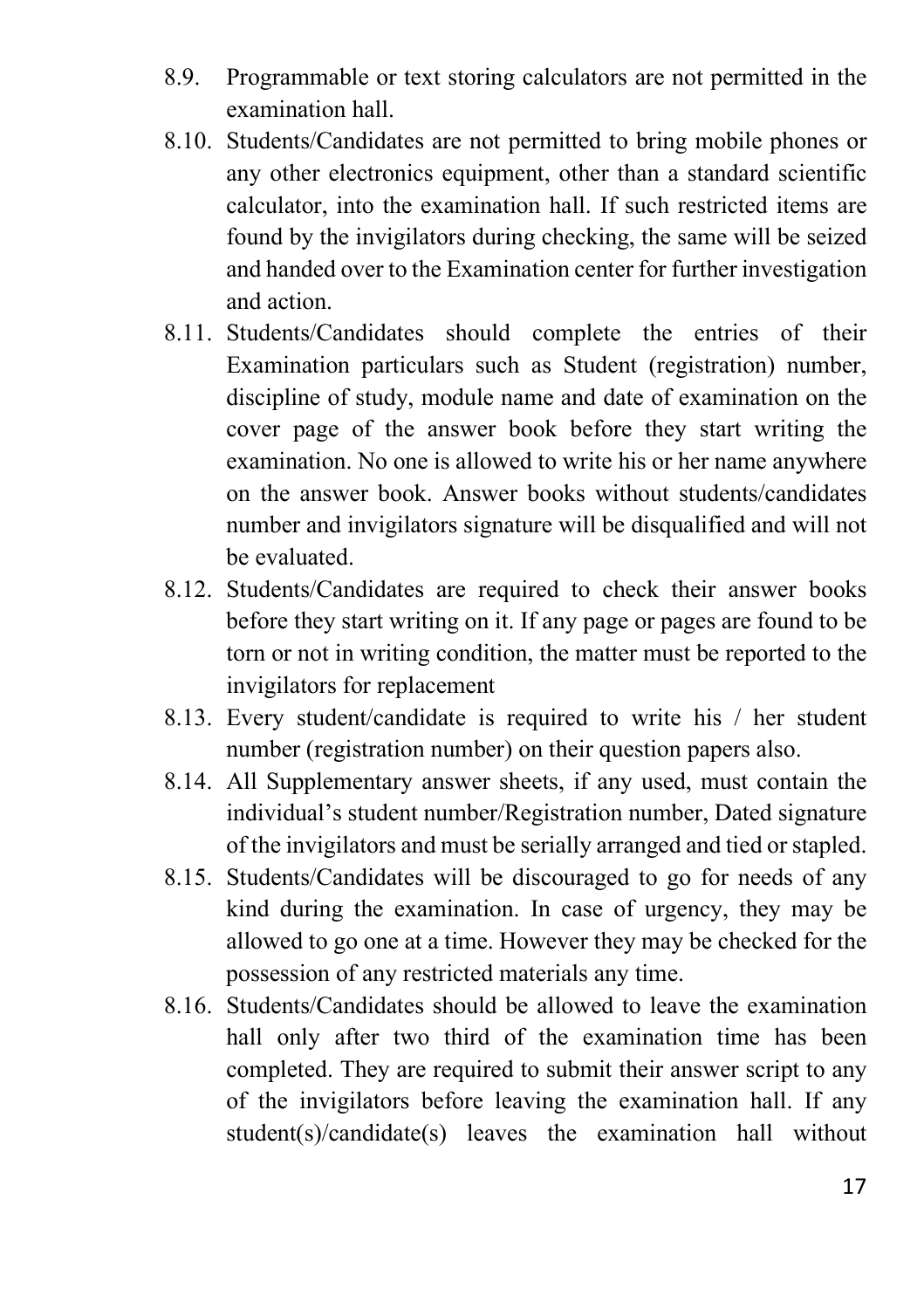submitting the answer scripts, s/he will be awarded ZERO marks and declared failed in that module.

- 8.17. Students/Candidates are advised not to adopt any unfair means during examination. If any candidate is found using any sort of unfair means or found in possession of any materials that could be used as unfair means in the examination, the invigilator shall cease the answer book along with the materials used for unfair means and report the case immediately to Examination center with a written report for final verification by the Authority and action by the PBE. The students/candidate may be given a fresh answer sheet to continue writing his / her examination.
- 8.18. Any students/candidates failing to report to the examination without prior information and approval will be awarded ZERO marks and the candidate will be treated failed in that module. However, s/he will be eligible to appear in the re-assessment (supplementary examination). Only the minimum marks required to pass the module will be considered and not the actual marks obtained in the re-assessment.
- 8.19. Similarly, if any student/candidate fails to report for the re-assessment, such students/candidates will be declared failed in that module. Such students(s)/candidate(s) may be permitted to repeat the module provided the maximum permissible duration of the course is not exhausted.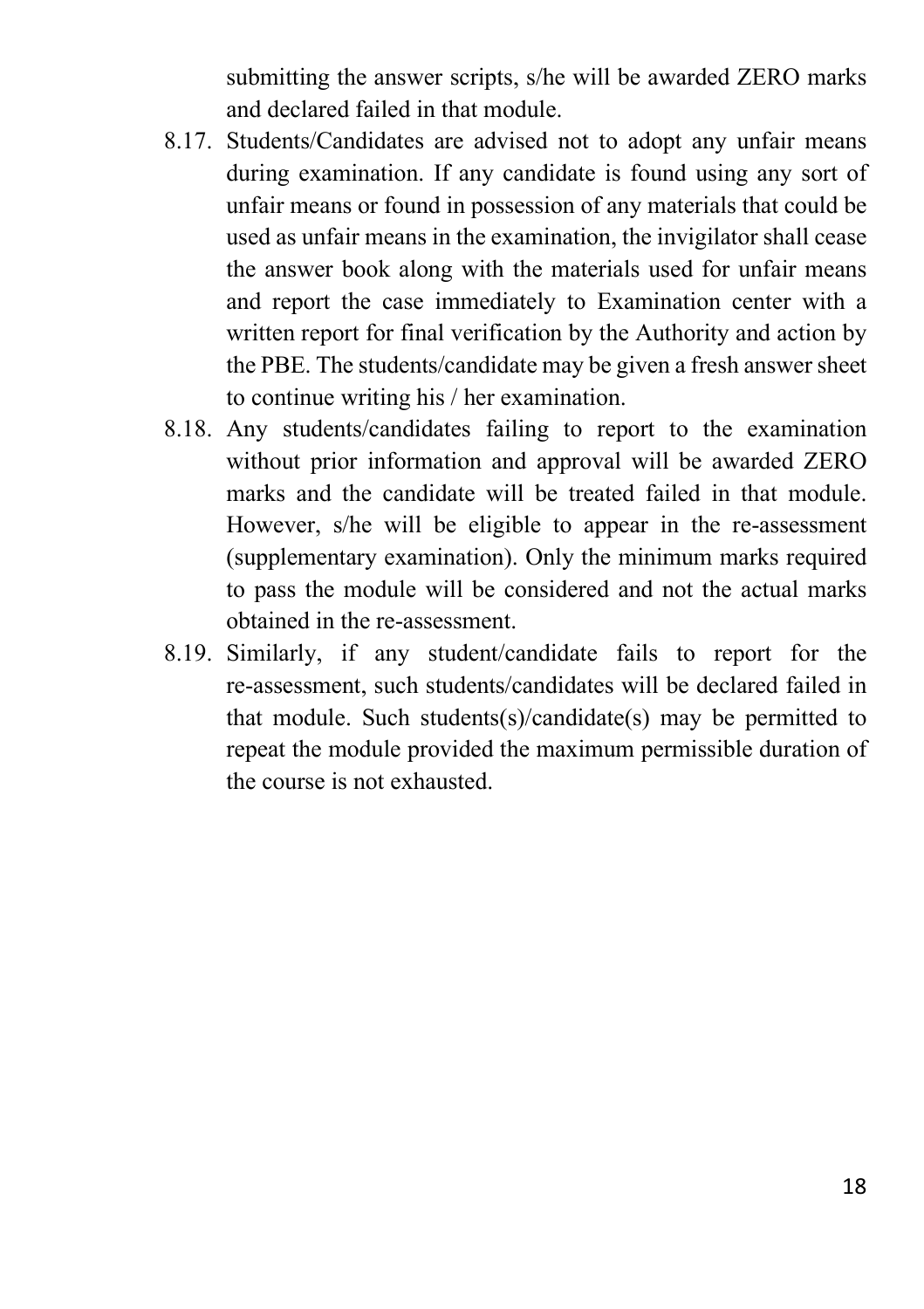### **Tabulation of Module Matrix and Electives**

### **1. B.E in Power Engineering**

### **Year I Semester I**

| Module        | Name of Module                              | Credit<br>Points | Time<br>Allocation |                |                | Assessment  |           |              |                |
|---------------|---------------------------------------------|------------------|--------------------|----------------|----------------|-------------|-----------|--------------|----------------|
| Code          |                                             |                  | L                  | T              | P              | CA<br>(Th.) | CA<br>(P) | Sem.<br>Exam | Total<br>Marks |
| <b>ADE101</b> | Analog and Digital<br>Electronics           | 12               | 3                  |                | 2              | 25          | 25        | 50           | 100            |
| AMA102        | <b>Applied Mathematics I</b>                | 12               | 3                  |                | $\Omega$       | 25          | $\theta$  | 75           | 100            |
| <b>EGP101</b> | Engineering Graphics <sup>*</sup>           | 12               |                    | 0              | 5              | 50          | $\theta$  | 50           | 100            |
| <b>BEE103</b> | Circuit Theory and<br><b>Networks</b>       | 12               | 3                  |                | $\overline{c}$ | 25          | 25        | 50           | 100            |
| <b>EDW101</b> | Electrical Drawing and<br>workshop Practice | 12               |                    | $\overline{2}$ | 2              | 50          | 50        | $\theta$     | 100            |
| Total         |                                             | 60               | 11                 | 5              | 11             | 175         | 100       | 225          | 500            |

| Module                                               | Name of Module                 | Credit<br>Points |                | Time<br>Allocation |                | Assessment     |           |          |       |
|------------------------------------------------------|--------------------------------|------------------|----------------|--------------------|----------------|----------------|-----------|----------|-------|
| Code                                                 |                                |                  | L              | T                  | P              | CA             | <b>CA</b> | Sem.     | Total |
|                                                      |                                |                  |                |                    |                | (Th.)          | (P)       | Exam     | Marks |
| <b>ACS101</b>                                        | Academic Skills*               | 12               | $\overline{c}$ | $\Omega$           | $\overline{c}$ | 100            | $\theta$  | $\Omega$ | 100   |
| AMA103                                               | Applied Mathematics II         | 12               | 3              |                    | $\Omega$       | 25             | $\theta$  | 75       | 100   |
| <b>FLM102</b>                                        | <b>Fluid Mechanics</b>         | 12               | 3              |                    | $\mathfrak{2}$ | 25             | 25<br>50  |          | 100   |
| DZG101                                               | Dzongkha for<br>Communication* | 12               | $\overline{c}$ | $\theta$           | $\overline{c}$ | 25<br>25<br>50 |           |          | 100   |
| Measurements and<br><b>EMI102</b><br>Instrumentation |                                | 12               | 3              |                    | 2              | 25             | 25        | 50       | 100   |
| Total                                                |                                | 60               | 13             | 3                  | 8              | 200            | 75        | 225      | 500   |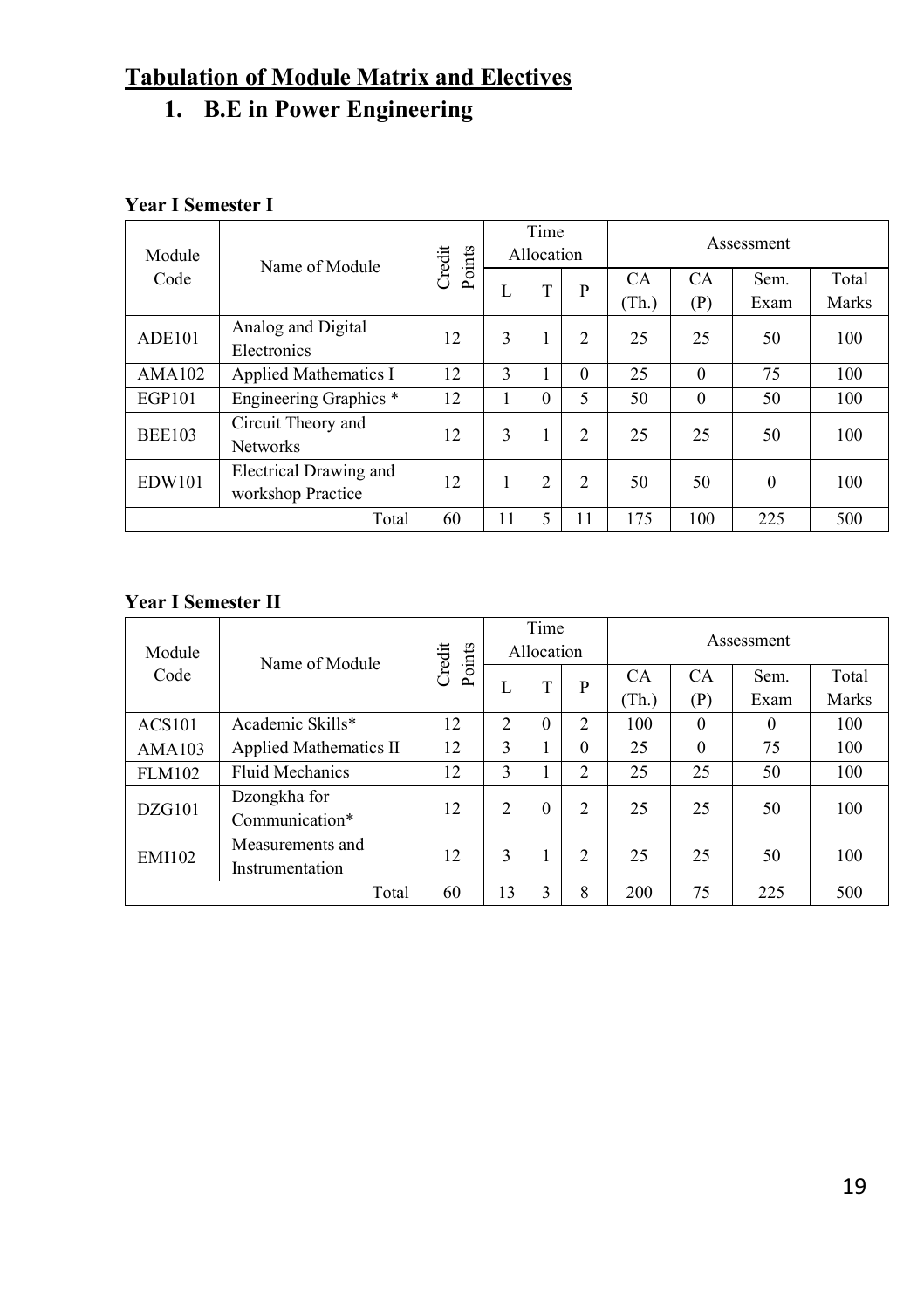| Module        | Name of Module                        | Credit<br>Points | Time<br>Allocation |   |                | Assessment  |                  |              |                |
|---------------|---------------------------------------|------------------|--------------------|---|----------------|-------------|------------------|--------------|----------------|
| Code          |                                       |                  | L                  | T | P              | CA<br>(Th.) | <b>CA</b><br>(P) | Sem.<br>Exam | Total<br>Marks |
| <b>EMC203</b> | DC Machines and<br>Transformers       | 12               | 3                  |   | $\overline{c}$ | 25          | 25               | 50           | 100            |
| <b>AMA204</b> | Applied Mathematics III               |                  | 3                  |   | $\Omega$       | 25          | $\theta$         | 75           | 100            |
| <b>PEG201</b> | <b>Electrical Power</b><br>Generation | 12               | 3                  |   | $\Omega$       | 25          | $\theta$         | 75           | 100            |
| <b>PEG202</b> | Hydro Power<br>Engineering            | 12               | 3                  |   | $\mathfrak{D}$ | 25          | 25               | 50           | 100            |
| <b>EMT201</b> | Electro Magnetic Field<br>Theory      | 12               | 3                  |   | $\Omega$       | 25          | $\theta$         | 75           | 100            |
| Total         |                                       | 60               | 15                 | 5 | 4              | 125         | 50               | 325          | 500            |

| Module        | Name of Module                    | Points<br>Credit |    | Time<br>Allocation |                | Assessment |           |      |       |
|---------------|-----------------------------------|------------------|----|--------------------|----------------|------------|-----------|------|-------|
| Code          |                                   |                  | L  | T                  | P              | CA         | <b>CA</b> | Sem. | Total |
|               |                                   |                  |    |                    |                | (Th.)      | (P)       | Exam | Marks |
| <b>EMC204</b> | <b>AC</b> Machines                | 12               | 3  |                    | $\overline{c}$ | 25         | 25        | 50   | 100   |
|               | <b>Electrical Power</b>           |                  |    |                    |                |            |           |      |       |
| <b>PEG203</b> | Transmission and                  | 12               | 3  |                    | $\Omega$       | 25         | $\theta$  | 75   | 100   |
|               | Distribution                      |                  |    |                    |                |            |           |      |       |
| <b>PEL202</b> | Power Electronics                 | 12               | 3  |                    | $\overline{c}$ | 25         | 25        | 50   | 100   |
| <b>EMA202</b> | Energy Management and<br>Auditing | 12               | 3  |                    | $\Omega$       | 25         | $\theta$  | 75   | 100   |
|               | Data Structure and                |                  |    |                    |                |            |           |      |       |
| <b>COP204</b> | Object-Oriented                   | 12               | 1  | $\Omega$           | 3              | 25         | 25        | 50   | 100   |
|               | Programming in $C++$              |                  |    |                    |                |            |           |      |       |
| Total         |                                   | 60               | 13 | 4                  |                | 125        | 75        | 300  | 500   |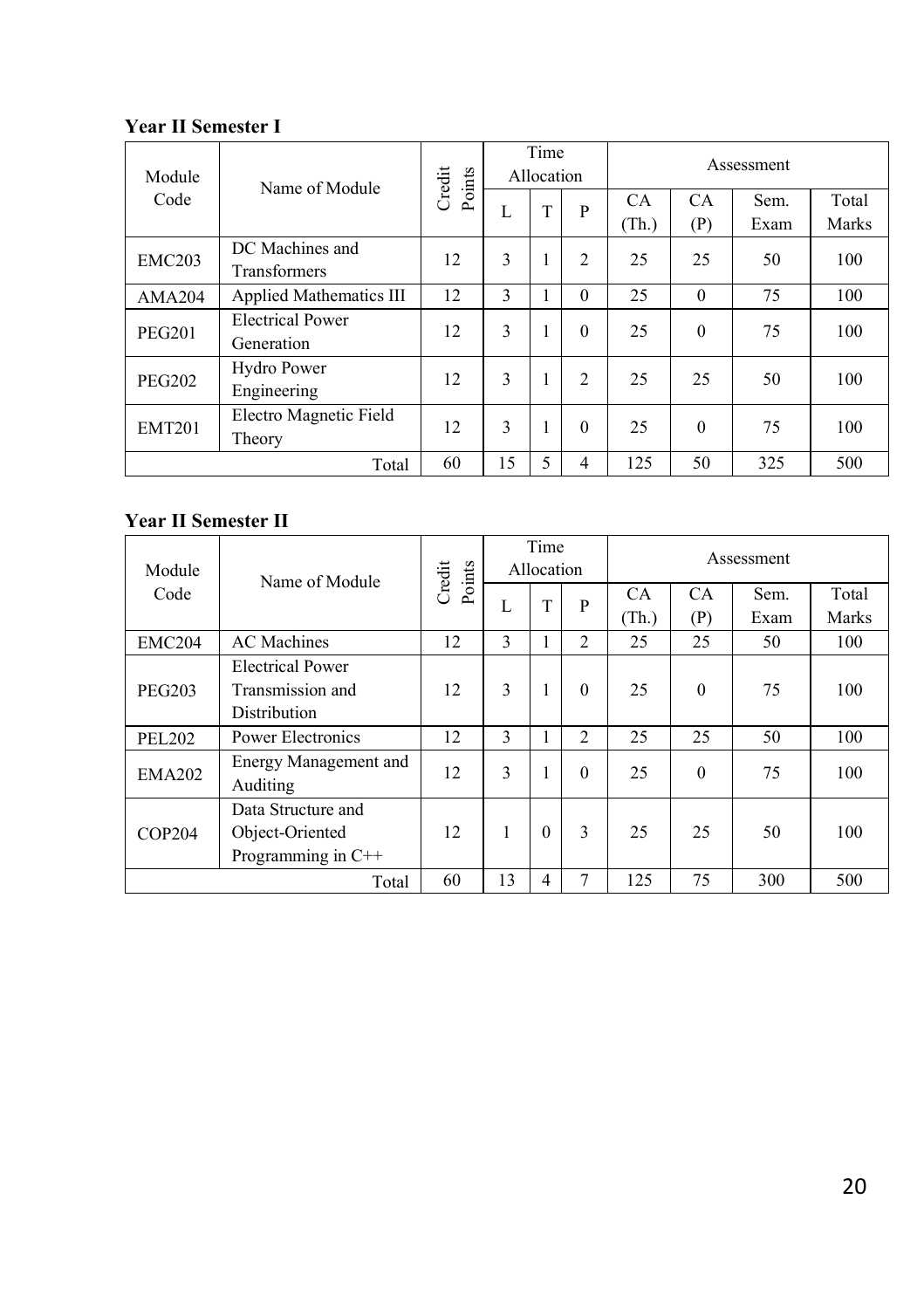| Module        | Name of Module                            | Credit<br>Points | Time<br>Allocation |                |                | Assessment  |                  |              |                |
|---------------|-------------------------------------------|------------------|--------------------|----------------|----------------|-------------|------------------|--------------|----------------|
| Code          |                                           |                  | L                  | T              | P              | CA<br>(Th.) | <b>CA</b><br>(P) | Sem.<br>Exam | Total<br>Marks |
| <b>PEG304</b> | Utilization of Electrical<br>Energy       | 12               | 3                  | 1              | $\Omega$       | 25          | $\theta$         | 75           | 100            |
| <b>CSY303</b> | Automatic Control<br>System               | 12               | 3                  |                | $\overline{2}$ | 25          | 25               | 50           | 100            |
| <b>PEG305</b> | Power System protection<br>and Switchgear | 12               | 3                  | 1              | $\overline{2}$ | 25          | 25               | 50           | 100            |
| <b>PEG306</b> | Power System Analysis<br>and Stability    | 12               | 3                  |                | $\mathfrak{D}$ | 25          | 25               | 50           | 100            |
| <b>PRW302</b> | Basic Research Methods<br>and Seminar     | 12               |                    | $\overline{c}$ | $\Omega$       | 100         | $\theta$         | $\theta$     | 100            |
| Total         |                                           | 60               | 13                 | 6              | 6              | 200         | 75               | 225          | 500            |

| Module        | Name of Module                                 | Credit<br>Points | Time<br>Allocation |          |                | Assessment     |           |              |                |
|---------------|------------------------------------------------|------------------|--------------------|----------|----------------|----------------|-----------|--------------|----------------|
| Code          |                                                |                  | L                  | T        | P              | CA<br>(Th.)    | CA<br>(P) | Sem.<br>Exam | Total<br>Marks |
| <b>PEG307</b> | Power System Operation<br>and Control          | 12               | 3                  | 1        | $\overline{2}$ | 25             | 25        | 50           | 100            |
| <b>RER301</b> | Renewable Energy<br>Resources                  | 12               | 3                  | 1        | $\Omega$       | 25             | $\theta$  | 75           | 100            |
| <b>PEL303</b> | Power Electronics<br>Application               | 12               | 3                  | 1        | $\overline{2}$ | 25             | 25        | 50           | 100            |
| <b>COP305</b> | Microcontroller and<br><b>Embedded System</b>  | 12               | 3                  | 1        | $\overline{2}$ | 25<br>25<br>50 |           | 100          |                |
| <b>MGT302</b> | <b>Engineering Economics</b><br>and Management | 12               | 3                  | $\Omega$ | $\Omega$       | 25             | $\theta$  | 75           | 100            |
| Total         |                                                | 60               | 15                 | 4        | 6              | 125            | 75        | 300          | 500            |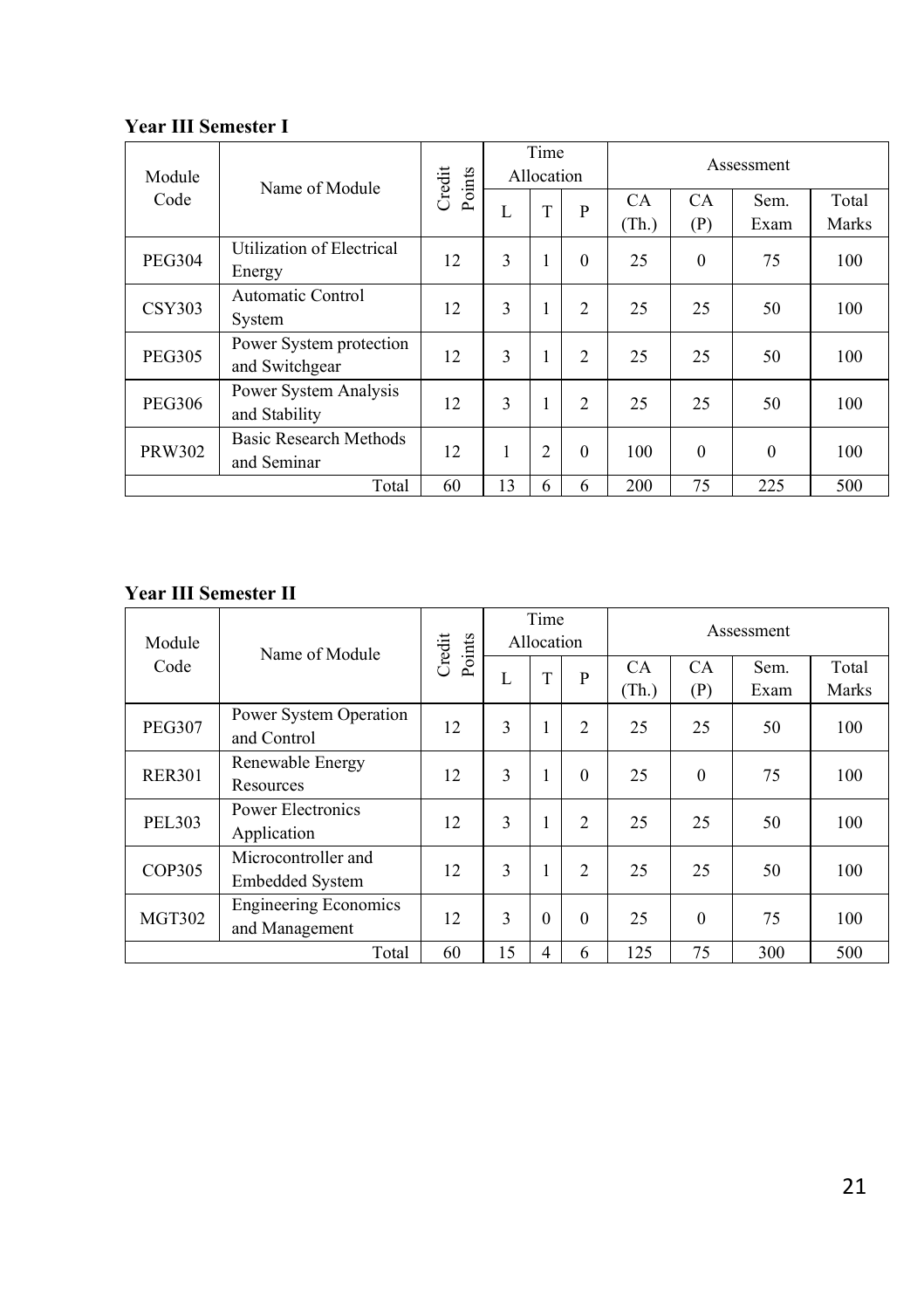| Module        | Name of Module                                                    | Credit<br>Points | Time<br>Allocation      |   |                | Assessment                  |                  |              |                |
|---------------|-------------------------------------------------------------------|------------------|-------------------------|---|----------------|-----------------------------|------------------|--------------|----------------|
| Code          |                                                                   |                  | L                       | T | P              | CA<br>(Th.)                 | <b>CA</b><br>(P) | Sem.<br>Exam | Total<br>Marks |
| <b>PEG408</b> | Power System<br>Optimization                                      | 12               | 3                       | 1 | $\overline{2}$ | 25                          | 25               | 50           | 100            |
| <b>PEM401</b> | Power System<br>Economics and Hazard<br>Management                | 12               | 3                       | 1 | $\theta$       | 25                          | $\theta$         | 75           | 100            |
| <b>PEG409</b> | High Voltage<br>Engineering and<br><b>Insulation Coordination</b> | 12               | 3                       | 1 | 2              | 25                          | 25               | 50           | 100            |
|               | Elective 1                                                        | 12               | $\mathcal{E}$           |   | $\theta$       | 25                          | $\Omega$         | 75           | 100            |
| <b>PRW404</b> | Project Work                                                      |                  | VII & VIII<br>4<br>Sem. |   |                | 25 Marks for ongoing review |                  |              |                |
|               | Total                                                             |                  | 12                      | 4 | 8              | 125                         | 50               | 250          | 425            |

### **Year IV Semester II**

| Module        | Name of Module          | Credit<br>Points | Time<br>Allocation        |                                                                           |          | Assessment                                   |          |      |       |
|---------------|-------------------------|------------------|---------------------------|---------------------------------------------------------------------------|----------|----------------------------------------------|----------|------|-------|
| Code          |                         |                  |                           | T                                                                         | P        | CA                                           | CA       | Sem. | Total |
|               |                         |                  | Ι.                        |                                                                           |          | (Th.)                                        | (P)      | Exam | Marks |
| <b>SEN401</b> | Sustainable Engineering | 12               |                           |                                                                           | $\Omega$ | 25                                           |          | 75   | 100   |
|               | Elective 2              | 12               | 3                         |                                                                           | 0        | 25                                           | $\Omega$ | 75   | 100   |
| OJT402        | Internship and Seminar  | 12               |                           | Min. 45 days (internal 60 and external<br>examiner 40 marks respectively) |          |                                              |          |      | 100   |
| <b>PRW404</b> | Project Work            | 36               | $\Omega$<br>$\Omega$<br>6 |                                                                           |          | Ongoing, review, reports<br>and presentation |          |      | 75    |
|               | Total                   |                  | 6                         | 150<br>150<br>75<br>◠<br>h                                                |          |                                              | 375      |      |       |

**Note:** L: Lecture T: Tutorial P: Practical CA: Continuous Assessment

#### **List of Electives:**

Elective 1

- i. AKS101 Analytical Skills\*<br>ii. UHV101 Universal Human
- UHV101 Universal Human Values and Professional Ethics
- iii. EDP201 Entrepreneurship Development\*
- iv. SUR202 Principles of Surveying\*

#### Elective 2

i. EMC405 Electrical Machine Design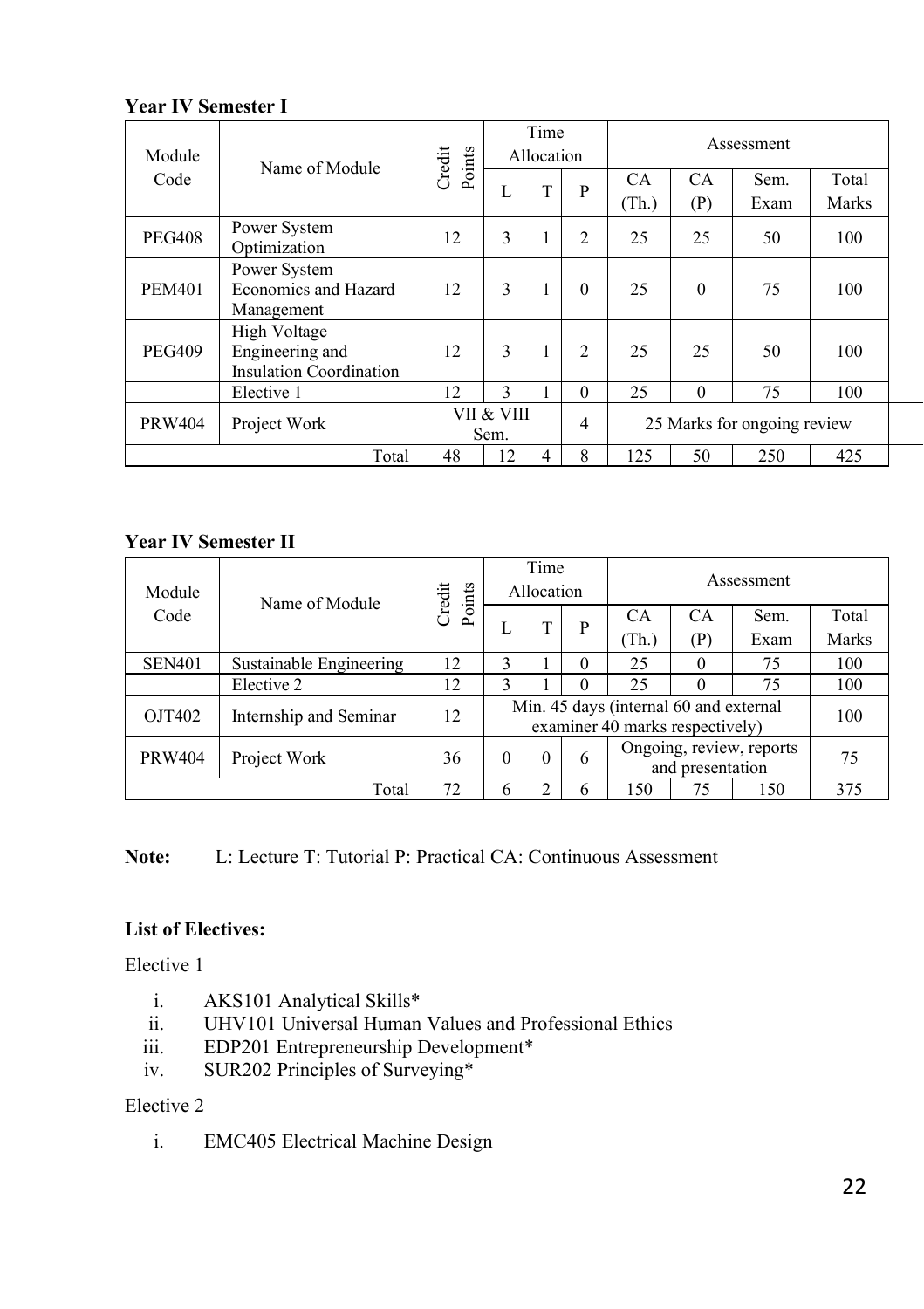- ii. SGT401 Smart Grid Technologies
- iii. PEG410 Power Qualities and Harmonics
- iv. SYS401 Digital Signal Processing and its Applications
- v. PEG411 Advance Power System Protection and Switchgear

\* Denotes a pre-existing module in another department (Civil, Mechanical, Electrical and IT) at JNP which will be adopted for the B.E. in Power Engineering.

### **2. B.E in Mechanical Engineering**

#### **Year I Semester I**

| Sl.            |               |                                                  |                | <b>Contact Hours</b> |                |        |        |          | Marks     |       |
|----------------|---------------|--------------------------------------------------|----------------|----------------------|----------------|--------|--------|----------|-----------|-------|
| No.            | Code          | Name of Module                                   | L              | T                    | P              | Credit | Theory |          | P         |       |
|                |               |                                                  |                |                      |                |        | CA     | EX       | <b>CA</b> | Total |
|                | EGP10         | <b>Engineering Graphics</b>                      |                | $\theta$             | 5              | 12     | 50     | 50       | $\theta$  | 100   |
| $\overline{2}$ | DZG10         | Dzongkha<br>Communication                        | 2              | $\theta$             | $\overline{2}$ | 12     | 50     | 50       | $\theta$  | 100   |
| 3              | ACS10         | Academic Skills                                  | $\overline{2}$ | $\theta$             | $\overline{2}$ | 12     | 100    | $\Omega$ | $\theta$  | 100   |
| $\overline{4}$ | FME10<br>4    | Material science                                 | 3              | $\Omega$             | $\overline{2}$ | 12     | 25     | 50       | 25        | 100   |
| 5              | <b>FEE102</b> | Fundamentals of<br><b>Electrical Engineering</b> | 3              |                      | 2              | 12     | 25     | 50       | 25        | 100   |
|                |               | Total                                            | 11             |                      | 13             | 60     | 250    | 200      | 50        | 500   |

| Sl.            |               |                                                             |   | <b>Contact Hours</b> |                |        | Marks  |    |          |       |
|----------------|---------------|-------------------------------------------------------------|---|----------------------|----------------|--------|--------|----|----------|-------|
| No.            | Code          | Name of Module                                              | L | T                    | P              | Credit | Theory |    | P        | Total |
|                |               |                                                             |   |                      |                |        | CА     | EX | CA       |       |
|                | <b>FME105</b> | Mechanics of Materials-I                                    | 3 |                      | $\overline{2}$ | 12     | 25     | 50 | 25       | 100   |
| $\overline{2}$ | AMA102        | Applied Mathematics-I                                       | 3 |                      | $\theta$       | 12     | 25     | 75 | $\Omega$ | 100   |
| 3              | MDD103        | Mechanical Drawing                                          |   | $\theta$             | 4              | 12     | 50     | 50 | $\theta$ | 100   |
| $\overline{4}$ | <b>ADE101</b> | Analog and Digital<br>Electronics                           | 3 |                      | 2              | 12     | 25     | 50 | 25       | 100   |
| 5              | <b>COP204</b> | Data structure & Object<br>Oriented Programming<br>in $C++$ |   |                      | 3              | 12     | 25     | 50 | 25       | 100   |
| Total          |               | 11                                                          | 4 | 11                   | 60             | 150    | 275    | 75 | 500      |       |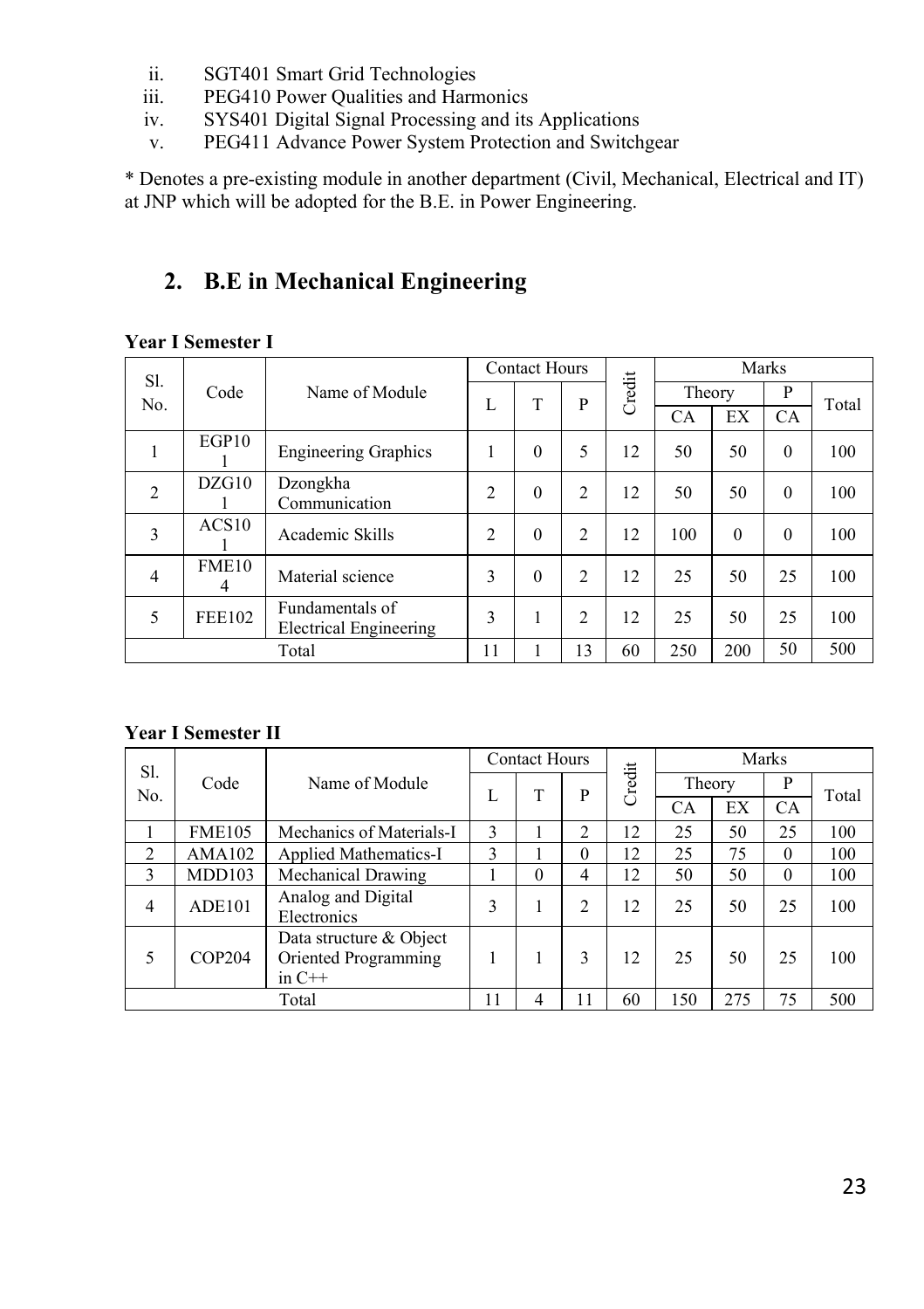| Sl.            |               |                                               |    | <b>Contact Hours</b> |          |        |        |     | Marks     |       |
|----------------|---------------|-----------------------------------------------|----|----------------------|----------|--------|--------|-----|-----------|-------|
| No.            | Code          | Name of Module                                | L  | T                    | P        | Credit | Theory |     | P         | Total |
|                |               |                                               |    |                      |          |        | CA     | EX  | <b>CA</b> |       |
|                | <b>FME206</b> | Mechanics of Materials-II                     | 3  |                      | 2        | 12     | 25     | 50  | 25        | 100   |
| $\overline{c}$ | AMA103        | Applied Mathematics-II                        | 3  |                      | $\theta$ | 12     | 25     | 75  | 0         | 100   |
| 3              | <b>FEE203</b> | Fundamentals of<br><b>Electrical Machines</b> | 3  |                      | ↑        | 12     | 25     | 50  | 25        | 100   |
| 4              | <b>FME207</b> | Metrology                                     | 3  | $\Omega$             | 2        | 12     | 25     | 50  | 25        | 100   |
| 5              | <b>PAE206</b> | Engineering<br>Thermodynamics                 | 3  |                      | $\theta$ | 12     | 25     | 75  | $\Omega$  | 100   |
|                |               | Total                                         | 15 | 4                    | 6        | 60     | 125    | 300 | 75        | 500   |

| Sl.            |                        |                                                          |                | <b>Contact Hours</b> |                |        |           |        | Marks     |       |
|----------------|------------------------|----------------------------------------------------------|----------------|----------------------|----------------|--------|-----------|--------|-----------|-------|
| No.            | Code                   | Name of Module                                           | L              | T                    | P              | Credit |           | Theory | P         | Total |
|                |                        |                                                          |                |                      |                |        | <b>CA</b> | EX     | <b>CA</b> |       |
|                | <b>FME208</b>          | <b>Fluid Mechanics</b>                                   | 3              |                      | 2              | 12     | 25        | 50     | 25        | 100   |
| $\overline{2}$ | AMA <sub>20</sub><br>5 | Applied Mathematics-<br>IV                               | 3              |                      | $\theta$       | 12     | 25        | 75     | $\theta$  | 100   |
| 3              | <b>MPT205</b>          | Manufacturing<br>$Processes-I$                           | 3              | $\theta$             | $\overline{c}$ | 12     | 25        | 50     | 25        | 100   |
| 4              | <b>FME209</b>          | Kinematics $\&$<br>Dynamics of Machines                  | $\overline{4}$ |                      | $\overline{c}$ | 12     | 25        | 50     | 25        | 100   |
| 5              | MDD <sub>20</sub><br>4 | Computer Aided<br>Design/Computer<br>Aided Manufacturing | 3              | $\Omega$             | $\overline{2}$ | 12     | 25        | 50     | 25        | 100   |
|                |                        | Total                                                    | 16             | 3                    | 8              | 60     | 125       | 275    | 100       | 500   |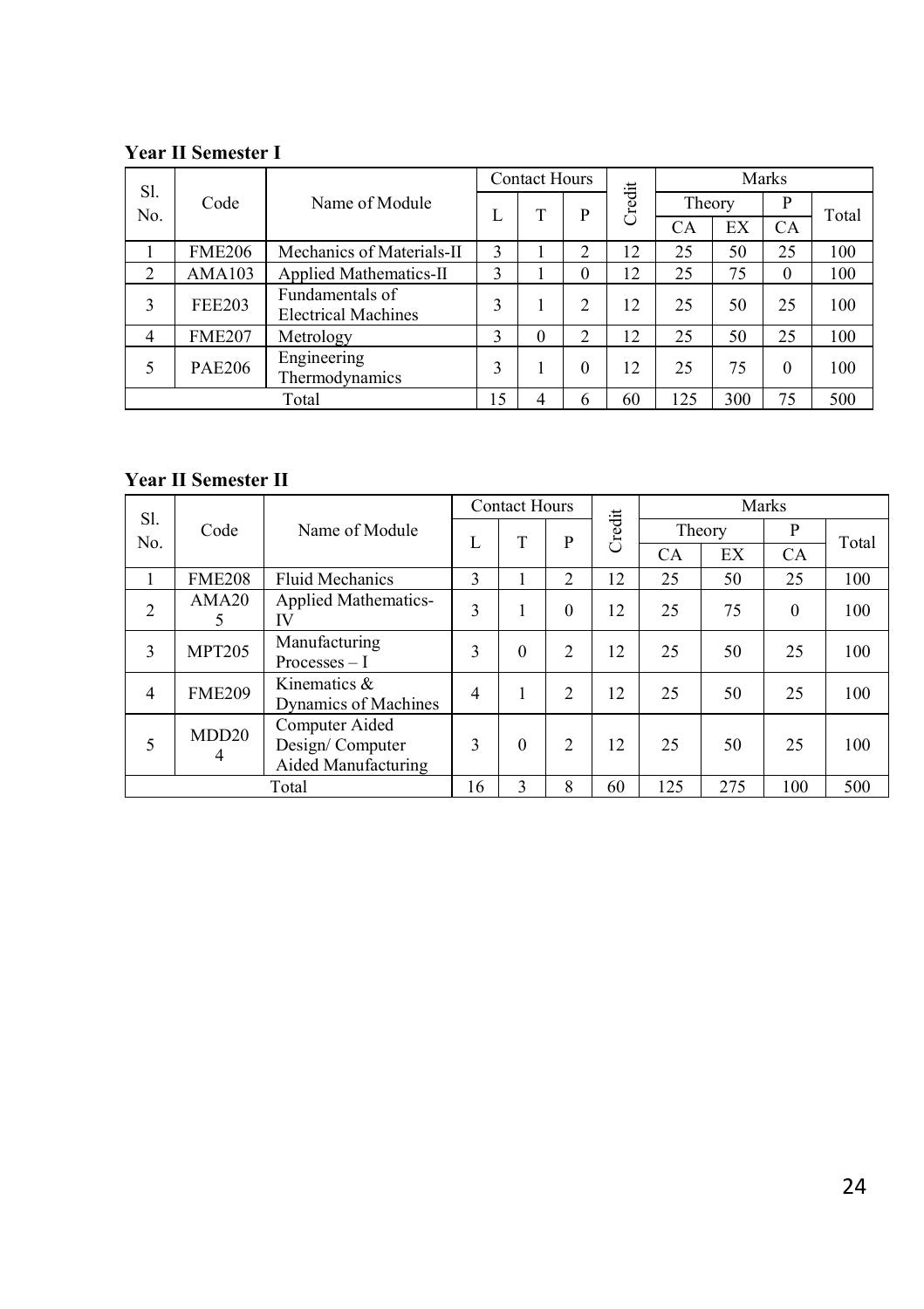| Sl.            |               |                                       |    | <b>Contact Hours</b> |                |        |     |        | Marks    |       |
|----------------|---------------|---------------------------------------|----|----------------------|----------------|--------|-----|--------|----------|-------|
| No.            | Code          | Name of Module                        | L  | T                    | P              | Credit |     | Theory | P        | Total |
|                |               |                                       |    |                      |                |        | CA  | EX     | CA       |       |
|                | <b>PAE307</b> | <b>Hydraulic Machines</b>             | 3  |                      | 2              | 12     | 25  | 50     | 25       | 100   |
| 2              | <b>AMA306</b> | Numerical Methods<br>and Optimization | 3  |                      | 2              | 12     | 25  | 50     | 25       | 100   |
| 3              | <b>MPT306</b> | Manufacturing<br>$Processes - II$     | 3  | $\Omega$             | $\overline{2}$ | 12     | 25  | 50     | 25       | 100   |
| $\overline{4}$ | MDD305        | Design of Machine<br>Elements         | 3  |                      | $\Omega$       | 12     | 25  | 75     | $\theta$ | 100   |
| 5              | <b>PAE308</b> | Heat & Mass<br>Transfer               | 3  |                      | $\overline{c}$ | 12     | 25  | 50     | 25       | 100   |
|                |               | Total                                 | 15 | 4                    | 8              | 60     | 125 | 275    | 100      | 500   |

#### **Year III Semester II**

| Sl.            |               |                                            |    | <b>Contact Hours</b> |                |        |     |          | Marks    |       |
|----------------|---------------|--------------------------------------------|----|----------------------|----------------|--------|-----|----------|----------|-------|
| No.            | Code          | Name of Module                             | L  | T                    | P              | Credit |     | Theory   | P        | Total |
|                |               |                                            |    |                      |                |        | CA  | EX       | CA       |       |
| 1              | <b>CSY303</b> | <b>Automatic Control</b><br>System         | 3  |                      | $\overline{c}$ | 12     | 25  | 50       | 25       | 100   |
| 2              | <b>PAE309</b> | Heating, Ventilation<br>& Air Conditioning | 3  |                      | $\theta$       | 12     | 25  | 75       | $\theta$ | 100   |
| 3              | <b>MPT307</b> | Advanced<br>Manufacturing<br>Technology    | 3  | $\Omega$             | $\overline{2}$ | 12     | 25  | 50       | 25       | 100   |
| $\overline{4}$ | MDD306        | Mechanical<br>Vibrations                   | 3  |                      | $\overline{c}$ | 12     | 25  | 50       | 25       | 100   |
| 5              | <b>PRW303</b> | Research<br>Methodology                    | 3  | $\theta$             | $\overline{2}$ | 12     | 30  | $\theta$ | 70       | 100   |
|                |               | Total                                      | 15 | $\mathcal{L}$        | 8              | 60     | 140 | 225      | 135      | 500   |

| Sl. |               |                               |    | <b>Contact Hours</b>  |   |        |     |                                                         | Marks     |       |
|-----|---------------|-------------------------------|----|-----------------------|---|--------|-----|---------------------------------------------------------|-----------|-------|
| No. | Code          | Name of Module                | L  | T                     | P | Credit |     | Theory                                                  | P         | Total |
|     |               |                               |    |                       |   |        | CA  | EX                                                      | <b>CA</b> |       |
|     | IAM405        | Mechatronics                  | 3  | $\theta$              | 2 | 12     | 25  | 50                                                      | 25        | 100   |
| 2   | <b>IAM406</b> | Fluid Power and<br>Automation | 3  | $\theta$              | 2 | 12     | 25  | 50                                                      | 25        | 100   |
| 3   | <b>PAE410</b> | Automotive<br>Engineering     | 3  | $\theta$              | 2 | 12     | 25  | 50                                                      | 25        | 100   |
| 4   | <b>ECM403</b> | <b>Engineering Economy</b>    | 3  | $\theta$              | 2 | 12     | 25  | 50                                                      | 25        | 100   |
| 5   | <b>PRW405</b> | Project                       |    | $7th$ & $8th$<br>sem. |   | -      |     | Proposal<br>presentation<br>$\&$ 1 <sup>st</sup> review | 20        | 20    |
|     |               | Total                         | 12 | $\Omega$              | 9 | 48     | 100 | 200                                                     | 120       | 420   |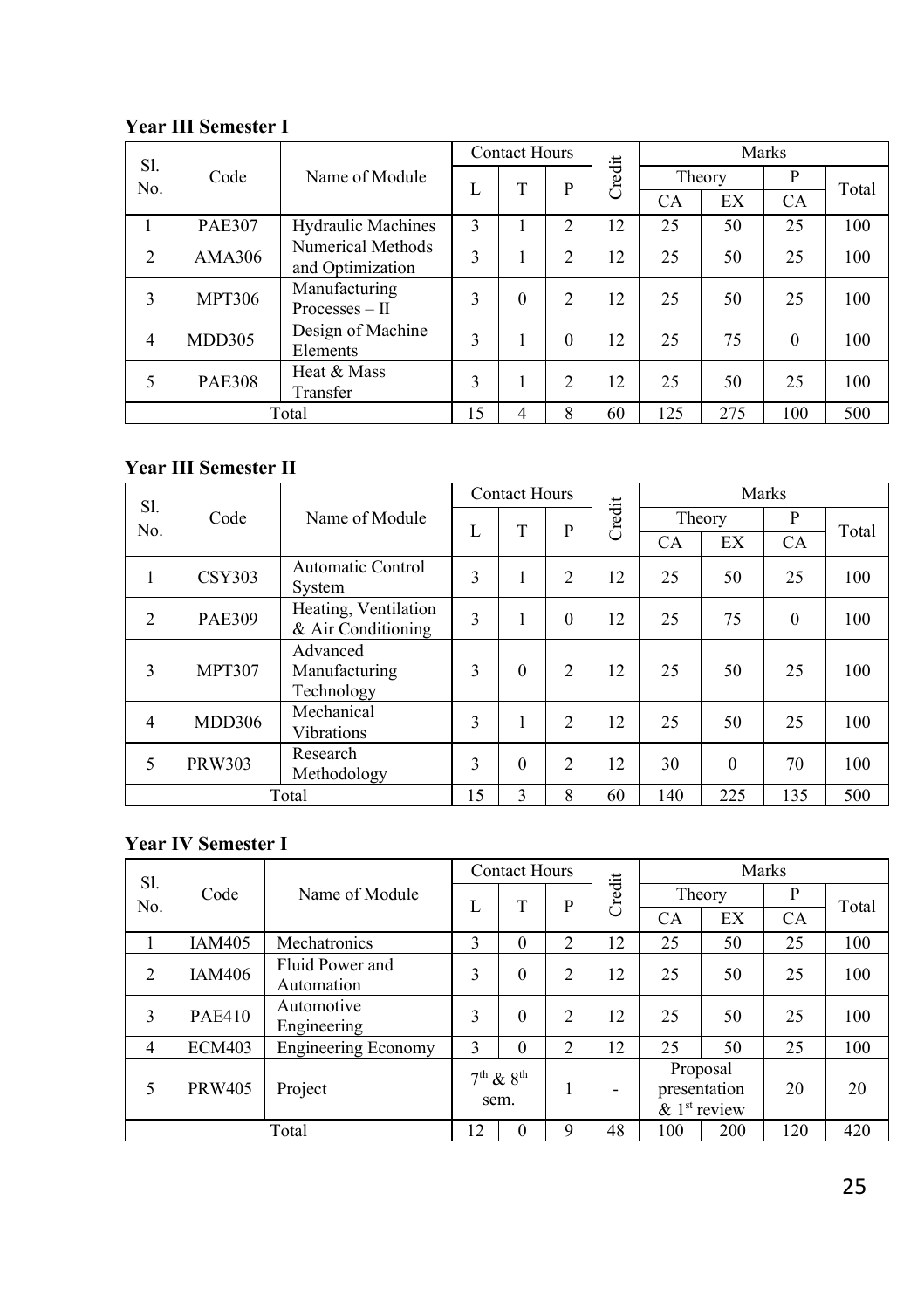**Year IV Semester II** 

| Sl.          |               |                            |   | <b>Contact Hours</b>                      |                          |        |           |                                                        | Marks     |       |
|--------------|---------------|----------------------------|---|-------------------------------------------|--------------------------|--------|-----------|--------------------------------------------------------|-----------|-------|
| No.          | Code          | Name of Module             | L | T                                         | P                        | Credit | Theory    |                                                        | P         | Total |
|              |               |                            |   |                                           |                          |        | <b>CA</b> | EX                                                     | <b>CA</b> |       |
| $\mathbf{1}$ | <b>IAM407</b> | Industrial Engineering     | 3 | $\Omega$                                  | $\mathbf 0$              | 12     | 25        | 75                                                     | 0         | 100   |
| 2            | <b>MPT408</b> | Maintenance<br>Engineering | 3 | 1                                         | $\Omega$                 | 12     | 50        | 50                                                     | 0         | 100   |
| 3            |               | Electives*                 | - |                                           | $\overline{\phantom{0}}$ | 12     |           |                                                        | ٠         |       |
| 4            | OJT402        | Internship & Seminar       | 0 | $\Omega$                                  | $\mathbf{1}$             | 12     | $\Omega$  | 60                                                     | 40        | 100   |
| 5            | <b>PRW405</b> | Project                    |   | 7 <sup>th</sup> & 8 <sup>th</sup><br>sem. | $\mathbf{1}$             | 24     |           | Ongoing<br>Review,<br>Report, &<br>Guide<br>assessment | 80        | 80    |
|              |               | Total                      | 6 |                                           | $\mathbf{1}$             | 72     | 50        | 210                                                    | 120       | 380   |

Note:  $L =$  Lecture  $T =$  Tutorial  $P =$  Practical  $CA =$  CA = Continuous Assessment

 $EX = Examination$ 

#### **List of Elective Modules**

The following modules are identified to be offered as electives in the Year IV semester II. The modality of offering elective module will based on the economic size of 10 students enrolling for a particular elective and the availability of faculty to teach.

| Sl. |               |                                 |   | <b>Contact Hours</b> |   |        |        |    | Marks    |       |
|-----|---------------|---------------------------------|---|----------------------|---|--------|--------|----|----------|-------|
| No. | Code          | Name of Module                  |   |                      | D | Credit | Theory |    |          | Total |
|     |               |                                 | L |                      |   |        | СA     | EX | СA       |       |
|     | MDD407        | Product Design &<br>Development |   |                      |   | 12     | 25     | 75 | $\theta$ | 100   |
|     | <b>MDD408</b> | Tribology                       |   |                      |   | 12     | 50     | 50 |          | 100   |
| Q   | <b>EDP101</b> | Entrepreneurship                |   |                      |   | 12     | 80     | 20 |          | 100   |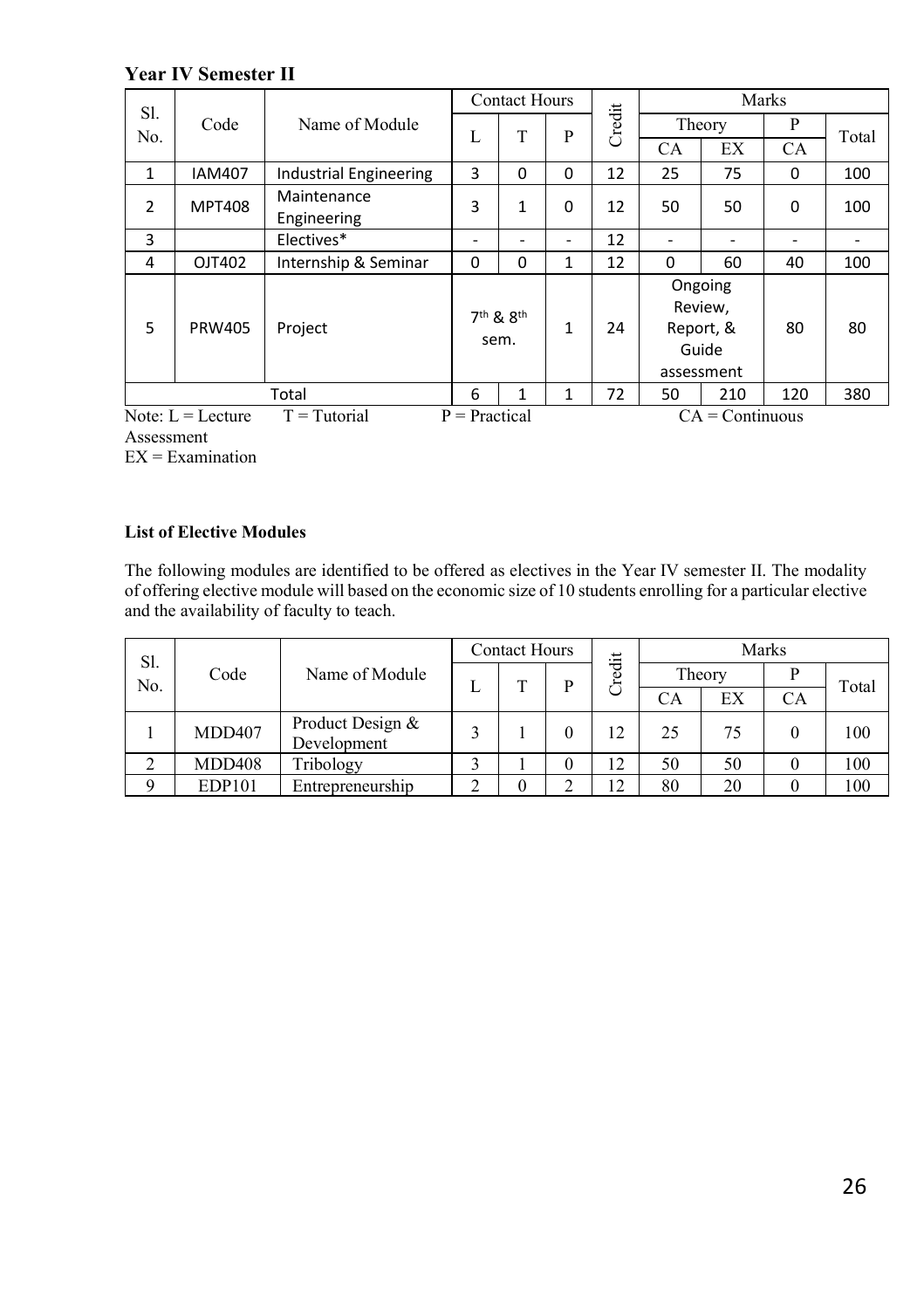### **3. B.E in Surveying and Geoinformatics**

#### Sl. No. Module Vioquie Module Name Credit Time Allocation Assessment Total Marks  $L$   $T$   $P$   $CA$   $EX$   $P$   $P$ 1 BSR104 Introduction to Surveying and Computation  $12 \mid 3 \mid 0 \mid 3 \mid 25 \mid 50 \mid 25 \mid 100$ 2 RST101 Basic Remote Sensing  $\begin{bmatrix} 12 & 3 & 1 & 0 & 30 & 70 & 0 & 100 \\ 12 & 3 & 1 & 0 & 30 & 70 & 0 \\ 0 & 0 & 0 & 0 & 0 & 100 & 0 \\ 0 & 0 & 0 & 0 & 0 & 0 & 0 \\ 0 & 0 & 0 & 0 & 0 & 0 & 0 \\ 0 & 0 & 0 & 0 & 0 & 0 & 0 \\ 0 & 0 & 0 & 0 & 0 & 0 & 0 \\ 0 & 0 & 0 & 0 & 0 & 0 & 0 \\ 0 & 0 & 0 & 0 & 0 & 0 & 0 \\ 0 &$ 3 GIS101 Geographic Information System 12 3 0 3 25 50 25 100 4 SRY101 Computer Applications in Surveying\*  $12 \mid 1 \mid 0 \mid 3 \mid 50 \mid 50 \mid 0 \mid 100$ 5 ACS101 Academic Skills\* 12 2 0 2 100 0 0 100<br>Total 60 12 1 11 230 220 50 500 Total 60 12 1 11 230 220 50 500

#### **Year I Semester I**

| Sl.<br>No.     | Module<br>Code | Module Name                    | Credit |    | Time<br>Allocation |                |     | Assessment |          | Total<br>Marks |
|----------------|----------------|--------------------------------|--------|----|--------------------|----------------|-----|------------|----------|----------------|
|                |                |                                |        |    |                    | P              | CA  | EX         | Pract.   |                |
|                | <b>GNS101</b>  | Introduction to<br><b>GNSS</b> | 12     | 3  | $\Omega$           | 3              | 25  | 50         | 25       | 100            |
| 2              | <b>RST102</b>  | Basic<br>Photogrammetry        | 12     | 3  | $\Omega$           | $\overline{2}$ | 25  | 50         | 25       | 100            |
| 3              | <b>GDS101</b>  | Geodesy-I                      | 12     | 3  |                    | $\overline{c}$ | 35  | 50         | 15       | 100            |
| $\overline{4}$ | AMA102         | Applied<br>Mathematics I*      | 12     | 3  |                    | $\theta$       | 25  | 75         | $\theta$ | 100            |
| 5              | DZG101         | Dzongkha<br>Communication*     | 12     | 2  | $\overline{c}$     | $\theta$       | 50  | 50         | $\theta$ | 100            |
|                |                | Total                          | 60     | 14 | 4                  | ⇁              | 160 | 275        | 65       | 500            |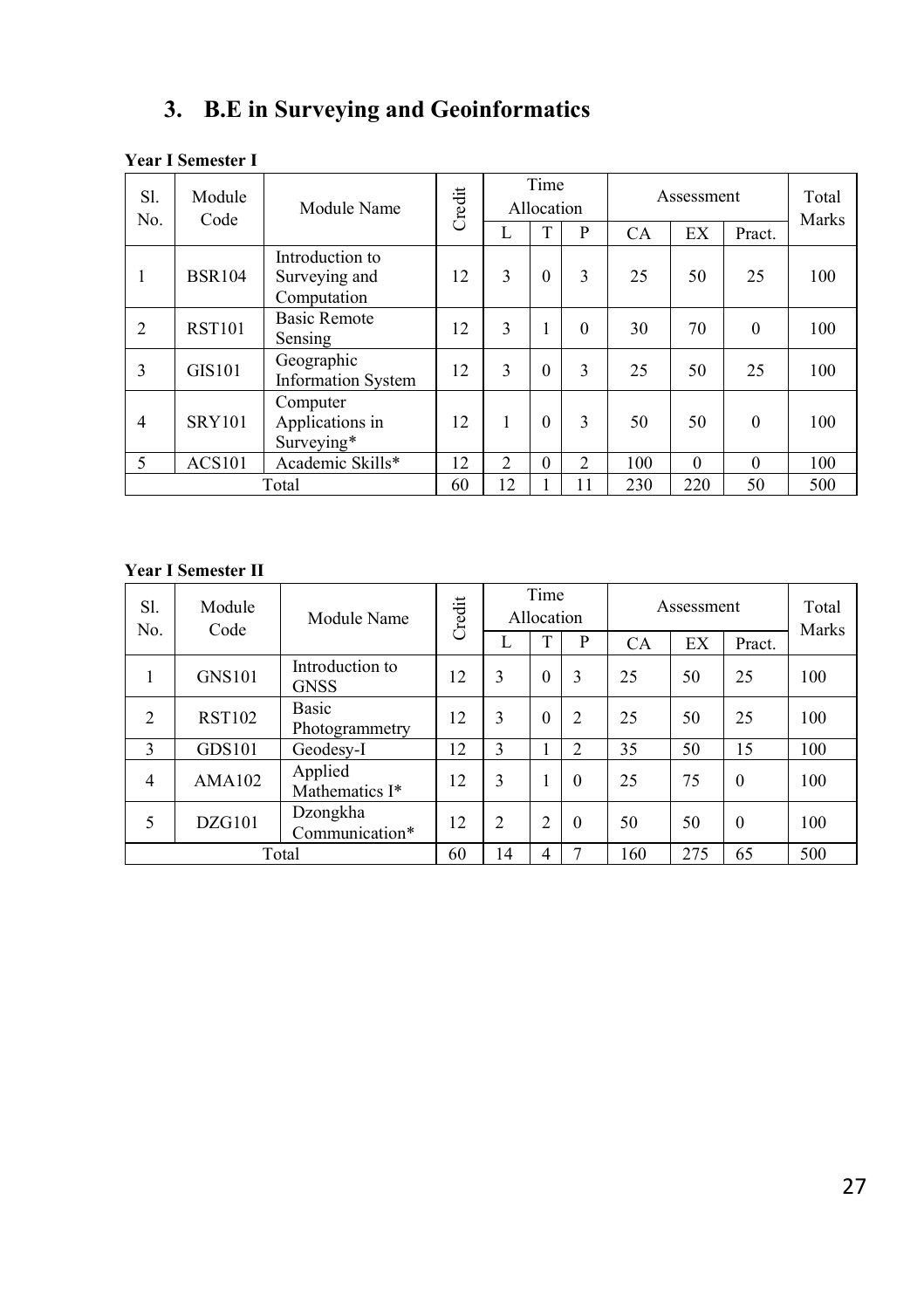| Sl.<br>No.     | Module<br>Code | Module Name                       | Credit |               | Time<br>Allocation |                |     | Assessment |          | Total<br>Marks |
|----------------|----------------|-----------------------------------|--------|---------------|--------------------|----------------|-----|------------|----------|----------------|
|                |                |                                   |        |               |                    | P              | CA  | EX         | Pract.   |                |
| -              | <b>CAS206</b>  | <b>Total Station</b><br>Surveying | 12     | $\mathcal{E}$ | $\Omega$           | 3              | 25  | 50         | 25       | 100            |
| $\overline{2}$ | <b>RST204</b>  | Digital<br>Photogrammetry         | 12     | 3             |                    | $\overline{c}$ | 25  | 50         | 25       | 100            |
| 3              | <b>GDS203</b>  | $Geodesy - II$                    | 12     | 3             | $\theta$           | $\Omega$       | 25  | 75         | $\Omega$ | 100            |
| $\overline{4}$ | AMA103         | Applied<br>Mathematics II*        | 12     | 3             |                    | $\Omega$       | 25  | 75         | $\Omega$ | 100            |
| 5              | <b>SYS210</b>  | Python<br>Programming             | 12     | 3             |                    | $\overline{2}$ | 20  | 40         | 40       | 100            |
| Total          |                |                                   | 60     | 15            | 3                  |                | 120 | 290        | 90       | 500            |

#### **Year II Semester II**

| Sl.<br>No.     | Module<br>Code | Module Name                      | Credit |    | Time<br>Allocation |          |           | Assessment |          | Total<br>Marks |
|----------------|----------------|----------------------------------|--------|----|--------------------|----------|-----------|------------|----------|----------------|
|                |                |                                  |        |    | T                  | P        | <b>CA</b> | EX         | Pract.   |                |
|                | <b>CAS208</b>  | Construction<br>Surveying        | 12     | 3  | $\theta$           | 3        | 25        | 50         | 25       | 100            |
| $\overline{2}$ | <b>RST205</b>  | Digital Image<br>Processing      | 12     | 3  | $\theta$           | 3        | 25        | 50         | 25       | 100            |
| 3              | <b>GDS204</b>  | Map Projection                   | 12     | 3  |                    | $\theta$ | 25        | 75         | $\theta$ | 100            |
| 4              | AMA204         | Applied<br>Mathematics III*      | 12     | 3  |                    | $\Omega$ | 25        | 75         | $\theta$ | 100            |
| 5              | <b>SYS211</b>  | Database<br>Management<br>System | 12     | 3  |                    | 2        | 20        | 40         | 40       | 100            |
| Total          |                |                                  | 60     | 15 | 3                  | 8        | 120       | 290        | 90       | 500            |

| Sl.<br>No.     | Module<br>Code | Module Name                         | Credit |               | Time<br>Allocation |          |     | Assessment |          | Total<br>Marks |
|----------------|----------------|-------------------------------------|--------|---------------|--------------------|----------|-----|------------|----------|----------------|
|                |                |                                     |        | Ι.            |                    | P        | CA  | EX         | Pract.   |                |
|                | <b>CTR101</b>  | Cartography*                        | 12     | $\mathcal{E}$ |                    | $\Omega$ | 25  | 75         | $\theta$ | 100            |
| $\overline{2}$ | <b>RST306</b>  | <b>Advanced Remote</b><br>Sensing-I | 12     | 3             |                    | $\theta$ | 30  | 70         | $\theta$ | 100            |
| 3              | <b>GNS303</b>  | GNSS and its<br>Application         | 12     | 3             | $\theta$           | 3        | 25  | 50         | 25       | 100            |
| $\overline{4}$ | AMA307         | Fundamentals of<br>Geo-statistics   | 12     | 3             |                    | $\theta$ | 30  | 70         | $\theta$ | 100            |
| 5              | GIS304         | GIS Data Analysis<br>and Modelling  | 12     | 2             | $\theta$           | 3        | 30  | 45         | 25       | 100            |
| Total          |                |                                     | 60     | 14            | 3                  | 6        | 140 | 310        | 50       | 500            |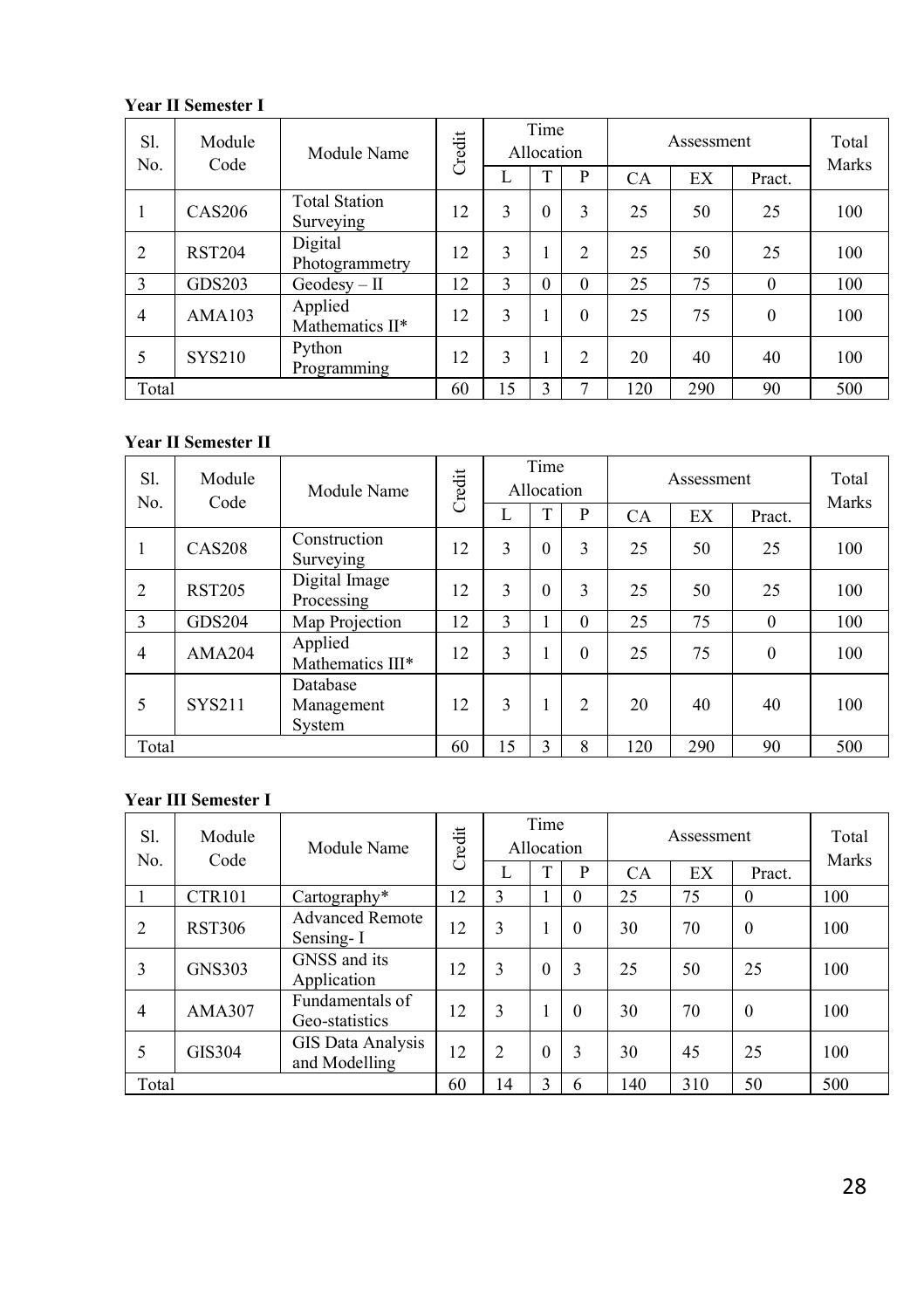| Sl.<br>No.     | Module<br>Code | Module Name                                           | Credit |    | Time<br>Allocation |                |     | Assessment |          | Total<br>Marks |
|----------------|----------------|-------------------------------------------------------|--------|----|--------------------|----------------|-----|------------|----------|----------------|
|                |                |                                                       |        | L  | T                  | P              | CA  | EX         | Pract.   |                |
| 1              | <b>SAA301</b>  | RS and GIS for<br>Agriculture and<br>Forestry         | 12     | 3  | $\theta$           | $\Omega$       | 50  | 50         | $\theta$ | 100            |
| $\overline{2}$ | <b>RST307</b>  | <b>Advanced Remote</b><br>$Sensing - II$              | 12     | 3  | $\Omega$           | $\overline{2}$ | 25  | 50         | 25       | 100            |
| 3              | <b>SAA302</b>  | Geological<br><b>Remote Sensing</b><br>and Techniques | 12     | 3  | $\Omega$           | $\Omega$       | 50  | 50         | $\theta$ | 100            |
| $\overline{4}$ | <b>SAA303</b>  | RS and GIS for<br>Disaster<br>Management              | 12     | 3  | $\theta$           | $\Omega$       | 50  | 50         | $\theta$ | 100            |
| 5              | <b>PRW302</b>  | <b>Basic Research</b><br>Methods and<br>Seminar*      | 12     | 1  | $\overline{c}$     | $\theta$       | 100 | $\Omega$   | $\theta$ | 100            |
| Total          |                |                                                       | 60     | 13 | $\overline{c}$     | $\overline{2}$ | 275 | 200        | 25       | 500            |

| Sl.<br>No.     | Module<br>Code | Module Name                                      | Credit |                      | Time<br>Allocation |          |     | Assessment                                             |          | Total<br>Marks |
|----------------|----------------|--------------------------------------------------|--------|----------------------|--------------------|----------|-----|--------------------------------------------------------|----------|----------------|
|                |                |                                                  |        | L                    | T                  | P        | CA  | EX                                                     | Pract.   |                |
| 1              | <b>LPS201</b>  | Legal Principles of<br>Surveying*                | 12     | 3                    |                    | $\Omega$ | 25  | 75                                                     | $\theta$ | 100            |
| $\overline{2}$ | <b>SAA404</b>  | RS and GIS for<br>Environmental<br>Engineering   | 12     | 3                    | $\Omega$           | $\Omega$ | 50  | 50                                                     | $\theta$ | 100            |
| 3              | <b>SAA405</b>  | RS and GIS for<br>Urban and Regional<br>Planning | 12     | 3                    | $\theta$           | $\Omega$ | 50  | 50                                                     | $\theta$ | 100            |
| $\overline{4}$ | <b>EDP101</b>  | Entrepreneurship*                                | 12     | $\mathfrak{D}$       | $\mathfrak{D}$     | $\Omega$ | 80  | 20                                                     | $\Omega$ | 100            |
| 5              | <b>PRW405</b>  | Project Work*                                    |        | VII and VIII<br>Sem. |                    |          |     | Proposed<br>presentation<br>and 1 <sup>st</sup> review | 20       | 20             |
|                |                | Total                                            | 48     | 11                   | 3                  |          | 205 | 195                                                    | 20       | 420            |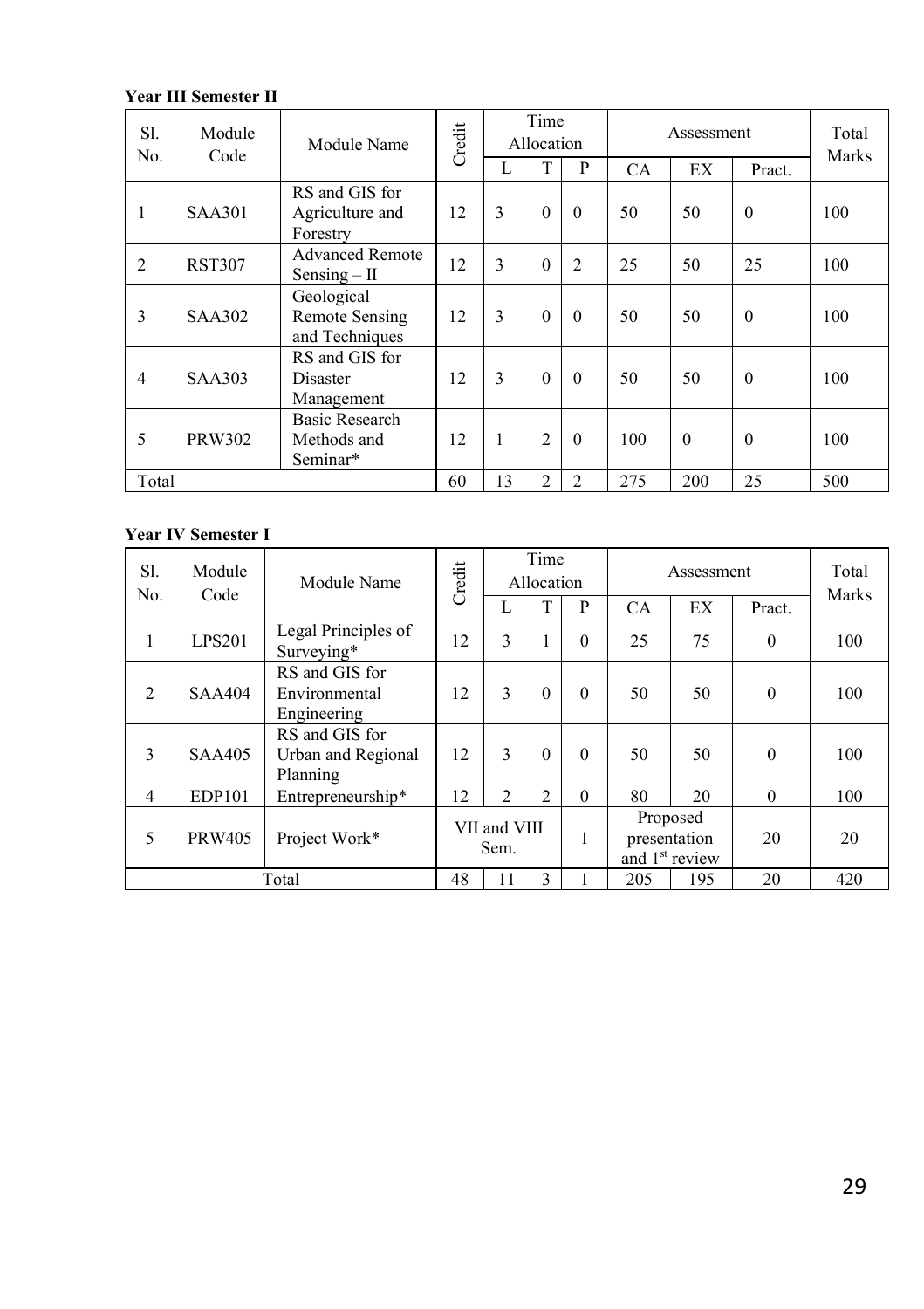|                |                |                                 |        |                | Time Allocation |                                 |           | Assessment                                               |                                        |                |
|----------------|----------------|---------------------------------|--------|----------------|-----------------|---------------------------------|-----------|----------------------------------------------------------|----------------------------------------|----------------|
| Sl. No.        | Module<br>Code | Module Name                     | Credit | L              | T               | P                               | <b>CA</b> | <b>EX</b>                                                | Pract.                                 | Total<br>Marks |
|                | <b>EEA401</b>  | Engineering Economy*            | 12     | 3              | $\theta$        | 2                               | 40        | 50                                                       | 10                                     | 100            |
| $\mathfrak{D}$ | GIS405         | Web GIS                         | 12     | 3              | 0               | 0                               | 50        | 50                                                       | $\theta$                               | 100            |
| 3              | OJT402         | Internship and Seminar*         | 12     |                |                 | examiner 40 marks respectively) |           |                                                          | Min. 45 days (internal 60 and external | 100            |
| 4              | <b>RST408</b>  | Unmanned Aerial<br>System (UAS) | 12     | $\overline{c}$ | $\theta$        | $\overline{c}$                  | 25        | 50                                                       | 25                                     | 100            |
| 5              | <b>PRW405</b>  | Project Work*                   | 24     | $\Omega$       | $\theta$        |                                 |           | Ongoing<br>review.<br>report $\&$<br>guide<br>assessment | 80                                     | 80             |
|                |                | Total                           | 72     | 8              | $\theta$        | 5                               | 115       | 150                                                      | 115                                    | 480            |

**Year IV Semester II** 

**Note:** L = Lecture, T = Tutorial, P = Practical,  $CA =$  Continuous Assessment,  $EX =$  Examination, Pract=Practical Examination Mark

### **4. Diploma in Civil Engineering**

|  |  | <b>Year I Semester I</b> |  |
|--|--|--------------------------|--|
|--|--|--------------------------|--|

|                |               |                                            |                | Contact hours  |                |        |              |              | Marks    |       |
|----------------|---------------|--------------------------------------------|----------------|----------------|----------------|--------|--------------|--------------|----------|-------|
| Sl No.         | Code          | Name of the Module                         |                |                |                | Credit |              | Theory       | Pract.   |       |
|                |               |                                            | L              | T              | P              |        | <b>CA</b>    | EX           | CA.      | Total |
| 1              | <b>MAT101</b> | Engineering<br>Mathematics                 | 3              | 1              | $\Omega$       | 12     | 25           | 75           | $\theta$ | 100   |
| $\overline{2}$ | <b>CWP101</b> | Civil Engg. Workshop<br>Practice           | $\theta$       | $\theta$       | 6              | 12     | $\mathbf{0}$ | $\mathbf{0}$ | 100      | 100   |
| 3              | EGP101        | <b>Engineering Graphics</b>                | 1              | $\theta$       | 5              | 12     | 50           | 50           | $\Omega$ | 100   |
| 4              | <b>TOS101</b> | Engineering<br>Mechanics                   | $\overline{2}$ | 1              | $\overline{2}$ | 12     | 25           | 50           | 25       | 100   |
| 5              | <b>BMC101</b> | <b>Building Materials</b><br>&Construction | $\overline{2}$ | 1              | $\overline{2}$ | 12     | 25           | 50           | 25       | 100   |
| 6              | <b>ACS101</b> | Academic Skills                            | $\overline{c}$ | $\overline{2}$ | $\Omega$       | 12     | 100          | $\theta$     | $\theta$ | 100   |
|                |               | Total                                      | 10             | 5              | 15             | 72     | 225          | 225          | 150      | 600   |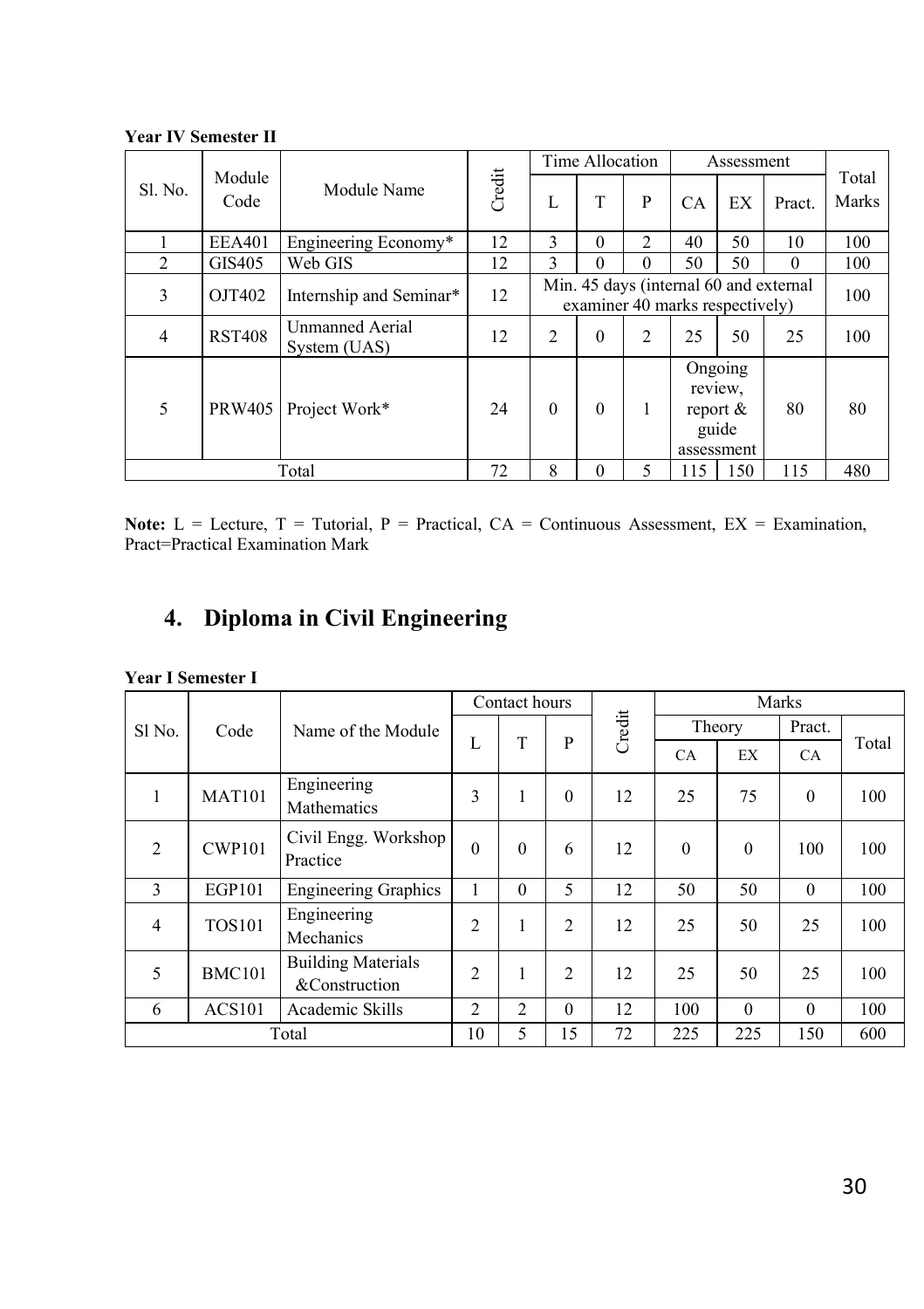|                |               |                                                     |                | Contact hours  |                |        |           |        | Marks     |       |
|----------------|---------------|-----------------------------------------------------|----------------|----------------|----------------|--------|-----------|--------|-----------|-------|
| Sl No.         | Code          | Name of the Module                                  |                |                |                | Credit |           | Theory | Pract.    |       |
|                |               |                                                     | L              | T              | P              |        | <b>CA</b> | EX     | <b>CA</b> | Total |
|                | <b>TOS102</b> | Strength of Materials                               | 3              |                | $\mathbf{0}$   | 12     | 25        | 75     | $\theta$  | 100   |
| $\overline{2}$ | <b>BPD101</b> | Civil Engineering<br>Drawing                        |                | $\theta$       | 4              | 12     | 50        | 50     | $\theta$  | 100   |
| 3              | <b>SRY102</b> | Surveying                                           | 2              |                | 3              | 12     | 25        | 50     | 25        | 100   |
| $\overline{4}$ | DZG101        | Dzongkha Communication                              | $\overline{c}$ | $\overline{2}$ | $\mathbf{0}$   | 12     | 50        | 50     | $\theta$  | 100   |
| 5              | <b>FOE101</b> | Soil Mechanics and<br><b>Foundation Engineering</b> | 3              |                | $\overline{c}$ | 12     | 25        | 50     | 25        | 100   |
|                |               | Total                                               | 11             | 5              | 9              | 60     | 175       | 275    | 50        | 500   |

#### **Year II Semester I**

|                |               |                                     |    |          | Contact hours    |        | Marks     |        |              |       |  |  |
|----------------|---------------|-------------------------------------|----|----------|------------------|--------|-----------|--------|--------------|-------|--|--|
| Sl No.         | Code          | Name of the Module                  |    |          |                  | Credit |           | Theory | Pract.       |       |  |  |
|                |               |                                     | L  | T        | P                |        | <b>CA</b> | EX     | <b>CA</b>    | Total |  |  |
|                | <b>TOS203</b> | <b>Structural Mechanics</b>         | 3  |          | $\theta$         | 12     | 25        | 75     | $\theta$     | 100   |  |  |
| $\overline{2}$ | <b>BPD202</b> | <b>Estimating and Costing</b>       | 3  | c        | $\boldsymbol{0}$ | 12     | 50        | 50     | $\mathbf{0}$ | 100   |  |  |
| $\mathcal{E}$  | <b>BPD203</b> | Structural Detailing and<br>Drawing |    | $\theta$ | 4                | 12     | 50        | 50     | $\Omega$     | 100   |  |  |
| $\overline{4}$ | <b>FLM201</b> | <b>Fluid Mechanics</b>              | 3  |          | 2                | 12     | 25        | 50     | 25           | 100   |  |  |
|                | <b>HWE201</b> | Highway Engineering                 | 3  |          | 2                | 12     | 25        | 50     | 25           | 100   |  |  |
|                |               | Total                               | 13 | 5        | 8                | 60     | 175       | 275    | 50           | 500   |  |  |

### **Year II Semester II**

|                |               |                            |          | Contact hours  |                |        |           |        | Marks        |       |
|----------------|---------------|----------------------------|----------|----------------|----------------|--------|-----------|--------|--------------|-------|
| Sl No.         | Code          | Name of the Module         |          |                |                | Credit |           | Theory | Pract.       |       |
|                |               |                            | L        | T              | P              |        | <b>CA</b> | EX     | <b>CA</b>    | Total |
|                | <b>MNG201</b> | Principle of<br>Management | 3        | 1              | $\Omega$       | 12     | 25        | 75     | $\mathbf{0}$ | 100   |
|                |               | Environmental              | 3        | 1              | $\overline{c}$ | 12     | 25        | 50     | 25           | 100   |
| $\mathfrak{D}$ | <b>EVE201</b> | Engineering                |          |                |                |        |           |        |              |       |
| 3              | <b>TOS204</b> | Structural Engineering     | 3        |                | $\theta$       | 12     | 25        | 75     | $\theta$     | 100   |
| $\overline{4}$ | <b>EVE202</b> | Irrigation Engineering     | 3        |                | 0              | 12     | 25        | 75     | $\Omega$     | 100   |
| 5              | <b>PRW201</b> | Project Work               | $\theta$ | $\theta$       | 3              | 12     | 75        | 25     | $\Omega$     | 100   |
|                |               | Total                      | 12       | $\overline{4}$ | 6              | 72     | 225       | 350    | 25           | 600   |

#### **Note:**

L= Lecture T= Tutorial P= Practical CA= Continuous Assessment EX= Exam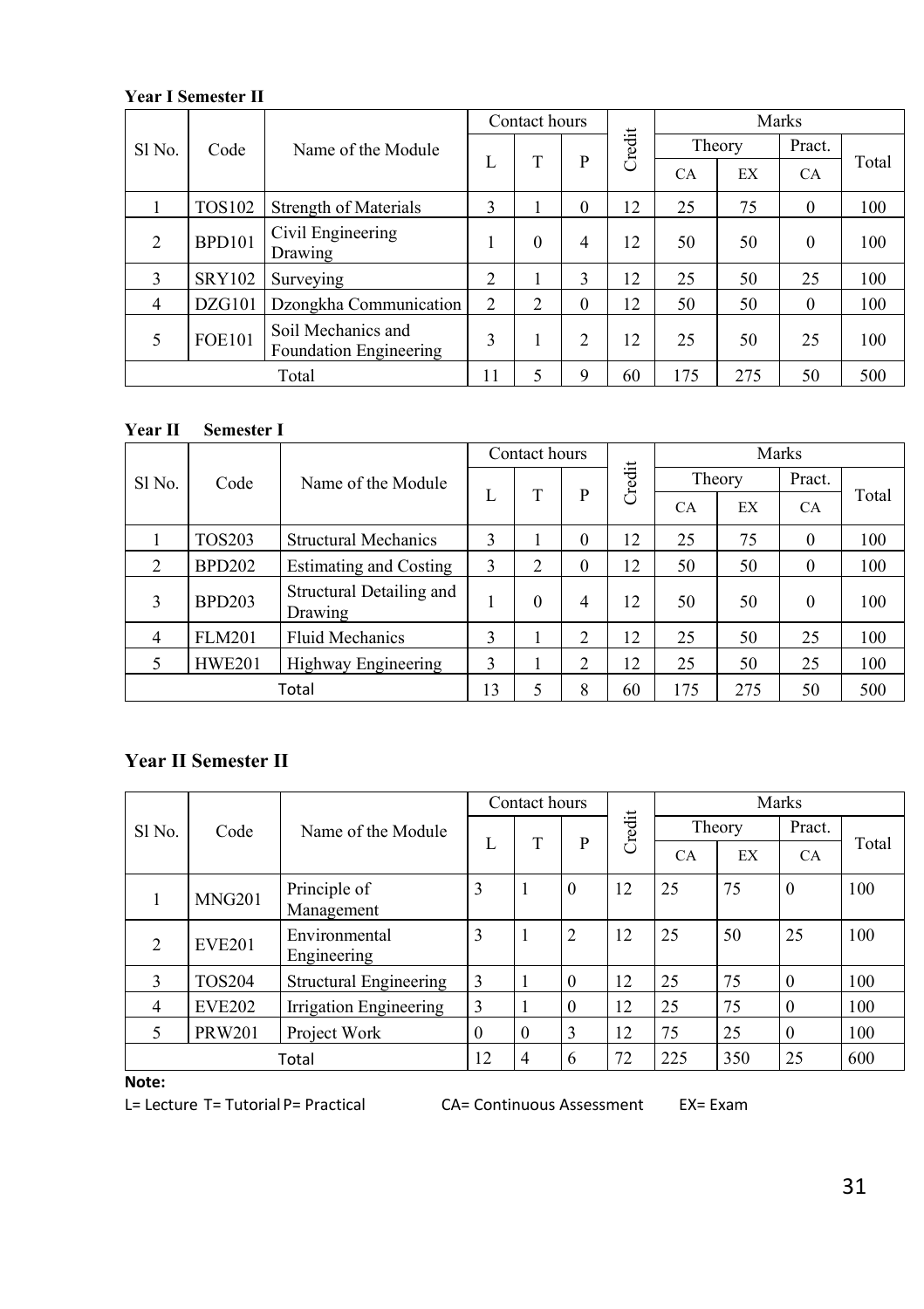# 5. Diploma in Electrical Engineering

### **Year I Semester I**

|                    |               |                                           |                | Contact hours  |                |        |          |          | Marks        |       |
|--------------------|---------------|-------------------------------------------|----------------|----------------|----------------|--------|----------|----------|--------------|-------|
| Sl <sub>No</sub> . | Code          | Name of the Module                        |                |                |                | Credit |          | Theory   | Pract.       |       |
|                    |               |                                           | L              | T              | P              |        | CA       | EX       | <b>CA</b>    | Total |
|                    | EGP101        | <b>Engineering Graphics</b>               |                | $\theta$       | 5              | 12     | 50       | 50       | $\mathbf{0}$ | 100   |
| 2                  | DZG101        | Dzongkha<br>Communication*                | $\overline{c}$ | $\overline{c}$ | $\theta$       | 12     | 50       | 50       | $\theta$     | 100   |
| 3                  | <b>EEC101</b> | <b>Basic Electronics</b>                  | 3              |                | $\overline{c}$ | 12     | 25       | 50       | 25           | 100   |
| $\overline{4}$     | <b>BEE101</b> | <b>Basic Electrical</b><br>Engineering    | 3              |                | $\overline{2}$ | 12     | 25       | 50       | 25           | 100   |
| 5                  | <b>EWP101</b> | <b>Electrical Workshop</b><br>Practice -I | $\theta$       | $\theta$       | $\overline{4}$ | 12     | $\theta$ | $\Omega$ | 100          | 100   |
|                    |               | <b>TOTAL</b>                              | 9              | 4              | 13             | 60     | 150      | 200      | 150          | 500   |

|                   |               |                                                           | Contact hours  |                |                |        |           | Marks    |           |       |
|-------------------|---------------|-----------------------------------------------------------|----------------|----------------|----------------|--------|-----------|----------|-----------|-------|
| Sl <sub>No.</sub> | Code          | Name of the Module                                        |                |                |                | Credit |           | Theory   | Pract.    |       |
|                   |               |                                                           | L              | T              | P              |        | <b>CA</b> | EX       | <b>CA</b> | Total |
| 1                 | <b>MAT101</b> | Engineering<br>Mathematics                                | 3              | 1              | $\theta$       | 12     | 25        | 75       | $\Omega$  | 100   |
| 2                 | <b>ACS101</b> | Academic Skills*                                          | $\mathfrak{D}$ | $\overline{c}$ | $\theta$       | 12     | 100       | $\theta$ | $\Omega$  | 100   |
| 3                 | <b>EDE101</b> | <b>Electrical Design</b><br>Drawing and Estimation<br>- 1 | 1              | $\theta$       | 3              | 12     | 50        | 50       | $\theta$  | 100   |
| $\overline{4}$    | <b>EMI101</b> | <b>Electrical Measurements</b><br>and Instrumentation     | 3              | 1              | $\overline{2}$ | 12     | 25        | 50       | 25        | 100   |
| 5                 | <b>EMC101</b> | Electrical Machines - I                                   | 3              |                | $\overline{c}$ | 12     | 25        | 50       | 25        | 100   |
| 6                 | <b>EWP102</b> | Electrical Workshop<br>Practice $-$ II                    | $\theta$       | $\theta$       | $\overline{4}$ | 12     | $\theta$  | $\theta$ | 100       | 100   |
| <b>TOTAL</b>      |               |                                                           | 12             | 5              | 11             | 72     | 225       | 225      | 150       | 600   |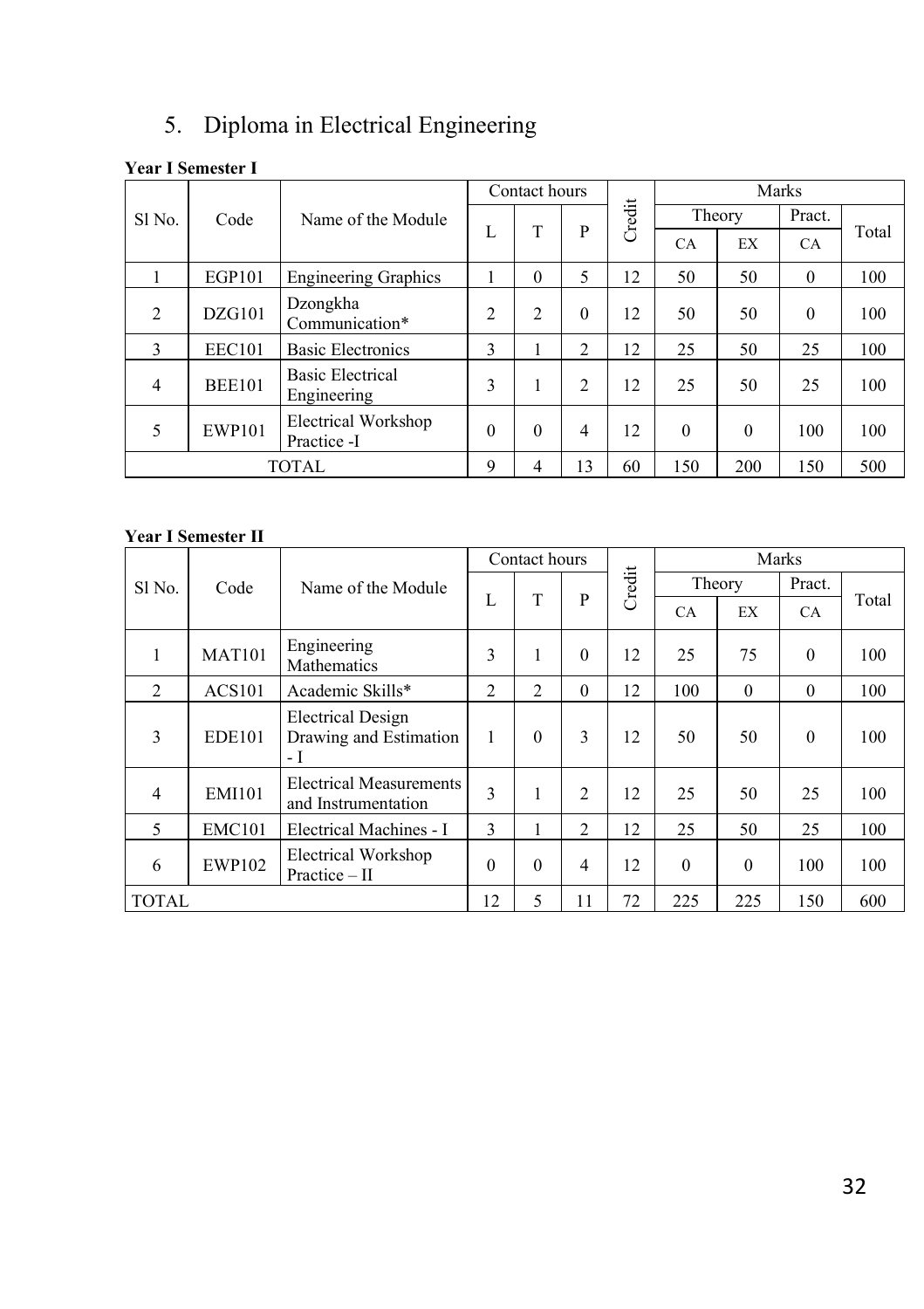|                |               |                                                          |    | Contact hours |                |        |           |        | Marks          |       |
|----------------|---------------|----------------------------------------------------------|----|---------------|----------------|--------|-----------|--------|----------------|-------|
| Sl No.         | Code          | Name of the Module                                       |    |               |                | Credit |           | Theory | Pract.         |       |
|                |               |                                                          | L  | T             | P              |        | <b>CA</b> | EX     | <b>CA</b>      | Total |
|                | <b>MNG201</b> | Principles of<br>Management                              | 3  |               | $\theta$       | 12     | 25        | 75     | $\Omega$       | 100   |
| $\overline{2}$ | <b>PSY201</b> | Power System-I                                           | 3  |               | $\theta$       | 12     | 25        | 75     | 0 <sub>0</sub> | 100   |
| 3              | <b>EMC202</b> | Electrical Machines - II                                 | 3  |               | $\overline{2}$ | 12     | 25        | 50     | 25             | 100   |
| $\overline{4}$ | <b>PEL201</b> | Power Electronics                                        | 3  |               | 2              | 12     | 25        | 50     | 25             | 100   |
| 5              | <b>EDE202</b> | <b>Electrical Design</b><br>Drawing and<br>Estimation-II |    | $\theta$      | 3              | 12     | 50        | 50     | $\Omega$       | 100   |
| <b>TOTAL</b>   |               |                                                          | 13 | 4             | 7              | 60     | 150       | 300    | 50             | 500   |

#### **Year II Semester II**

|                   |               |                                    |          | Contact hours |                |        |           |          | Marks     |       |
|-------------------|---------------|------------------------------------|----------|---------------|----------------|--------|-----------|----------|-----------|-------|
| Sl <sub>No.</sub> | Code          | Name of the Module                 |          |               |                | Credit |           | Theory   | Pract.    |       |
|                   |               |                                    | L        | T             | P              |        | <b>CA</b> | EX       | <b>CA</b> | Total |
|                   | <b>CSY201</b> | Control System                     | 3        |               | $\overline{2}$ | 12     | 25        | 50       | 25        | 100   |
| $\overline{2}$    | <b>PSY202</b> | Power System - II                  | 3        |               | $\theta$       | 12     | 25        | 75       | $\Omega$  | 100   |
| 3                 | <b>PSY203</b> | Switchgear and<br>Protection       | 3        | 1             | $\overline{c}$ | 12     | 25        | 50       | 25        | 100   |
| 4                 |               | Elective                           | 3        |               | $\theta$       | 12     | 25        | 75       | $\theta$  | 100   |
| 5                 | <b>PRW201</b> | Project                            | $\Omega$ | $\theta$      | 2              | 12     | $\theta$  | $\theta$ | 100       | 100   |
| 6                 | OJT201        | On the Job Training and<br>Seminar | $\theta$ | $\theta$      |                | 12     | $\theta$  | $\Omega$ | 100       | 100   |
|                   |               | <b>TOTAL</b>                       | 12       | 4             | 7              | 72     | 100       | 250      | 250       | 600   |

**Note:** 

| $L = L$ ecture | <b>T</b> = Tutorial | <b>P</b> = Practical | <b>CA= Continuous Assessment</b> |
|----------------|---------------------|----------------------|----------------------------------|
| $EX = Exam$    |                     |                      |                                  |

#### **Elective**

A maximum of three modules may be offered as elective depending upon the availability and specialization of faculty in the department. The invitation for the elective will be open to students in the third semester. Each elective module should have a minimum of 10 students.

- 1. EDP201Entrepreneurship Development\*<br>2. AKS101 Analytical Skills\*
- 2. AKS101 Analytical Skills\*<br>3. PSY205 Utilization and Tra
- 3. PSY205 Utilization and Traction<br>4. EMA202 Energy Management an
- 4. EMA202 Energy Management and Auditing\*\*<br>5. CEG204 Communication Engineering
- 5. CEG204 Communication Engineering<br>6. EVS201 Environmental Science
- 6. EVS201 Environmental Science<br>7. PSY204 Hydro Power Engineeri
- PSY204 Hydro Power Engineering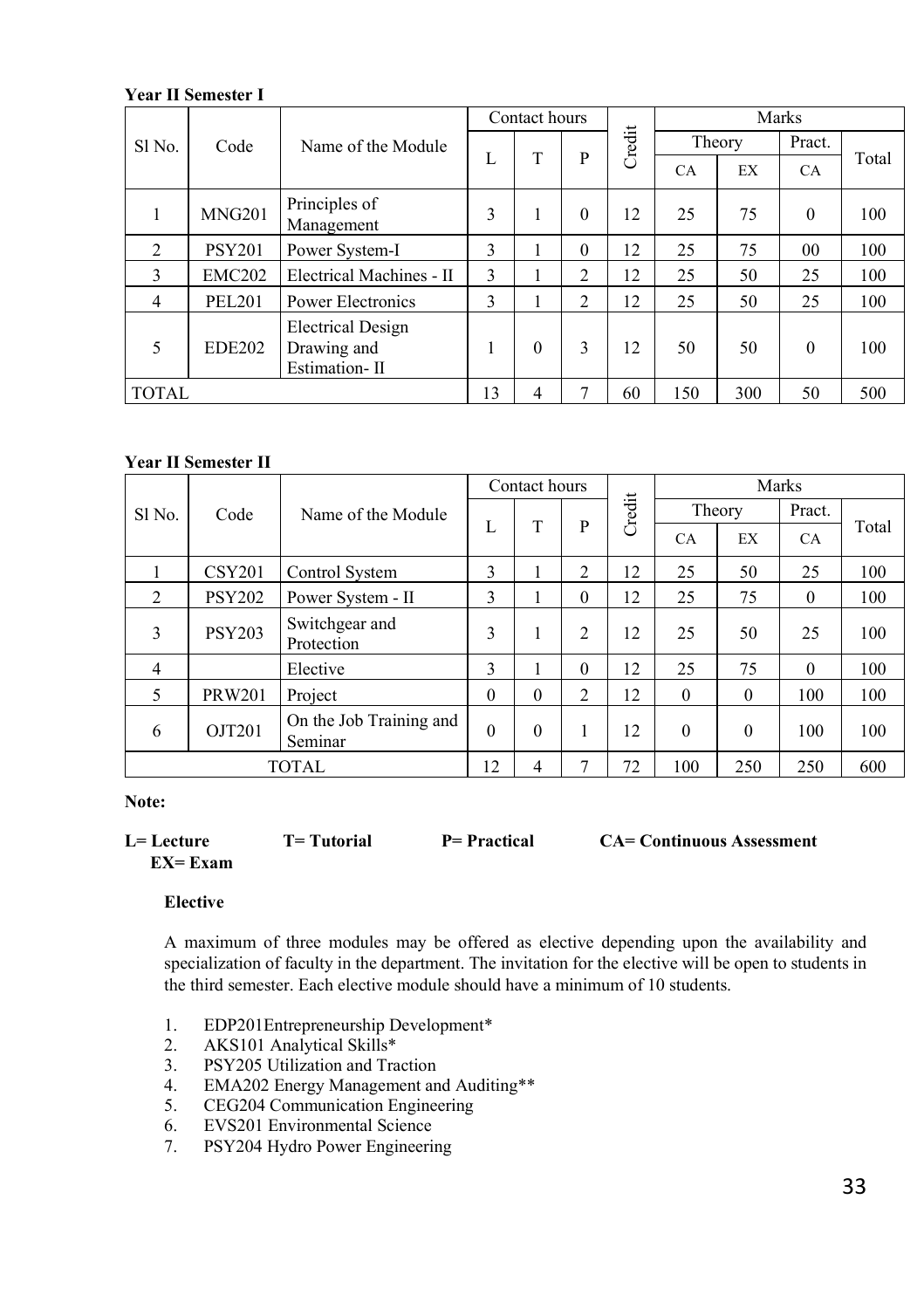8. RER201Renewable Energy Resources Development Technology

**\***University wide module

**\*\*** Denotes pre-existing modules in BE Power Engineering.

Note: Module MGT101 IT Fundamental and Office Productivity Tool: Students must register for MGT101 module if he/she has not studied the same in the high school. A nominal fee will be charged for offering this module.

### 6. Diploma in Mechanical Engineering

|  | <b>Year I Semester I</b> |  |
|--|--------------------------|--|
|  |                          |  |

|                    |               |                               |                | Contact hours |                |        | Marks     |        |           |       |  |
|--------------------|---------------|-------------------------------|----------------|---------------|----------------|--------|-----------|--------|-----------|-------|--|
| Sl <sub>No</sub> . | Code          | Name of the Module            |                |               |                | Credit |           | Theory | Pract.    |       |  |
|                    |               |                               | L              | T             | P              |        | <b>CA</b> | EX     | <b>CA</b> | Total |  |
|                    | EGP101        | <b>Engineering Graphics</b>   |                | $\theta$      | 5              | 12     | 50        | 50     | $\theta$  | 100   |  |
| 2                  | <b>TOS101</b> | <b>Engineering Mechanics</b>  | $\overline{c}$ |               | $\overline{c}$ | 12     | 25        | 50     | 25        | 100   |  |
| 3                  | WTG101        | Workshop Technology           | 3              | $\theta$      | $\overline{c}$ | 12     | 25        | 50     | 25        | 100   |  |
| 4                  | <b>WEL101</b> | Welding Technology            | 3              | $\theta$      | 4              | 12     | 25        | 50     | 25        | 100   |  |
| 5                  | DZG101        | Dzongkha for<br>communication | $\mathfrak{D}$ | 2             | $\theta$       | 12     | 50        | 50     | $\Omega$  | 100   |  |
|                    |               | Total                         | 11             | 3             | 13             | 60     | 175       | 250    | 75        | 500   |  |

|                |               |                                    |                | Contact hours  |                |        |          |          | Marks    |       |
|----------------|---------------|------------------------------------|----------------|----------------|----------------|--------|----------|----------|----------|-------|
| Sl No.         | Code          | Name of the Module                 |                |                |                | Credit |          | Theory   | Pract.   |       |
|                |               |                                    | L              | T              | $\mathbf{P}$   |        | CA       | EX       | CA.      | Total |
| 1              | <b>ACS101</b> | Academic Skill                     | $\overline{c}$ | $\overline{c}$ | $\theta$       | 12     | 100      | $\Omega$ | $\theta$ | 100   |
| $\overline{2}$ | <b>MAT101</b> | Engineering<br><b>Mathematics</b>  | $\overline{4}$ | $\theta$       | $\theta$       | 12     | 25       | 75       | $\theta$ | 100   |
| 3              | <b>TDS101</b> | Thermodynamics                     | 3              | 1              | $\theta$       | 12     | 25       | 75       | $\theta$ | 100   |
| $\overline{4}$ | MED101        | Mechanical Engineering<br>Drawing  | 1              | $\theta$       | 5              | 12     | $\theta$ | 50       | 50       | 100   |
| 5              | <b>EGM101</b> | <b>Engineering Materials</b>       | 3              | $\Omega$       | $\overline{2}$ | 12     | 25       | 50       | 25       | 100   |
| 6              | WTG102        | Workshop Theory &<br>Practice $-I$ | 3              | $\Omega$       | $\overline{4}$ | 12     | 25       | 50       | 25       | 100   |
|                |               | Total                              | 16             | 3              | 11             | 72     | 200      | 300      | 100      | 600   |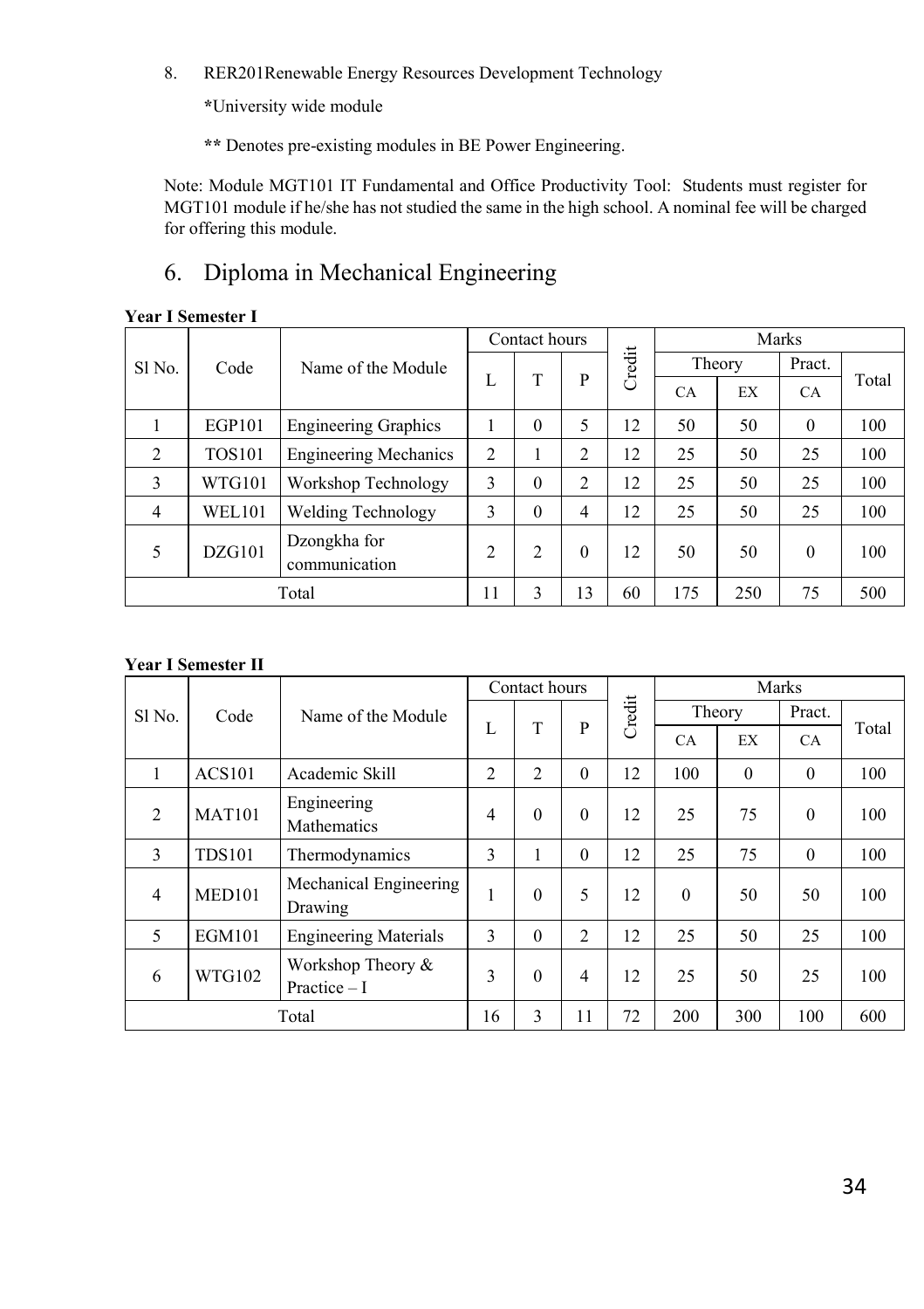|                |               |                                      | Contact hours |          |                |        |           |          | Marks        |       |
|----------------|---------------|--------------------------------------|---------------|----------|----------------|--------|-----------|----------|--------------|-------|
| Sl No.         | Code          | Name of the Module                   |               |          |                | Credit |           | Theory   | Pract.       |       |
|                |               |                                      | L             | T        | P              |        | <b>CA</b> | EX       | <b>CA</b>    | Total |
| 1              | <b>MNG201</b> | Principle of<br>Management           | 3             | 1        | $\theta$       | 12     | 25        | 75       | $\theta$     | 100   |
| $\overline{2}$ | <b>ENC201</b> | Mechanical Estimating<br>& Costing   | 3             |          | $\theta$       | 12     | 25        | 75       | $\mathbf{0}$ | 100   |
| 3              | <b>HPM201</b> | <b>Fluid Power</b>                   | 3             | $\theta$ | 3              | 12     | 25        | 50       | 25           | 100   |
| 4              | <b>HPM202</b> | Hydraulic & Hydraulic<br>Machines    | 3             |          | $\overline{c}$ | 12     | 25        | 50       | 25           | 100   |
| 5              | <b>WTG203</b> | Workshop Theory &<br>Practice $-$ II |               | $\theta$ | 5              | 12     | 25        | $\theta$ | 75           | 100   |
| Total          |               |                                      | 13            | 3        | 10             | 60     | 125       | 250      | 125          | 500   |

#### **Year II Semester II**

|                |               |                                    | Contact hours |          |                |        |           | Marks    |           |       |
|----------------|---------------|------------------------------------|---------------|----------|----------------|--------|-----------|----------|-----------|-------|
| Sl No.         | Code          | Name of the Module                 |               |          |                | Credit |           | Theory   | Pract.    |       |
|                |               |                                    | L             | T        | P              |        | <b>CA</b> | EX       | <b>CA</b> | Total |
| 1              | <b>CSY202</b> | Industrial Drives &<br>Control     | 3             | 1        | $\overline{c}$ | 12     | 25        | 50       | 25        | 100   |
| $\overline{2}$ | <b>AME201</b> | Automobile Engineering             | 3             | $\theta$ | 3              | 12     | 25        | 50       | 25        | 100   |
| 3              | <b>TOM201</b> | Theory of Machines                 | 3             | I.       | $\theta$       | 12     | 25        | 75       | $\theta$  | 100   |
| $\overline{4}$ |               | Elective                           | 3             | 1        | $*1$           | 12     | 25        | 75       | $\theta$  | 100   |
| 5              | OJT201        | On the Job Training and<br>Seminar | $\theta$      | $\theta$ | 1              | 12     | $\theta$  | $\Omega$ | 100       | 100   |
| 6              | <b>PRW201</b> | Project work                       | $\Omega$      | $\theta$ | $\overline{2}$ | 12     | $\theta$  | $\Omega$ | 100       | 100   |
| Total          |               |                                    | 12            | 3        | 9              | 72     | 100       | 250      | 250       | 600   |

Note:  $L =$  Lecture  $T =$  Tutorial  $P =$  Practical  $CA =$  Continuous Assessment

 $EX = Examination$   $*1 = hour$  for module with practical component

The following elective modules are identified to be offered in the fourth semester. The choice of elective module will depend on the availability of faculty to teach and the students' interest. The minimum number of students required in a class to offer any elective module is ten.

- Refrigeration & Air Conditioning (ACR201)
- Construction Equipment (CTE201)
- Renewable Energy System (RES201)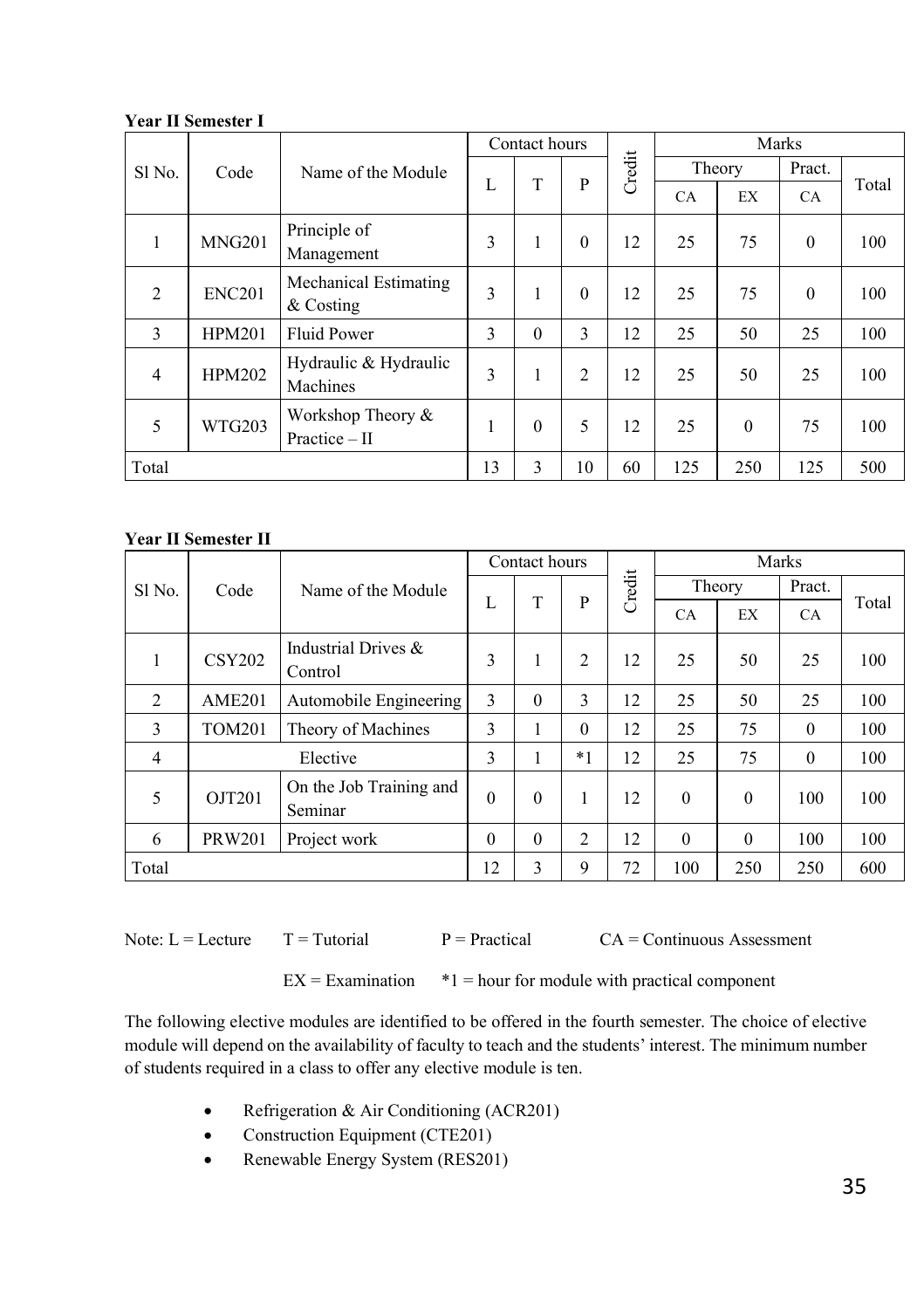- Farm Power and Machinery (FPM101)
- Industrial Engineering & Management (IEM201)
- Entrepreneurship Development (EDP201)
- Environmental Science (EVS201)

Note: Module MGT101 IT Fundamentals and Office Productivity Tools: Students must register for MGT101 module if he/she has not studied the same in the high school. A nominal fee will charged for offering this module.

### 7. Diploma in Computer System and Network

#### **Year I Semester I**

|                |               |                                                     | Contact hours  |          |                |        | Marks |          |           |       |  |
|----------------|---------------|-----------------------------------------------------|----------------|----------|----------------|--------|-------|----------|-----------|-------|--|
| Sl No.         | Code          | Name of the Module                                  |                |          |                | Credit |       | Theory   | Pract.    |       |  |
|                |               |                                                     | L              | T        | P              |        | CA    | EX       | <b>CA</b> | Total |  |
| 1              | MGT101        | IT Fundamentals and<br>Office Productivity<br>Tools | $\overline{c}$ | $\theta$ | $\overline{c}$ | 12     | 50    | $\theta$ | 50        | 100   |  |
| 2              | <b>SYS101</b> | Fundamentals of<br>Programming with C               | 3              |          | 2              | 12     | 30    | 40       | 30        | 100   |  |
| 3              | <b>SYS102</b> | Introduction to Database                            | $\overline{4}$ |          | 2              | 12     | 30    | 40       | 30        | 100   |  |
| $\overline{4}$ | <b>MAT101</b> | Engineering<br>Mathematics                          | 4              | $\theta$ | $\theta$       | 12     | 25    | 75       | $\theta$  | 100   |  |
| 5              | <b>ACS101</b> | Academic Skills                                     | $\overline{2}$ | 2        | $\theta$       | 12     | 100   | $\Omega$ | $\theta$  | 100   |  |
| Total          |               |                                                     | 15             | 4        | 6              | 60     | 235   | 155      | 110       | 500   |  |

|        |               |                                                         |                | Contact hours  |                |        | Marks |        |          |       |  |
|--------|---------------|---------------------------------------------------------|----------------|----------------|----------------|--------|-------|--------|----------|-------|--|
| Sl No. | Code          | Name of the Module                                      |                |                |                | Credit |       | Theory | Pract.   |       |  |
|        |               |                                                         | L              | T              | P              |        | CA    | EX     | CA.      | Total |  |
| 1      | <b>HDW101</b> | Computer Hardware<br>Troubleshooting and<br>Maintenance | 3              | $\theta$       | 3              | 12     | 30    | 20     | 50       | 100   |  |
| 2      | <b>SYS103</b> | <b>Fundamentals of Server</b><br>Technology             | 3              | 1              | $\overline{c}$ | 12     | 30    | 30     | 40       | 100   |  |
| 3      | <b>NET101</b> | Physical Networking                                     | $\overline{2}$ |                | 4              | 12     | 30    | 20     | 50       | 100   |  |
| 4      | <b>NET102</b> | Internetworking<br>Protocols and Standards              | 5              | 1              | 1              | 12     | 30    | 60     | 10       | 100   |  |
| 5      | DZG101        | Dzongkha<br>Communication                               | $\overline{2}$ | $\overline{2}$ | $\theta$       | 12     | 50    | 50     | $\Omega$ | 100   |  |
|        |               | Total                                                   | 15             | 6              | 9              | 60     | 170   | 180    | 150      | 500   |  |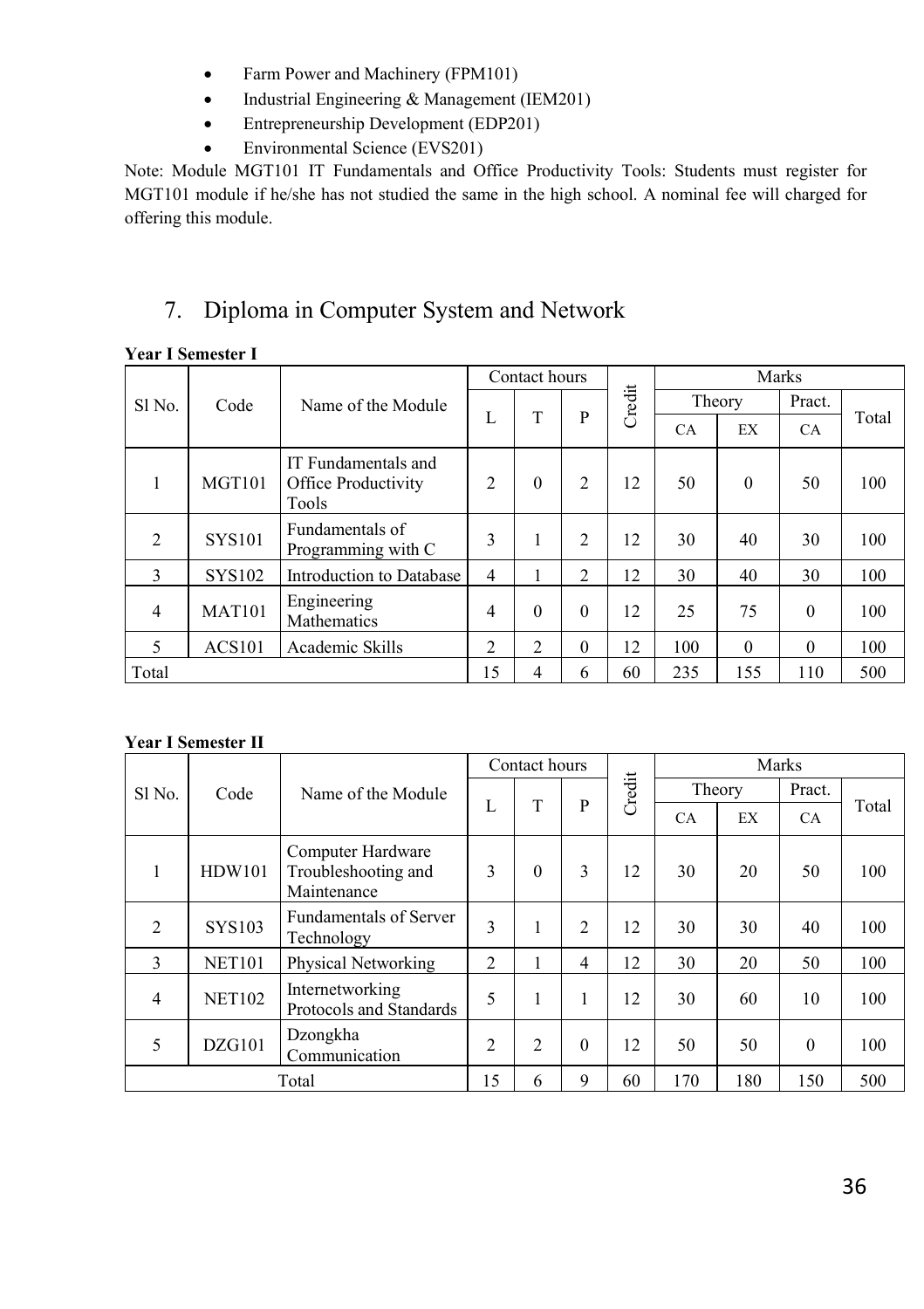|                |               |                                         |    | Contact hours |                |        |           |        | Marks  |       |
|----------------|---------------|-----------------------------------------|----|---------------|----------------|--------|-----------|--------|--------|-------|
| Sl No.         | Code          | Name of the Module                      |    |               |                | Credit |           | Theory | Pract. |       |
|                |               |                                         | L  | T             | P              |        | <b>CA</b> | EX     | CA     | Total |
|                | <b>NET203</b> | Routing and Switching                   | 2  |               | 3              | 12     | 30        | 20     | 50     | 100   |
| $\overline{2}$ | <b>SYS204</b> | Linux System<br>Administration          | 3  |               | 3              | 12     | 30        | 30     | 40     | 100   |
| 3              | <b>SYS205</b> | <b>Windows Server</b><br>Administration | 3  |               | $\overline{c}$ | 12     | 30        | 30     | 40     | 100   |
| $\overline{4}$ | <b>SYS206</b> | System Analysis and<br>Design           | 4  | 3             | $\theta$       | 12     | 30        | 60     | 10     | 100   |
| 5              | <b>SYS207</b> | Web Technology and<br>Design            | 3  | 1             | 3              | 12     | 30        | 30     | 40     | 100   |
|                |               | Total                                   | 15 | 7             | 11             | 60     | 150       | 170    | 180    | 500   |

|                |               |                                                 |          | Contact hours |    |        |          |          | Marks  |       |
|----------------|---------------|-------------------------------------------------|----------|---------------|----|--------|----------|----------|--------|-------|
| Sl No.         | Code          | Name of the Module                              |          |               |    | Credit |          | Theory   | Pract. |       |
|                |               |                                                 | L        | T             | P  |        | CA       | EX       | CA     | Total |
|                | <b>MGT202</b> | <b>Information Security</b><br>Management       | 3        | 1             | 3  | 12     | 30       | 30       | 40     | 100   |
| 2              | <b>SYS208</b> | <b>Linux Network Services</b><br>Administration | 3        |               | 3  | 12     | 30       | 30       | 40     | 100   |
| 3              | <b>SYS209</b> | <b>Windows Active</b><br>Directory              | 3        | ш             | 3  | 12     | 30       | 20       | 50     | 100   |
| $\overline{4}$ | <b>NET204</b> | Network Design and<br>Management                | 3        |               | 3  | 12     | 30       | 30       | 40     | 100   |
| 5              | <b>PRW201</b> | Project                                         | $\theta$ | $\theta$      | 3  | 12     | $\theta$ | $\theta$ | 100    | 100   |
|                |               | Total                                           | 12       | 4             | 15 | 60     | 120      | 110      | 270    | 500   |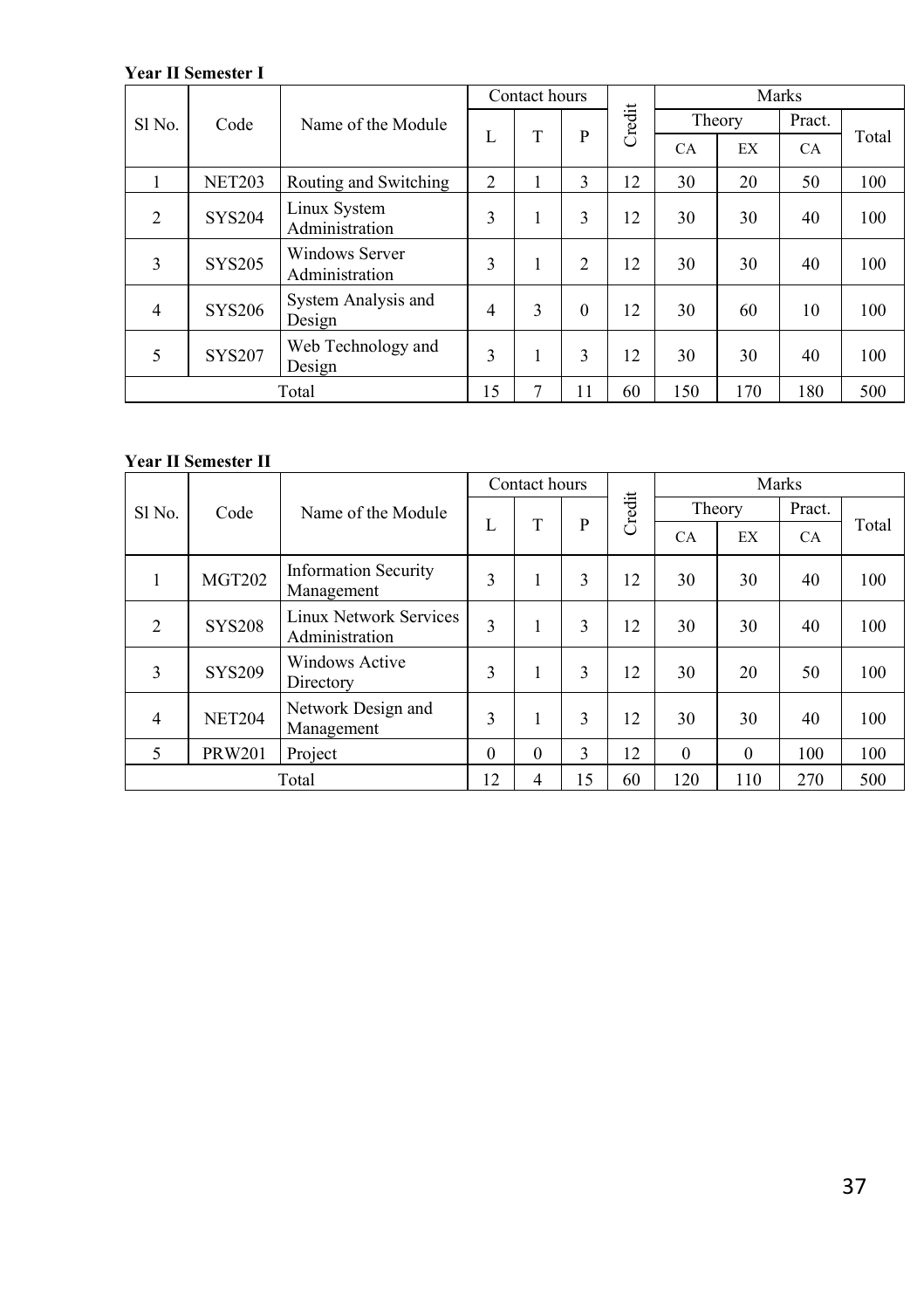# 8. Diploma in Electronics and Communication Engineering

|                |               |                                               |                | Contact hours  |                |        | Marks     |          |           |       |  |
|----------------|---------------|-----------------------------------------------|----------------|----------------|----------------|--------|-----------|----------|-----------|-------|--|
| Sl No.         | Code          | Name of the Module                            |                |                |                | Credit |           | Theory   | Pract.    |       |  |
|                |               |                                               | L              | T              | P              |        | <b>CA</b> | EX       | <b>CA</b> | Total |  |
|                | DZG101        | Dzongkha<br>Communication                     | $\overline{c}$ | $\overline{c}$ | $\theta$       | 12     | 50        | 50       | $\Omega$  | 100   |  |
| 2              | <b>OSH101</b> | Occupational Health<br>and Safety             | $\overline{c}$ |                | $\overline{c}$ | 12     | 60        | $\theta$ | 40        | 100   |  |
| $\mathcal{E}$  | <b>EEE101</b> | <b>Electrical Technology</b>                  | 3              | $\theta$       | $\overline{c}$ | 12     | 30        | 40       | 30        | 100   |  |
| $\overline{4}$ | <b>CNE101</b> | Computer Fundamentals<br>and Programming in C | 3              | $\theta$       | 3              | 12     | 40        | 30       | 30        | 100   |  |
| 5              | <b>EEE102</b> | Electronic Devices and<br>Circuits            | 3              | $\theta$       | $\overline{c}$ | 12     | 30        | 40       | 30        | 100   |  |
|                |               | Total                                         | 13             | $\mathbf{3}$   | 9              | 60     | 210       | 160      | 130       | 500   |  |

#### **Year I Semester I**

|                |               |                                           |                | Contact hours |                |        |           |          | Marks     |       |
|----------------|---------------|-------------------------------------------|----------------|---------------|----------------|--------|-----------|----------|-----------|-------|
| Sl No.         | Code          | Name of the Module                        |                |               |                | Credit |           | Theory   | Pract.    |       |
|                |               |                                           | L              | T             | P              |        | <b>CA</b> | EX       | <b>CA</b> | Total |
|                | <b>AMA101</b> | <b>Applied Mathematics</b>                | 3              |               | $\theta$       | 12     | 25        | 75       | $\theta$  | 100   |
| $\mathfrak{2}$ | <b>TCE101</b> | Analog and Digital<br>Communication       | 3              | $\theta$      | $\overline{2}$ | 12     | 30        | 40       | 30        | 100   |
| 3              | <b>ICE101</b> | Instrumentation and<br>Process Control    | $\overline{c}$ |               | $\overline{2}$ | 12     | 30        | 40       | 30        | 100   |
| $\overline{4}$ | <b>CNE102</b> | Data Communication<br>and Networking      | $\overline{c}$ |               | 3              | 12     | 30        | 40       | 30        | 100   |
| 5              | <b>EEE103</b> | Digital Electronics and<br>Logic Circuits | 3              | $\theta$      | $\overline{2}$ | 12     | 30        | 40       | 30        | 100   |
| 6              | <b>ACS101</b> | Academic Skills                           | $\overline{c}$ | $\theta$      | $\mathfrak{2}$ | 12     | 100       | $\Omega$ | $\Omega$  | 100   |
|                |               | Total                                     | 15             | 3             | 11             | 72     | 245       | 235      | 120       | 600   |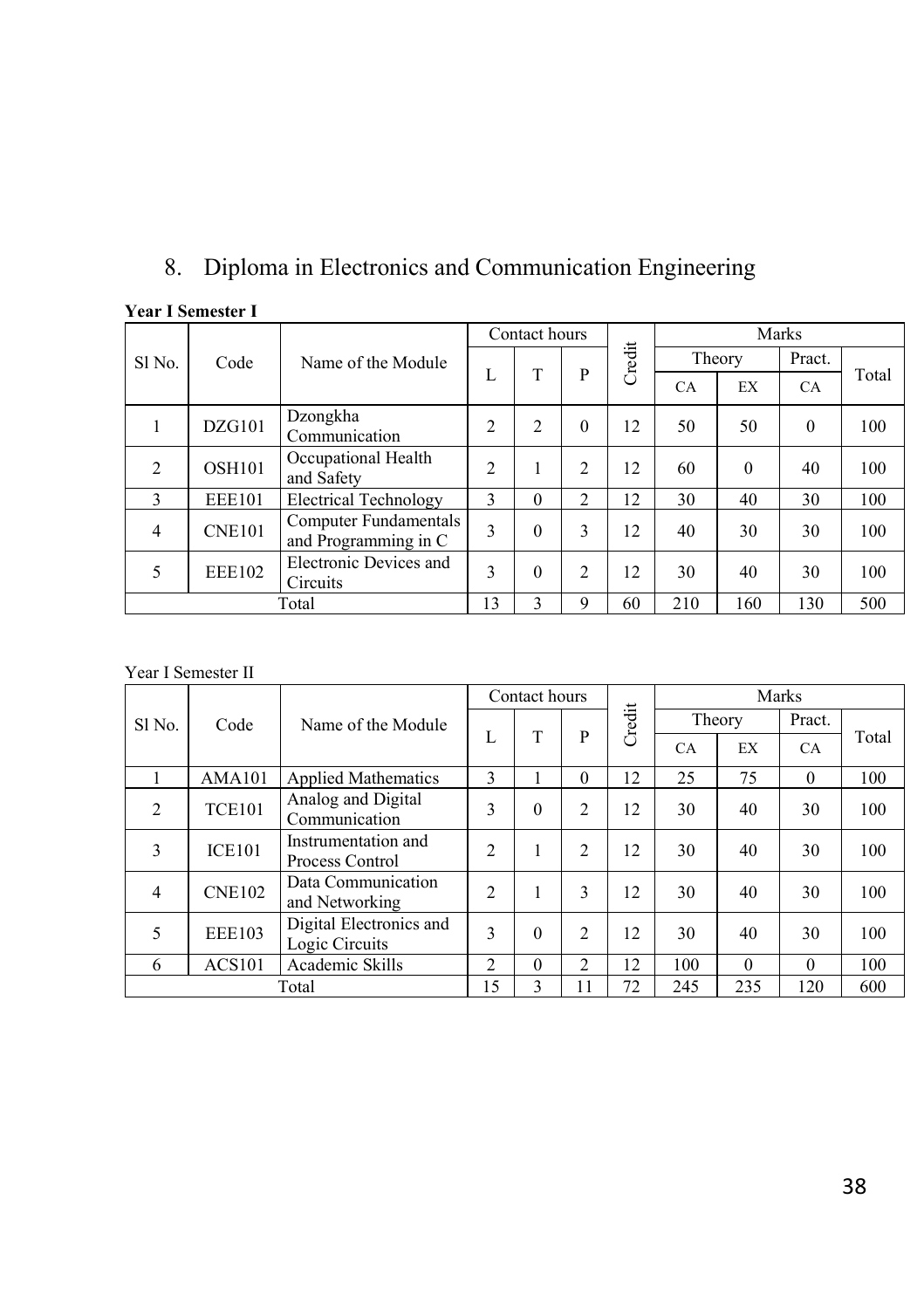|                |               |                                        |                | Contact hours |                |        | Marks     |        |           |       |  |
|----------------|---------------|----------------------------------------|----------------|---------------|----------------|--------|-----------|--------|-----------|-------|--|
| Sl No.         | Code          | Name of the Module                     |                |               |                | Credit |           | Theory | Pract.    |       |  |
|                |               |                                        | L              | T             | P              |        | <b>CA</b> | EX     | <b>CA</b> | Total |  |
|                | <b>ICE202</b> | Microprocessors and<br>Microcontroller | 3              | $\theta$      | 3              | 12     | 30        | 40     | 30        | 100   |  |
| $\overline{c}$ | <b>TCE202</b> | Antenna and Microwave<br>Engineering   | $\overline{2}$ |               | $\overline{c}$ | 12     | 30        | 40     | 30        | 100   |  |
| 3              | <b>MNG201</b> | Principle of<br>Management*            | 3              |               | $\theta$       | 12     | 25        | 75     | $\theta$  | 100   |  |
| 4              | <b>TCE203</b> | Telecommunication<br>Systems           | 3              | 1             | $\theta$       | 12     | 30        | 70     | $\theta$  | 100   |  |
| 5              | <b>EEE204</b> | Power Electronics                      | $\overline{2}$ |               | 2              | 12     | 30        | 40     | 30        | 100   |  |
|                |               | Total                                  | 13             | 4             | 7              | 60     | 145       | 265    | 90        | 500   |  |

#### **Year II Semester II**

|                |               |                                      |                | Contact hours |          |        | Marks     |          |           |       |  |  |
|----------------|---------------|--------------------------------------|----------------|---------------|----------|--------|-----------|----------|-----------|-------|--|--|
| Sl No.         | Code          | Name of the Module                   |                |               |          | Credit | Theory    |          | Pract.    |       |  |  |
|                |               |                                      | L              | T             | P        |        | <b>CA</b> | EX       | <b>CA</b> | Total |  |  |
|                | <b>TCE204</b> | Wireless and Mobile<br>Communication | $\overline{c}$ |               | 2        | 12     | 30        | 40       | 30        | 100   |  |  |
| $\overline{2}$ | ICE203        | <b>Industrial Automation</b>         | 3              | $\theta$      | 3        | 12     | 30        | 40       | 30        | 100   |  |  |
| 3              | <b>CNE204</b> | Optical Fibre<br>Communication       | 3              |               | $\theta$ | 12     | 30        | 70       | $\Omega$  | 100   |  |  |
| 4              |               | Elective                             | 3              | $\theta$      | $\theta$ | 12     | 30        | 70       | $\Omega$  | 100   |  |  |
| 5              | <b>PRW201</b> | Project*                             | $\theta$       | $\Omega$      | 3        | 12     | 100       | $\theta$ | $\Omega$  | 100   |  |  |
| 6              | OJT201        | $OJT^*$                              | $\theta$       | $\Omega$      |          | 12     | 100       | $\Omega$ | $\theta$  | 100   |  |  |
|                |               | Total                                | 11             | 2             | 9        | 72     | 320       | 220      | 60        | 600   |  |  |

Note:  $L = L$  = Lecture  $T = T$ utorial  $P = P$ ractical  $CA =$  Continuous Assessment

 $EX = Examination$ 

#### **Electives Modules:**

- 1. EDP101 Entrepreneurship Development\*<br>2. TCE205 Satellite Communication and Ra
- TCE205 Satellite Communication and Radar Engineering
- 3. NET203 Switching and Routing\*<br>4. ICE204 Biomedical Instrumentati
- ICE204 Biomedical Instrumentation

The modules that are marked with an asterisk are University-wide modules, and modules borrowed from the validated Diploma in Civil, Electrical, Mechanical and Computer Systems and Network programmes of the College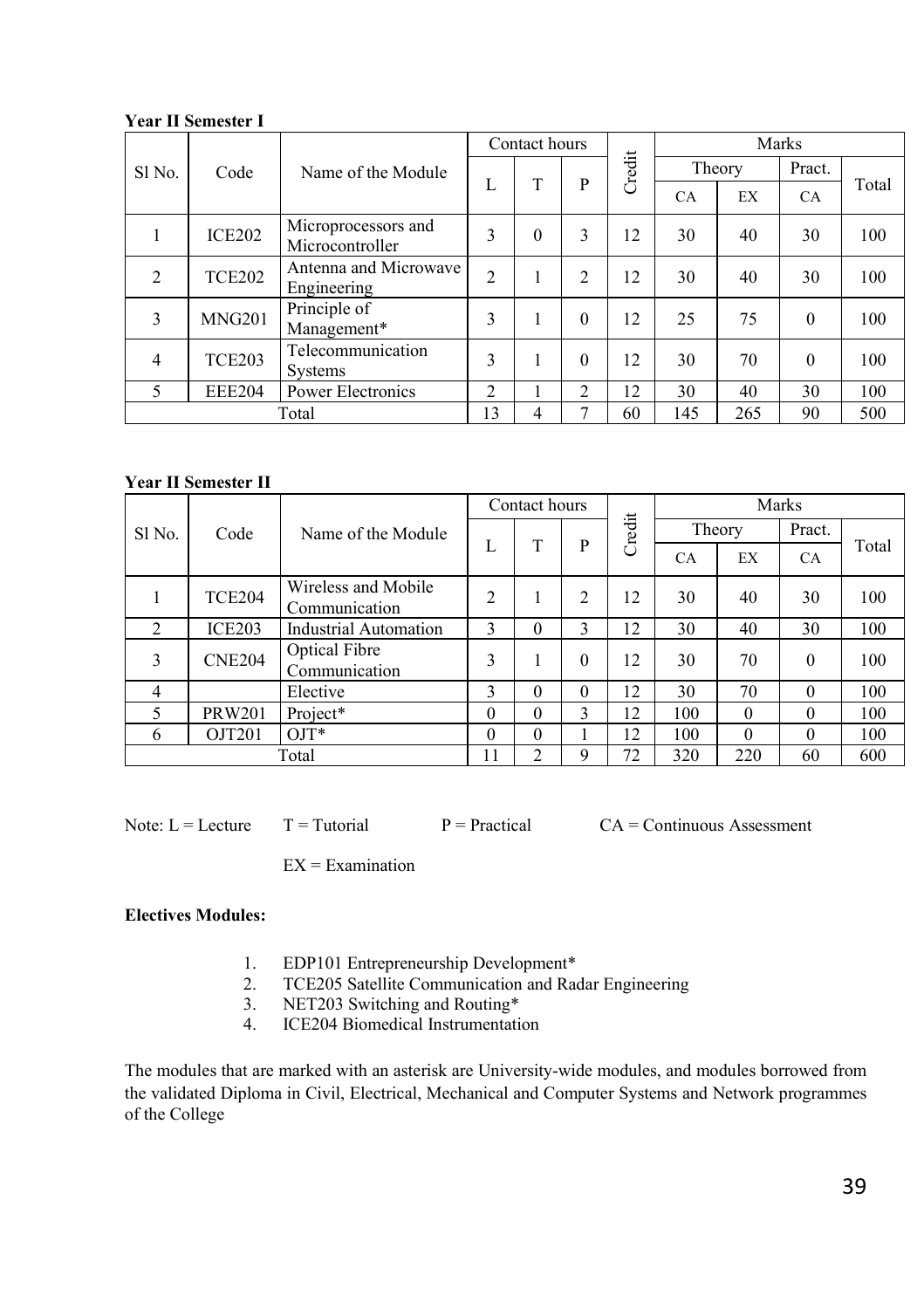### 9. Diploma in Surveying

#### **Year I Semester I**

|                |               |                                                       |                | Contact hours  |                | Marks  |           |          |                                                     |       |
|----------------|---------------|-------------------------------------------------------|----------------|----------------|----------------|--------|-----------|----------|-----------------------------------------------------|-------|
| Sl No.         | Code          | Name of the Module                                    |                |                |                | Credit |           | Theory   | Pract.                                              |       |
|                |               |                                                       | L              | T              | $\mathbf{P}$   |        | <b>CA</b> | EX       | CA.<br>$\theta$<br>25<br>25<br>$\theta$<br>$\theta$ | Total |
| 1              | <b>MAT101</b> | Engineering<br>Mathematics *                          | 3              | 1              | $\theta$       | 12     | 25        | 75       |                                                     | 100   |
| $\overline{2}$ | <b>SRY101</b> | Fundamentals of<br>Surveying                          | $\mathfrak{D}$ | 1              | 3              | 12     | 25        | 50       |                                                     | 100   |
| 3              | <b>SRY102</b> | Computations and Field<br>Surveying -I                | $\overline{2}$ | 1              | 3              | 12     | 25        | 50       |                                                     | 100   |
| $\overline{4}$ | <b>ACS101</b> | Academic Skills *                                     | $\overline{2}$ | $\theta$       | $\overline{2}$ | 12     | 100       | $\theta$ |                                                     | 100   |
| 5              | <b>SRY103</b> | Computer Applications<br>in Surveying                 | 1              | $\theta$       | 3              | 12     | 50        | 50       |                                                     | 100   |
| 6              | <b>MGT101</b> | IT Fundamentals and<br>Office Productivity<br>Tools * | $\overline{2}$ | $\mathbf{1}$   | $\overline{4}$ | 12     | 30        | 30       | 40                                                  | 100   |
|                | Total         |                                                       |                | $\overline{4}$ | 15             | 72     | 255       | 255      | 90                                                  | 600   |

|                |               | Name of the Module                     |                | Contact hours |          |        | Marks     |     |           |       |  |
|----------------|---------------|----------------------------------------|----------------|---------------|----------|--------|-----------|-----|-----------|-------|--|
| Sl No.         | Code          |                                        |                |               |          | Credit | Theory    |     | Pract.    |       |  |
|                |               |                                        | L              | T             | P        |        | <b>CA</b> | EX  | <b>CA</b> | Total |  |
|                | <b>SRY104</b> | Computation and Field<br>Surveying -II | $\overline{c}$ | 1             | 3        | 12     | 25        | 50  | 25        | 100   |  |
| $\overline{2}$ | <b>SRY105</b> | <b>Engineering Survey</b>              | 2              |               | 3        | 12     | 25        | 50  | 25        | 100   |  |
| 3              | DZO101        | Dzongkha*                              | $\overline{c}$ | $\Omega$      | 1        | 12     | 50        | 50  | $\theta$  | 100   |  |
| $\overline{4}$ | <b>CTR101</b> | Cartography                            | 3              |               | $\theta$ | 12     | 25        | 75  | $\theta$  | 100   |  |
| 5              | LDD101        | Land Development and<br>Site Design    | 3              | L             | $\theta$ | 12     | 25        | 75  | $\theta$  | 100   |  |
|                |               | Total                                  | 12             | 4             | 7        | 60     | 150       | 300 | 50        | 500   |  |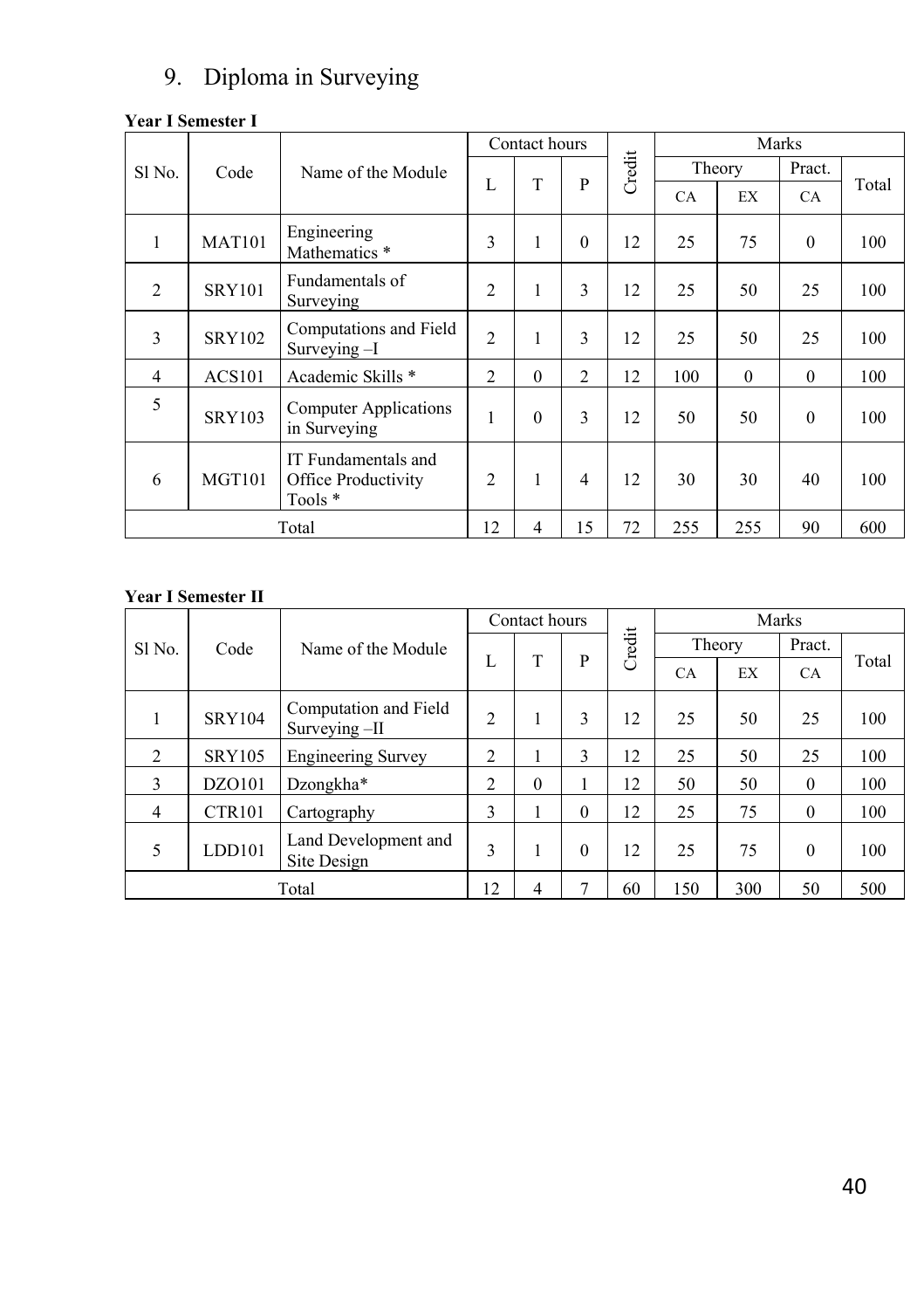|                |               | Name of the Module                     |                | Contact hours |                |        | Marks  |     |                                         |       |  |
|----------------|---------------|----------------------------------------|----------------|---------------|----------------|--------|--------|-----|-----------------------------------------|-------|--|
| Sl No.         | Code          |                                        |                |               |                | Credit | Theory |     | Pract.                                  |       |  |
|                |               |                                        | L              | T             | P              |        | CA     | EX  | CA.<br>25<br>25<br>$\Omega$<br>25<br>25 | Total |  |
| ш              | <b>GEO201</b> | Principles and<br>Application of GIS   | 2              | $\theta$      | 3              | 12     | 25     | 50  |                                         | 100   |  |
| $\overline{2}$ | <b>SRY206</b> | Computation and Field<br>Surveying-III | $\overline{2}$ | 1             | 3              | 12     | 25     | 50  |                                         | 100   |  |
| 3              | <b>GEO202</b> | Geodesy                                | 3              |               | $\theta$       | 12     | 25     | 75  |                                         | 100   |  |
| $\overline{4}$ | <b>GEO203</b> | Principles and<br>Application of GNSS  | $\overline{2}$ | 1             | $\overline{2}$ | 12     | 25     | 50  |                                         | 100   |  |
| 5              | <b>GEO204</b> | Photogrammetry and<br>Remote sensing   | 3              | $\theta$      | $\overline{2}$ | 12     | 25     | 50  |                                         | 100   |  |
| Total          |               |                                        | 12             | 3             | 10             | 60     | 125    | 275 | 100                                     | 500   |  |

#### **Year II Semester II**

|                |               |                                      |               | Contact hours |          |        | Marks     |          |              |       |  |
|----------------|---------------|--------------------------------------|---------------|---------------|----------|--------|-----------|----------|--------------|-------|--|
| Sl No.         | Code          | Name of the Module                   |               |               |          | Credit | Theory    |          | Pract.       |       |  |
|                |               |                                      | L             | T             | P        |        | <b>CA</b> | EX       | <b>CA</b>    | Total |  |
| ш              | <b>POM101</b> | Principles of<br>Management*         | 3             | 1             | $\theta$ | 12     | 25        | 75       | $\mathbf{0}$ | 100   |  |
| $\overline{2}$ | <b>SRY207</b> | Surveying Analysis and<br>Adjustment | 3             | 1             | $\theta$ | 12     | 25        | 75       | $\theta$     | 100   |  |
| 3              | <b>LPS201</b> | Legal Principles of<br>Surveying     | 3             | 1             | $\theta$ | 12     | 25        | 75       | $\theta$     | 100   |  |
| $\overline{4}$ | <b>SRY208</b> | Survey Camp                          | $\theta$      | $\theta$      | 1        | 12     | 50        | 50       | $\theta$     | 100   |  |
| 5              | <b>PRW201</b> | Project                              | $\theta$      | $\theta$      | 3        | 12     | 75        | 25       | $\mathbf{0}$ | 100   |  |
| Total          |               | 9                                    | $\mathcal{L}$ | 4             | 60       | 200    | 300       | $\Omega$ | 500          |       |  |

**Note:** L: Lecture T: Tutorial P: Practical CA: Continuous Assessment EX: Exam

\* Denotes a pre-existing module in another department (Civil, Mechanical, Electrical and IT) at JNP which will be adopted for the Diploma Programme in Surveying.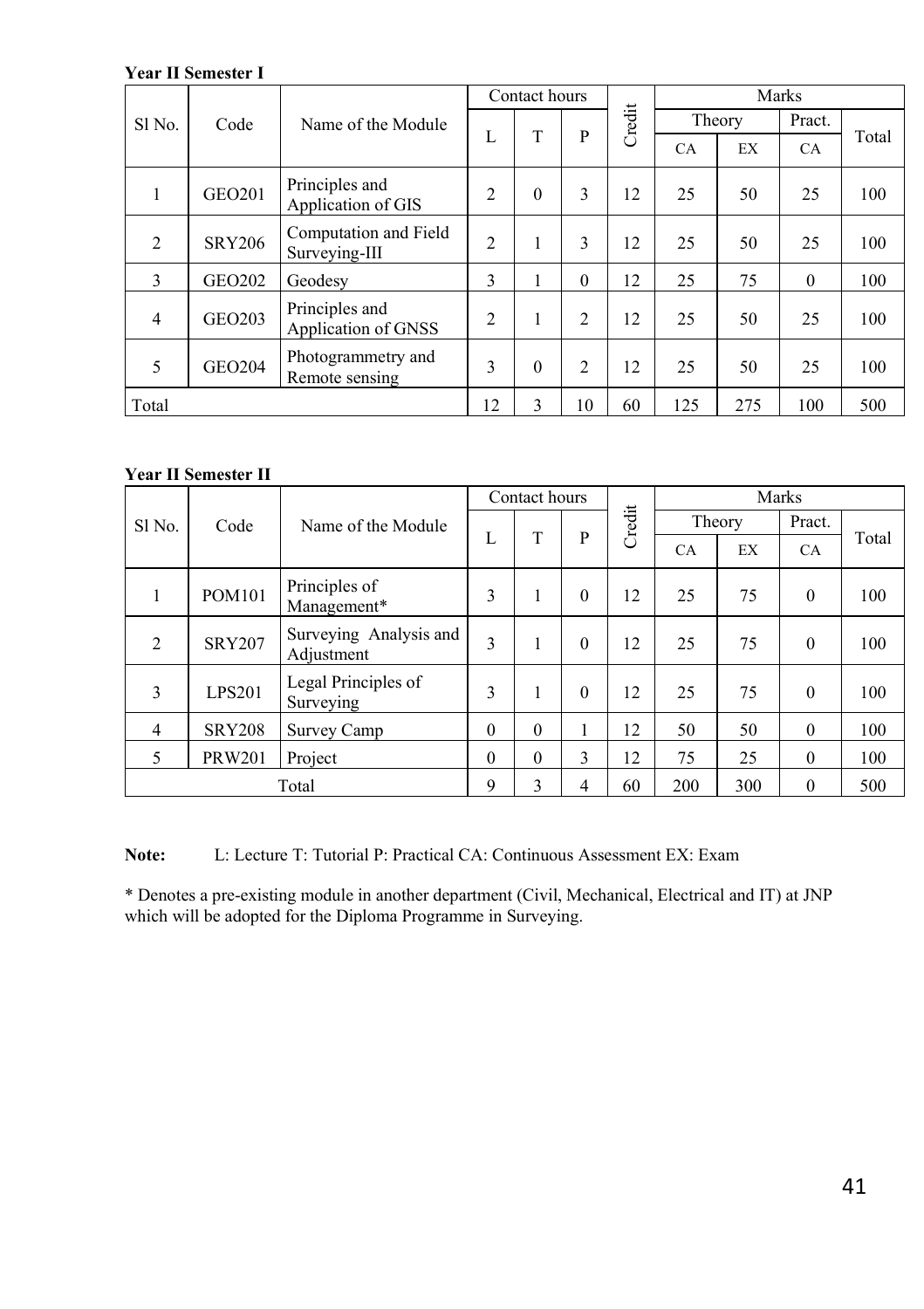# 10. Diploma in Materials and Procurement Management

#### **Year I Semester I**

|                |                    | Name of the Module                                  |        |                | Contact hours |   |           |                          | Marks     |       |
|----------------|--------------------|-----------------------------------------------------|--------|----------------|---------------|---|-----------|--------------------------|-----------|-------|
| <sub>S1</sub>  | Code               |                                                     | Credit |                |               |   |           | Theory                   |           |       |
| No.            |                    |                                                     |        | L              | T             | P | <b>CA</b> | EX                       | <b>CA</b> | Total |
|                | ACC101             | <b>Basic Accounting</b>                             | 12     | 3              | 1             | 0 | 50        | 50                       | 0         | 100   |
| 2              | <b>MAS101</b>      | Materials and<br>Specifications                     | 12     | $\overline{2}$ | 1             | 2 | 25        | 50                       | 25        | 100   |
| $\mathcal{E}$  | <b>ECO101</b>      | <b>Basic Economics</b>                              | 12     | 3              | 1             | 0 | 25        | 75                       | 0         | 100   |
| $\overline{4}$ | MGT <sub>101</sub> | IT Fundamentals and<br>Office Productivity<br>Tools | 12     | $\overline{2}$ | 0             | 2 | 50        | $\overline{\phantom{a}}$ | 50        | 100   |
| 5              | <b>MAM101</b>      | Materials<br>Management                             | 12     | 3              | 1             | 0 | 25        | 75                       | 0         | 100   |
| Total          |                    | 60                                                  | 13     | 60             | 13            | 4 | 4         | 175                      | 250       |       |

|                      |               | Name of the Module             |        |                | Contact hours  |                |           |          | Marks    |       |
|----------------------|---------------|--------------------------------|--------|----------------|----------------|----------------|-----------|----------|----------|-------|
| <sub>S1</sub><br>No. | Code          |                                | Credit |                |                |                | Theory    |          | Pract.   |       |
|                      |               |                                |        | L              | T              | P              | <b>CA</b> | EX       | CA       | Total |
| 1                    | DZG101        | Dzongkha for<br>Communication* | 12     | $\overline{2}$ | $\overline{2}$ | $\mathbf{0}$   | 50        | 50       | $\theta$ | 100   |
| 2                    | <b>PCM101</b> | Purchase<br>Management         | 12     | $\overline{2}$ | 1              | $\overline{2}$ | 25        | 50       | 25       | 100   |
| 3                    | <b>ACS101</b> | Academic Skill *               | 12     | 2              | $\overline{2}$ | $\theta$       | 100       | $\theta$ | $\theta$ | 100   |
| $\overline{4}$       | <b>MAM102</b> | Inventory<br>Management        | 12     | 3              | $\mathbf{1}$   | $\theta$       | 25        | 75       | $\theta$ | 100   |
| 5                    | <b>MAT102</b> | <b>Statistics</b>              | 12     | $\overline{2}$ | 1              | $\overline{c}$ | 25        | 50       | 25       | 100   |
| Total                |               |                                | 60     | 11             | 60             | 11             |           | 4        | 225      | 225   |